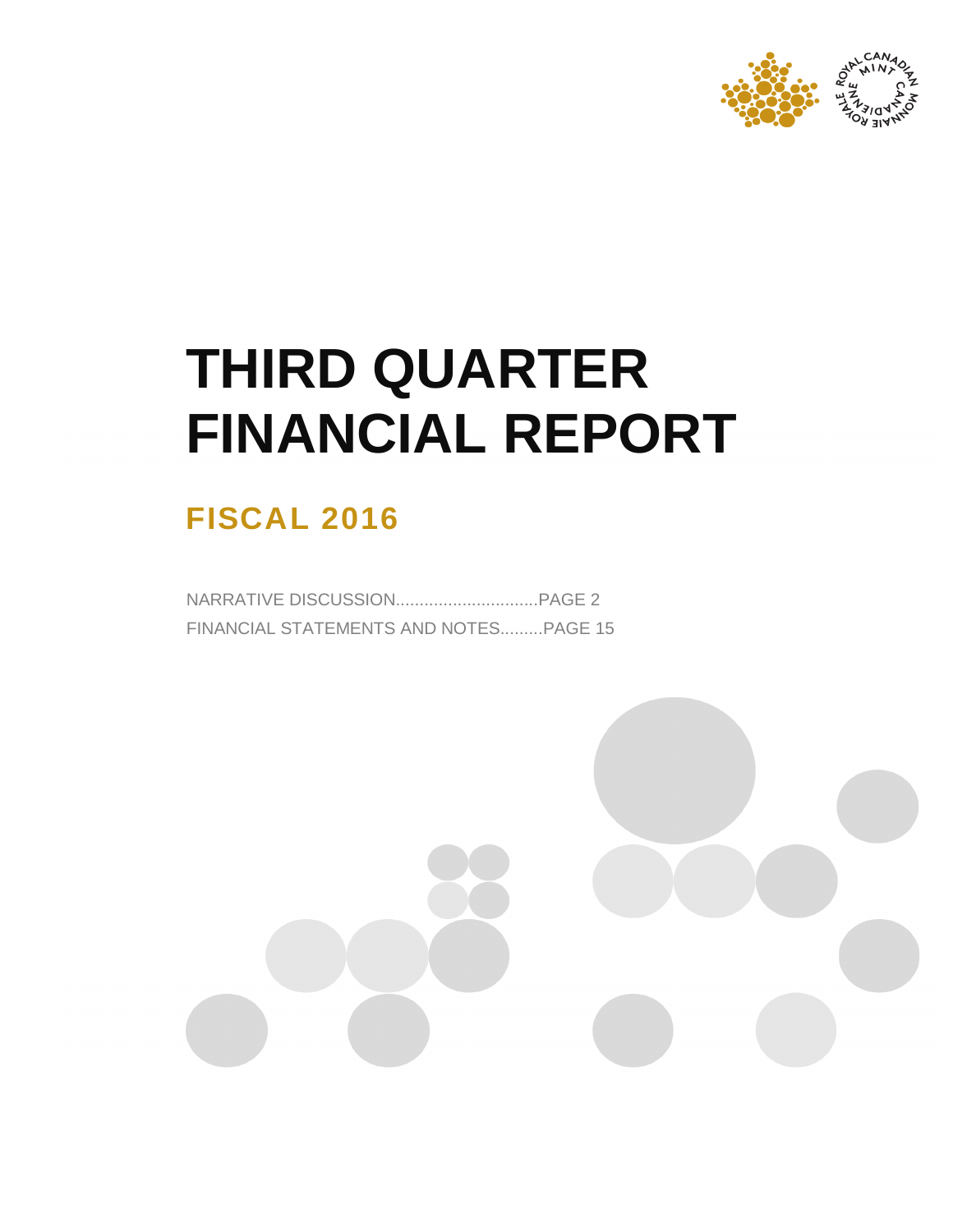39 weeks ended October 1, 2016 (Unaudited)

# **NARRATIVE DISCUSSION**

# **BASIS OF PRESENTATION**

The Royal Canadian Mint (the "Mint") has prepared this report as required by section 131.1 of the Financial Administration Act<sup>1</sup> using the standard issued by the Treasury Board of Canada Secretariat. This narrative should be read in conjunction with the unaudited condensed consolidated financial statements.

The Mint has prepared these unaudited condensed consolidated financial statements for the 13 and 39 weeks ended October 1, 2016, and September 26, 2015, in compliance with International Financial Reporting Standards (IFRS).

# **FORWARD LOOKING STATEMENT**

Readers are advised to refer to the cautionary language included at the end of this Management Discussion & Analysis (MD&A) when reading any forward-looking statements.

# **FINANCIAL HIGHLIGHTS**

- Consolidated profit after taxes increased to \$2.4 million from a loss of \$43.6 million in the same period of 2015. In 2015, the Mint recorded a pre-tax impairment loss of \$65.5 million following a detailed strategic review and assessment of implications of the 2014 legislative changes to the *Royal Canadian Mint Act*. The consolidated profit before taxes and impairment decreased to \$4.2 million versus \$10.7 million in the same period for 2015. This decrease is due to lower margins in our Numismatics business and a slowdown in Bullion demand in the quarter.
- The shipment of coins and blanks to foreign countries increased 54% during the quarter reflecting a higher demand for the Mint's multi-ply products and its ability to meet customer requirements.

To achieve its objectives, the Mint strives to continually improve profitability through prudent financial management and efficient operations. The Mint measures its performance by using metrics meaningful to customers, business partners and employees. The measures below allow the Mint to monitor its capacity to improve performance and create value.

 $\overline{a}$ 

 $<sup>1</sup>$  Financial Administration Act, R.S.C., 1985, c. F-11</sup>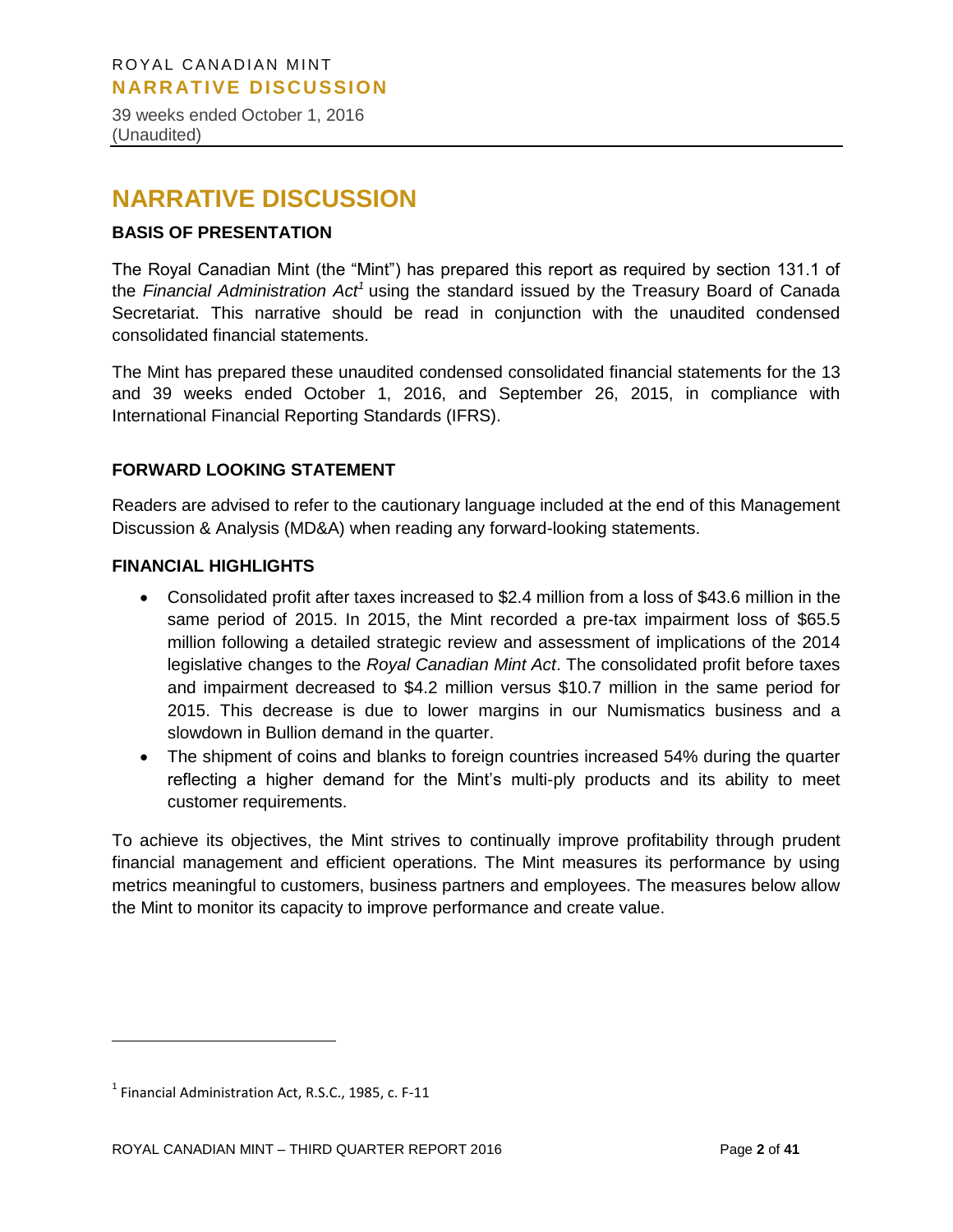39 weeks ended October 1, 2016 (Unaudited)

#### **Consolidated results and financial performance**

*(in CAD \$ millions for the periods ended October 1, 2016 and September 26, 2015)*

|                                       |            |                                   | 13 weeks ended |          | 39 weeks ended |                                   |           |          |  |  |
|---------------------------------------|------------|-----------------------------------|----------------|----------|----------------|-----------------------------------|-----------|----------|--|--|
|                                       | $1-Oct-16$ | 26-Sep-15<br>restated<br>(note 3) | \$ Change      | % Change | $1-Oct-16$     | 26-Sep-15<br>restated<br>(note 3) | \$ Change | % Change |  |  |
| Revenue                               | \$553.8    | \$762.1                           | \$ (208.3)     | (27)     | \$1,752.0      | \$1,686.5                         | \$65.5    | 4        |  |  |
| Pre-Impairment<br>profit before taxes | 4.2        | 10.7                              | (6.5)          | (61)     | 33.1           | 27.0                              | 6.1       | 23       |  |  |
| Impairment                            | ٠.         | (65.5)                            | 65.5           | 100      | ۰              | (65.5)                            | 65.5      | 100      |  |  |
| Profit before taxes                   | 4.2        | (54.9)                            | 59.1           | 108      | 33.1           | (38.5)                            | 71.6      | 186      |  |  |
| Profit (loss) after<br>taxes          | 2.4        | (43.6)                            | 46.0           | 106      | 25.1           | (35.8)                            | 60.9      | 170      |  |  |

|                 |            | As at              |           |          |
|-----------------|------------|--------------------|-----------|----------|
|                 |            | 31-Dec-15 restated |           |          |
|                 | $1-Oct-16$ | (note 3)           | \$ Change | % Change |
| Cash            | \$93.3     | \$140.8            | \$ (47.5) | (34)     |
| Inventories     | 86.8       | 79.1               | 7.7       | 10       |
| Capital assets  | 181.6      | 188.0              | (6.4)     | (3)      |
| Total assets    | 395.6      | 439.3              | (43.7)    | (10)     |
| Working capital | 134.4      | 128.0              | 6.4       | 5        |

*Note: The Mint's fiscal year end is December 31.* 

Consolidated revenue for the quarter ended October 1, 2016, declined 27% to \$553.8 million from \$762.1 million compared with the same period in fiscal year 2015. The decline in revenue is attributable primarily to softer demand for bullion products offset by an increase in Circulation Products and Solutions revenues. Operating expenses for the quarter declined 9% to \$31.4 million from \$34.5 million pre-impairment in the same period in fiscal year 2015. This is mainly due to a reduction in sales and marketing expenses for this quarter.

Consolidated profit before taxes for the quarter declined 61% to \$4.2 million from \$10.7 million pre-impairment compared to the same period in fiscal year 2015. This is due to lower margins in the Numismatics business and the softer market demand for bullion products.

Consolidated profit after taxes increased 106% to a profit of \$2.4 million from a loss of \$43.6 million after impairment of \$65.5 million in the same period of fiscal year 2015.

Lower liquidity at October 1, 2016 compared to December 31, 2015 was mainly due to a dividend payment of \$31.0 million to the Government of Canada, capital expenditures of \$8.8 million and various net operating activities of \$7.2 million.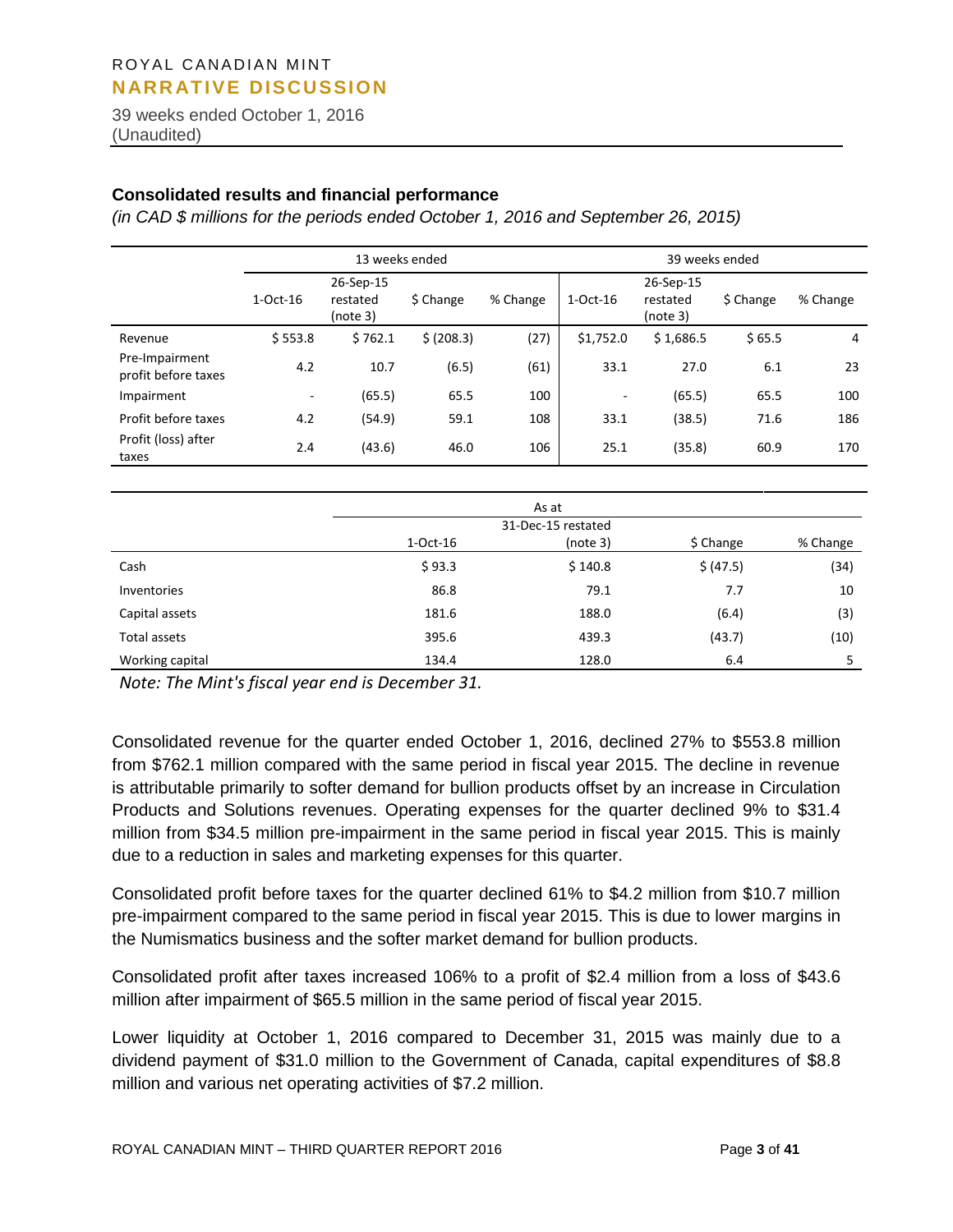39 weeks ended October 1, 2016 (Unaudited)

Consolidated revenue for the 39 weeks to October 1, 2016 was \$1,752.0 million, a 4% increase compared to the same period in fiscal year 2015 driven by increases in all for-profit businesses. Consolidated profit before taxes for the year to date increased 23% to \$33.1 million from \$27.0 million pre-impairment in the same period of fiscal year 2015. The increase in profit is being driven primarily by lower operating expenses. Profits after taxes increased 170% to \$25.1 million compared to a loss of \$35.8 million after impairment of \$65.5 million in fiscal year 2015.

# **2016 actual results versus 2016 budget**

The Mint experienced higher than planned consolidated revenues for the 13 weeks and 39 weeks ended October 1, 2016 due to the strength in Bullion revenues which was partly driven by higher precious metal prices. The Mint is tracking below the budgeted consolidated profit due to lower than expected revenues and margins from our Numismatics business.

# **CORPORATE DEVELOPMENTS**

# Restatement of Prior Periods – Numismatic revenue

In the course of the preparation of the interim condensed consolidated financial statements for the quarter ended October 1, 2016, the Mint identified an adjustment relating to prior periods requiring restatement, relating to the sale of numismatic Face Value products.

In the past, sales of numismatic Face Value products were recorded as revenue, along with a provision for expected redemptions and returns which was based on historical redemption and return patterns for other numismatic products. In 2016, the Mint conducted an extensive review of the Face Value program and redemptions and returns to date. Face Value products have different characteristics than other numismatic products as they have a Face Value equal to their purchase price which, combined with the unlimited redemption and return period permitted by the Mint's current redemption and return policies and practices, make Face Value products significantly more likely to be redeemed or returned than other numismatic products. Consequently, the historical redemption and return patterns for other numismatic products cannot be used to estimate the redemptions and returns for Face Value products and no reasonable, reliable alternative method exists. As a result of this review, it was determined that revenue should not be recognized until a reasonable estimate of redemptions and returns can be made.

The Mint believes the primary factors influencing its ability to develop a reliable estimate of redemptions and returns to be the market price of silver and the term over which redemptions and returns may be accepted. At October 1, 2016, the market price of silver was significantly less than the Face Value of these coins, and it is currently not the intention of the Mint to place an expiry date on the current redemption and return policies. As a result, a provision representing the cumulative value of unredeemed/unreturned Face Value products and the costs of redemptions and returns, net of the value of the corresponding silver content, was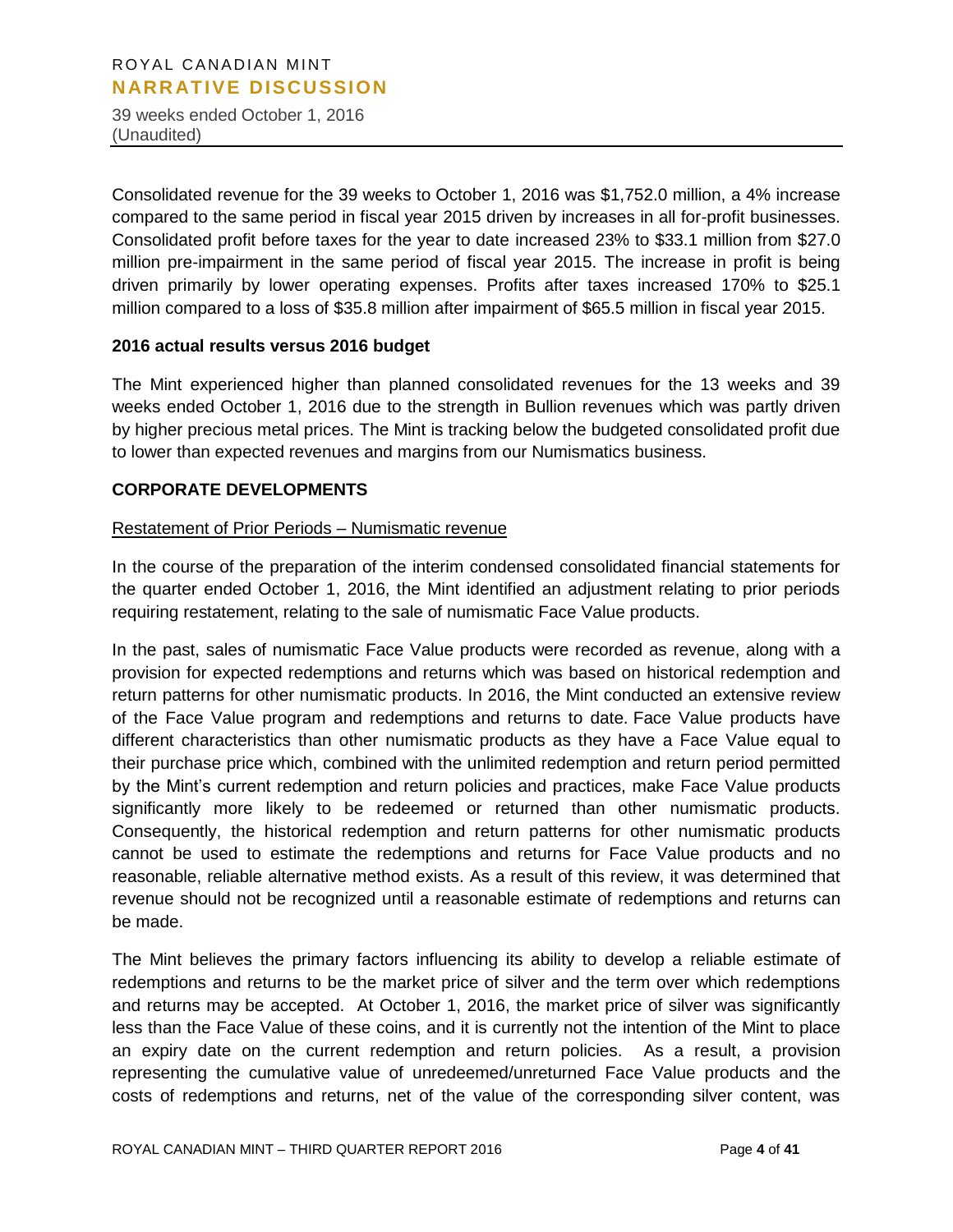39 weeks ended October 1, 2016 (Unaudited)

recorded in Q3 2016 with retrospective adjustment to the inception of the Face Value program. This net provision will increase each period with new sales and decrease or increase each period as the market price of silver (in U.S. dollars) increases or decreases and the Canadian dollar weakens or strengthens with respect to the U.S. dollar. These movements in the net provision will impact profit (loss) each period.

As a result of this change in accounting, the consolidated balance sheet at December 31, 2015 and the consolidated statements of operations and changes in equity and comprehensive income for the year ended December 31, 2015 and the 13 week and 39 week periods ended September 26, 2015 were restated.

The following table summarizes the impact of the restatement for the 13 and 39 weeks ended September 26, 2015:

| (in \$ millions)           | 13 weeks ended September 26, 2015<br>As previously |          |              |      |  |             | 39 weeks ended September 26, 2015<br>As previously |          |              |      |  |             |
|----------------------------|----------------------------------------------------|----------|--------------|------|--|-------------|----------------------------------------------------|----------|--------------|------|--|-------------|
| Increase (decrease)        |                                                    | reported | Restatements |      |  | As restated |                                                    | reported | Restatements |      |  | As restated |
| Revenue                    |                                                    | 931      | \$           | (13) |  | 918         |                                                    | 2.143    | S.           | (33) |  | 2,110       |
| Cost of sales              |                                                    | 875      |              | -    |  | 875         |                                                    | 1.987    |              | (4)  |  | 1.983       |
| Net foreign exchange gains |                                                    | (1)      |              |      |  |             |                                                    | (1)      |              | 4    |  | 3           |
| Profit for the period      |                                                    | (34)     |              | (10) |  | (44)        |                                                    | (10)     |              | (26) |  | (36)        |

Prior Period Reclassification – Bullion Products and Services

Historically, all of the revenue associated with bullion product sales was recorded on a gross basis; however there are several different sales streams for bullion products. In Q3 2016, the Mint initiated a review of the different bullion sales transaction types during which it was determined that it was more appropriate to recognize revenue from bullion sales on a net basis when the transaction involves inventory that a customer has on deposit with the Mint to create a product for them of a different format, for instance, a Gold Maple Leaf. As a result, the revenue and cost of precious metals from Bullion sale transactions involving customer inventory on deposit with the Mint ("Customer inventory deals") are now recorded on a net basis, with only the commission and incremental value-added manufacturing services recognized as revenue. This change in presentation has no impact on profit (loss).

The consolidated statement of operations for the year ended December 31, 2015, for its interim periods and for the 2016 interim periods has been adjusted to reflect this change in the presentation of revenue and cost of sales.

The following table summarizes the impact of the reclassification for the 13 and 39 weeks ended September 26, 2015: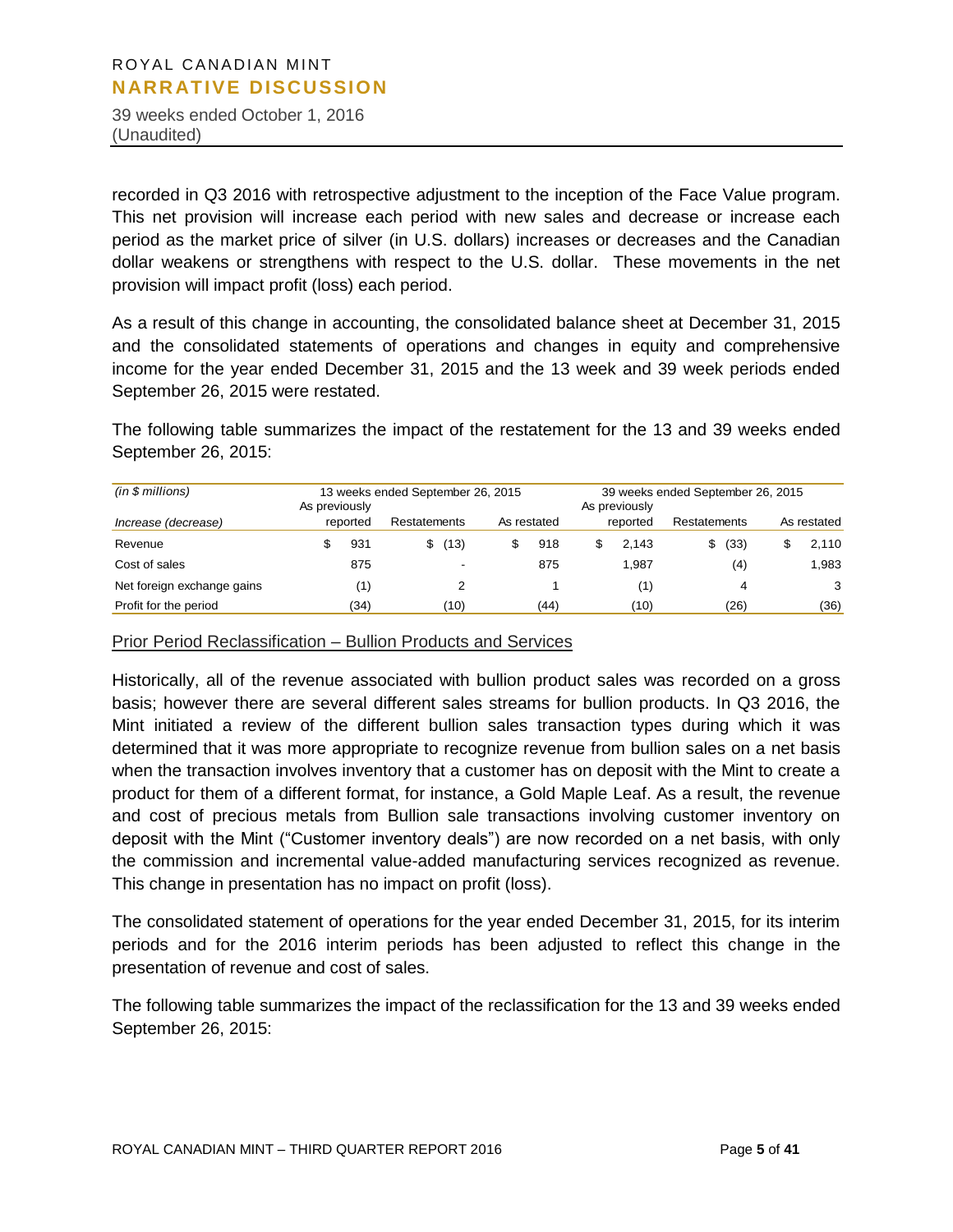39 weeks ended October 1, 2016 (Unaudited)

| (in \$millions)            | 13 weeks ended September 26, 2015 <sup>(1)</sup> |             |                  |       |                                 |      | 39 weeks ended September 26, 2015 <sup>(1)</sup> |                  |                          |                                 |
|----------------------------|--------------------------------------------------|-------------|------------------|-------|---------------------------------|------|--------------------------------------------------|------------------|--------------------------|---------------------------------|
| Increase (decrease)        |                                                  | As restated | Reclassification |       | As restated and<br>reclassified |      | As restated                                      | Reclassification |                          | As restated and<br>reclassified |
| Revenue                    |                                                  | 918         | S                | (156) |                                 | 762  | 2.110                                            | \$               | (424)                    | 1,686                           |
| Cost of sales              |                                                  | 875         |                  | (156) |                                 | 719  | 1.983                                            |                  | (424)                    | 1,559                           |
| Net foreign exchange gains |                                                  |             |                  |       |                                 |      | 3                                                |                  |                          | 3                               |
| Profit for the period      |                                                  | (44)        |                  |       |                                 | (44) | (36)                                             |                  | $\overline{\phantom{0}}$ | (36)                            |

 $<sup>(1)</sup>$  Includes Numismatics restatement as per note 3 and excludes the other reclassification adjustment as</sup> per note 22 of these condensed consolidated financial statements

#### Customer Acquisition Program Transformation

After five years of acquiring new customers and growing its overall Numismatic business through its Face Value program, the Mint is changing the way it will attract future customers to coin collecting. Effective January 1, 2017 the Mint is no longer selling Face Value coins. Sales continued in Q4 2016 as the Mint prepared to wind down the program. Starting in 2017, the Mint will leverage the considerable appeal of Canada 150 as a prime opportunity to launch new products and programs including a new suite of affordable, entry-level collector coins which will continue to grow its customer base and its Numismatics business. The Mint introduced the first of these coins in the fall of 2016 and more will follow throughout 2017.

#### Canadian Circulation Operations Return to For-Profit Model

On October 25, 2016, the Minister of Finance tabled Bill C-29, *A* Second Act to implement certain provisions of the budget tabled in Parliament on March 22, 2016 as well as other measures. In particular this Act amends the *Royal Canadian Mint Act* to enable the Mint to anticipate profit with respect to the provision of all goods or services, and removes the restriction that the Mint shall not anticipate profit with respect to the provision of any goods or services to Her Majesty in right of Canada.

Bill C-29 received Royal assent on December 15, 2016. Accordingly, the Mint will recognize profit from the provision of any goods or services to Her Majesty in right of Canada beginning December 15, 2016.

The Mint expects to come to an agreement with the Department of Finance on an updated Memorandum of Understanding that governs the provision of circulation products and services in mid 2017.

#### 2017-2021 Corporate Plan and 2017 Capital Budget Submitted to Department of Finance

In October 2016, the Mint's Board of Directors approved RCM's 2017-2021 Corporate Plan and 2017 Capital Budget, which was subsequently submitted for the approval of the Governor in Council on the recommendation of the Minister of Finance. To reflect the recent impact of both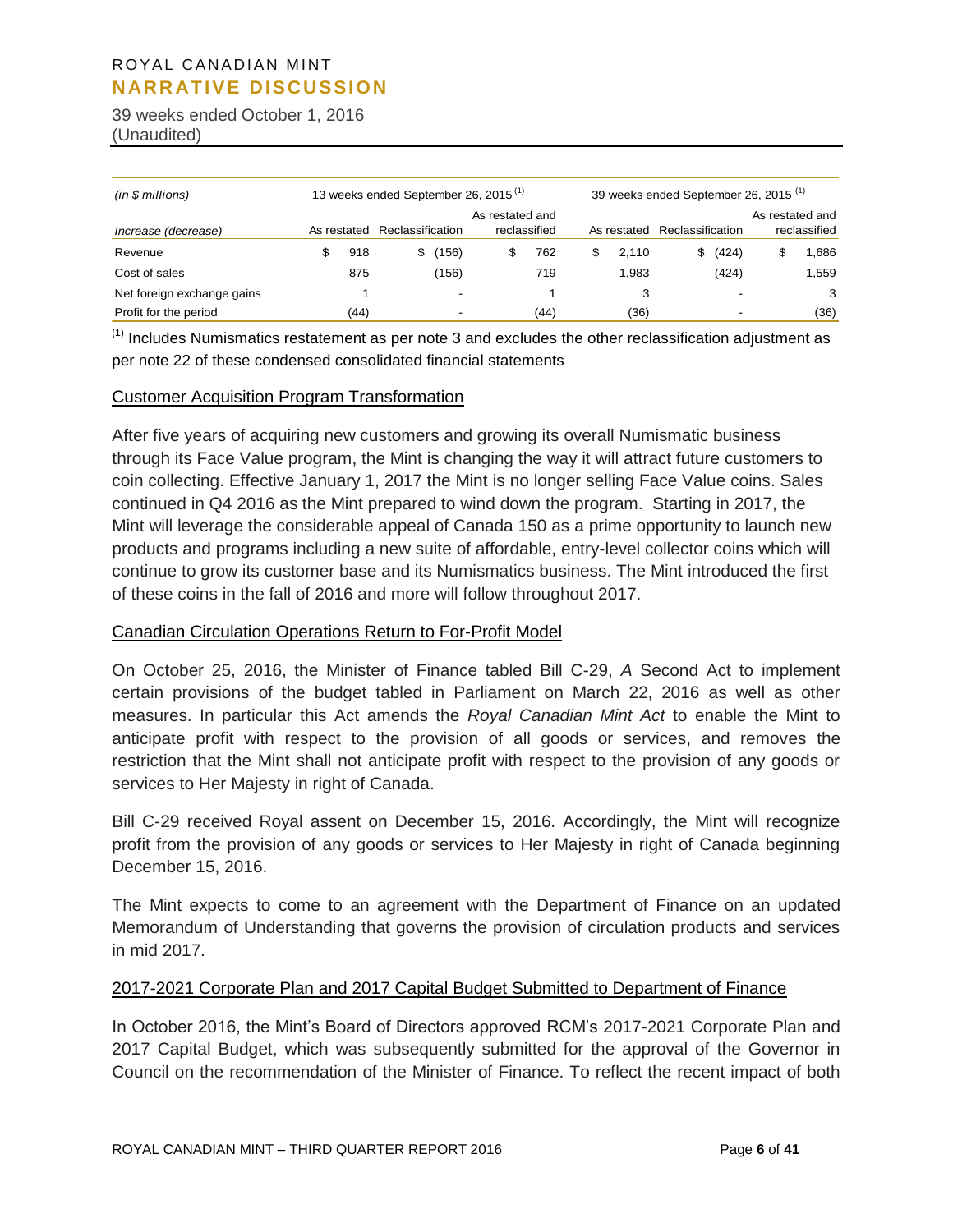39 weeks ended October 1, 2016 (Unaudited)

Bill C-29 and the Face Value program in its planning period, the RCM plans to submit an updated 2017-2021 Corporate Plan and 2017 Capital Budget to the Minister of Finance.

# Circulation Coin Recycling Program

In the past few years, the Mint has been working closely with two service providers to support its recycling program. During Q2 and Q3, both suppliers lost the participation of one major financial institution. The Mint's senior management is meeting with executives from the main service provider to assess options to support this function. The goal is to re-establish a robust recycling program in Canada to support an efficient supply of coinage maximizing the amount that is recycled versus the amount that is newly produced.

#### **Revenue by Program and Business**

*(in CAD \$ millions for the periods ended October 1, 2016 and September 26, 2015)*

|                                                     |                | 13 weeks ended                    |         |             |            |                                   |        |              |
|-----------------------------------------------------|----------------|-----------------------------------|---------|-------------|------------|-----------------------------------|--------|--------------|
|                                                     | $1-Oct-$<br>16 | 26-Sep-15<br>restated<br>(note 3) | Change  | %<br>Change | $1-Oct-16$ | 26-Sep-15<br>restated<br>(note 3) | Change | %<br>Change  |
| <b>Canadian Circulation</b><br>Program              | \$22.9         | \$21.0                            | \$1.9   | 9           | \$69.0     | \$69.0                            | \$-    |              |
| <b>Circulation Products and</b><br><b>Solutions</b> | 29.2           | 18.1                              | 11.1    | 61          | 50.9       | 46.0                              | 4.9    | 11           |
| <b>Bullion Products and Services</b>                | 465.4          | 684.1                             | (218.7) | (32)        | 1,521.1    | 1,461.8                           | 59.3   | 4            |
| <b>Numismatics</b>                                  | 36.3           | 38.9                              | (2.6)   | (7)         | 111.0      | 109.7                             | 1.3    | $\mathbf{1}$ |

# **Operating Highlights and Analysis of Results**

# **Canadian Circulation Program**

The Mint's core mandate is the management of the Canadian circulation coinage system. It accomplishes this by continuously monitoring and forecasting supply and demand; collaborating with Canadian financial institutions, armored car companies and other key stakeholders to manage the distribution of coins across the country; processing and recycling existing coins; and producing new coins when required. It is also responsible for safeguarding the integrity of Canada's coinage through ongoing research, development and implementation of increasingly sophisticated security features.

# **Explanation of results**

During the 13 weeks ended October 1, 2016, net demand for Canadian circulation coins was lower at 1,032.6 million (2015 – 1,153.3 million) coins. Demand during the quarter was met through three main sources of supply: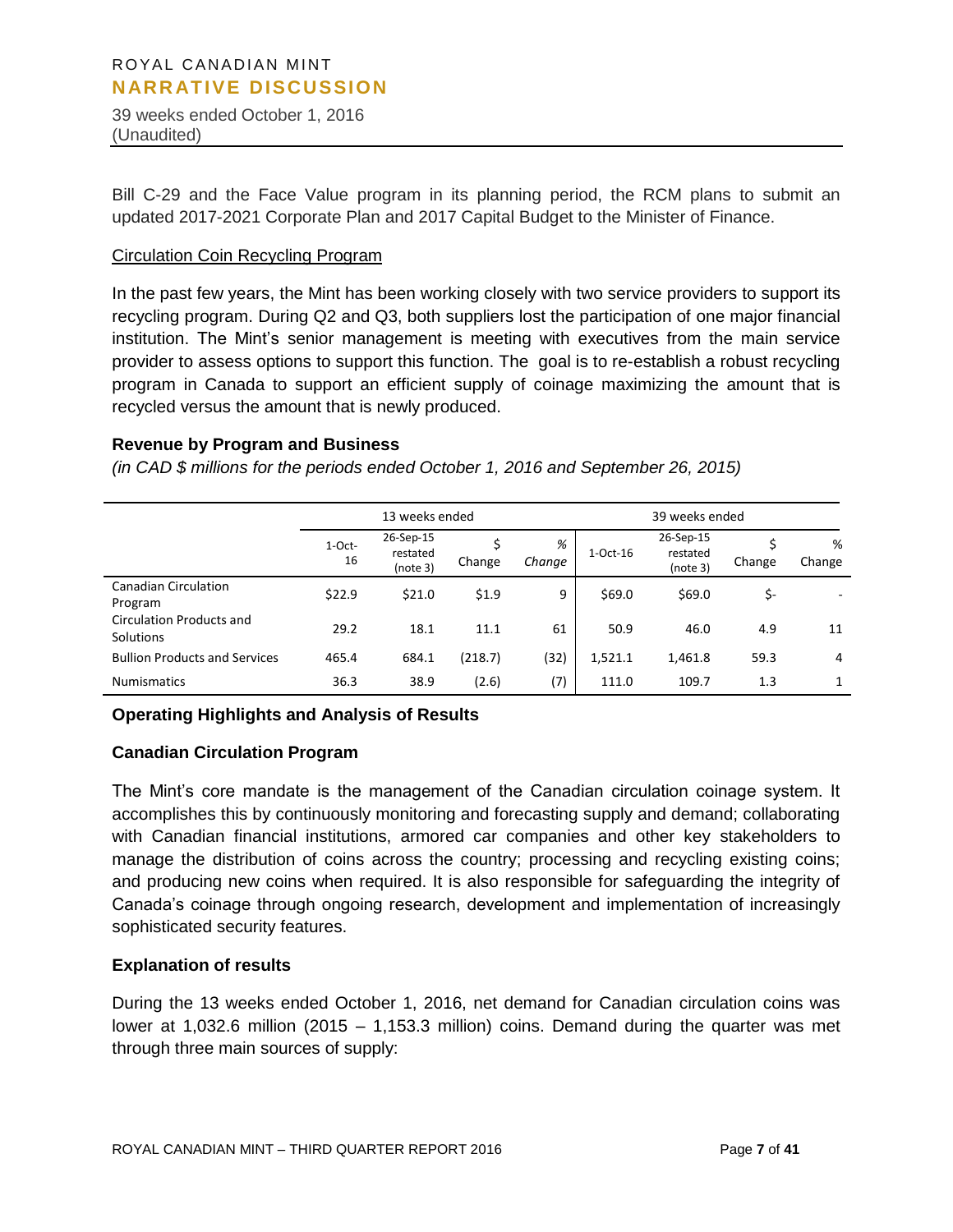39 weeks ended October 1, 2016 (Unaudited)

- Surplus coin inventories held by major financial institutions across Canada: During the quarter, these inventories declined to 777.5 million (2015 – 815.7 million) coins.
- More coins are being retained by consumers due to a decline in the number of automated coin recycling kiosks across Canada.
- Recycled coins: The volume of coins recycled declined to 64.5 million (2015 217.4 million) pieces during the third quarter of 2016. One of the major financial institutions participating in the recycling program discontinued its recycling program in mid-May and the kiosks that had been placed throughout its branch network have not been relocated. The service provider is seeking alternate locations for the machines.
- New coins sold to major financial institutions: During the quarter, 203.9 million (2015 186.5 million) coins were sold to financial institutions due to the reduced ability to meet demand with surplus inventories at financial institutions and recycling.

The efficient management of the coinage system that prevents the occurrence of any coin shortages was achieved within inventory limits outlined in the 2016-2020 Corporate Plan. To replenish inventories held on behalf of the Department of Finance, the Mint produced 182.6 million (2015 – 58.2 million) coins during the quarter.

During the 39 weeks ended October 1, 2016, net demand for Canadian circulation coins was lower at 2,987.3 million (2015 – 3,161.4 million) coins.

# **Circulation Products and Solutions**

Circulation Products and Solutions (CP&S) produces and supplies finished coins, coin blanks and tokens to customers around the world, including central banks, mints, monetary authorities and finance ministries. These contracts leverage the infrastructure and expertise in our Winnipeg manufacturing facility. Domestically, CP&S is responsible for the alloy recovery program (ARP) under which older-composition Canadian coins are removed from circulation and replaced by multi-ply plated steel (MPPS) coins, which are more durable and secure.

# **Explanation of results**

Revenue in the CP&S business increased 61% to \$29.2 million during the 13 weeks ended October 1, 2016 compared to \$18.1 million in the same period of fiscal year 2015. Revenue from foreign circulation sales increased 121% to \$26.3 million from \$11.8 million in the third quarter of 2015. Revenue from ARP declined 54% to \$2.9 million from \$6.3 million in the same period in 2015.

Foreign circulation revenue reflects the shipment of 517.7 million (2015 - 336.6 million) coins and blanks to six (2015 – 12) countries during the quarter. The increase reflects higher demand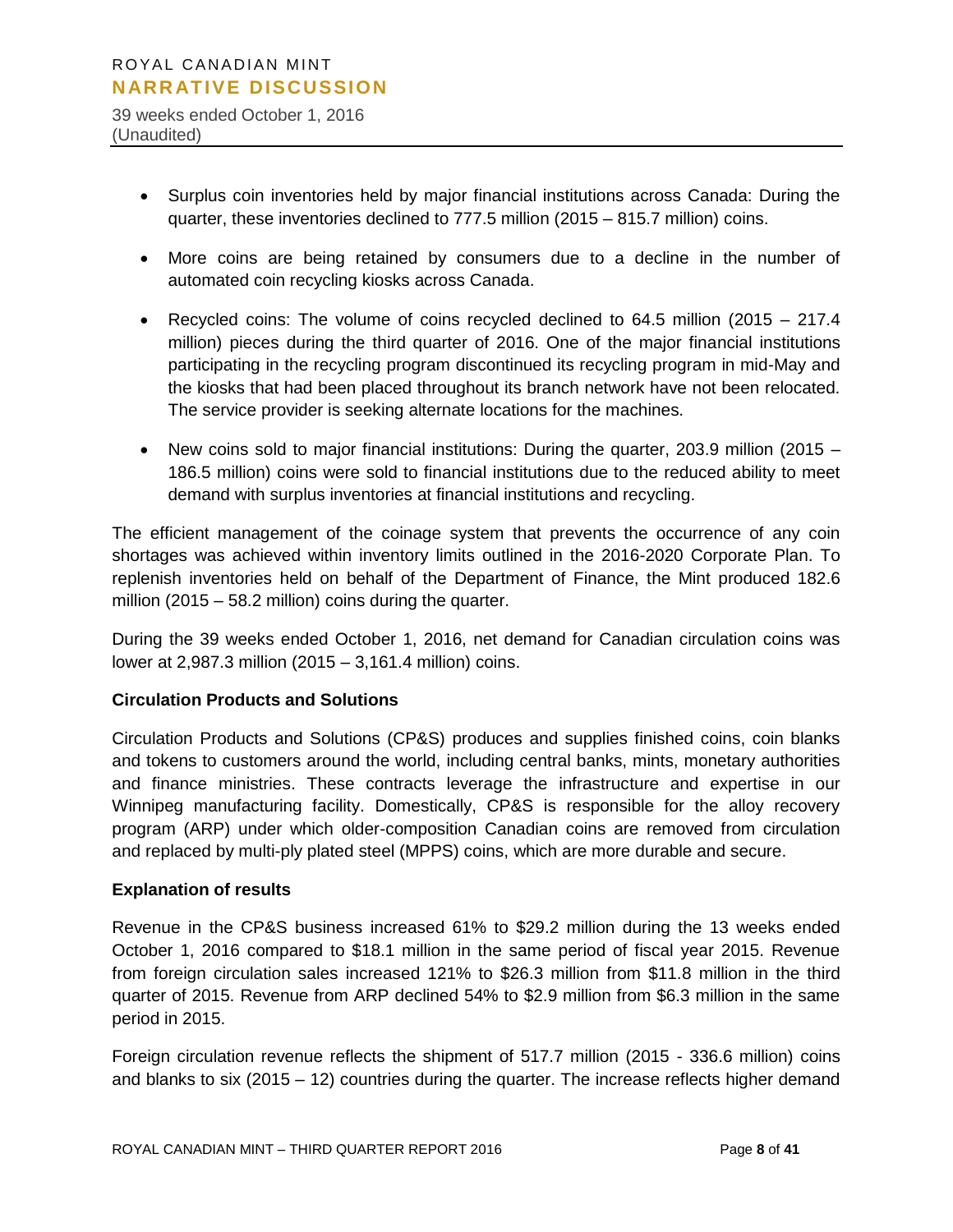39 weeks ended October 1, 2016 (Unaudited)

for the Mint's multi-ply products. During the third quarter of 2016, the Mint secured four contracts to produce 0.2 billion coins and blanks.

ARP revenue declined due to the decrease in recycling volumes, reduced numbers of alloy coins in the volumes that are recycled and the continued impact of lower nickel and copper prices compared to the same period last year.

In the 39 weeks ended October 1, 2016, the Mint produced and shipped 925.8 million (2015 – 900.1 million) coins and blanks to 11 (2015 – 16) countries. Revenue increased 11% to \$50.9 million in the year to date compared to \$46.0 million in the same period last year. During the 39 week period, the Mint secured 11 (2015 – 11) contracts to produce circulation and numismatic coins for 11 (2015 – 9) countries. Revenue from ARP declined 49% to \$8.2 million from \$16.0 million in the same period in fiscal year 2015. Reduced yields, fewer available coins to process, and lower metal prices accounted for the decline in revenue.

# **Bullion Products and Services**

The Bullion Products and Services business provides customers with market-leading precious metal investment coin and bar products supported by integrated precious metal refining and storage solutions. The Canadian Gold and Silver Reserves ETR products listed on the Toronto Stock Exchange allow retail and institutional investors to access precious metals stored at the Mint and reduce the Mint's precious metal leasing costs.

Beginning in Q3 2016, the Mint presents Bullion sale transactions involving customer inventory on deposit with the Mint ("Customer inventory deals") on a net basis. The impact of this presentation is shown in the tables below:

|                                            | 13 weeks ended |               | 39 weeks ended |               |  |  |  |  |
|--------------------------------------------|----------------|---------------|----------------|---------------|--|--|--|--|
|                                            | October 1,     | September 26, | October 1,     | September 26, |  |  |  |  |
| (CAD\$ millions)                           | 2016           | 2015          | 2016           | 2015          |  |  |  |  |
| Gross revenue                              | 584<br>\$      | \$<br>840     | \$<br>1,975    | \$<br>1,886   |  |  |  |  |
| Less: Customer inventory deals             | (119)          | (156)         | (454)          | (424)         |  |  |  |  |
| Net revenue                                | \$<br>465      | \$<br>684     | \$<br>1,521    | \$<br>1,462   |  |  |  |  |
|                                            | 13 weeks ended |               | 39 weeks ended |               |  |  |  |  |
|                                            | October 1,     | September 26, | October 1,     | September 26, |  |  |  |  |
| (ounces thousands)                         | 2016           | 2015          | 2016           | 2015          |  |  |  |  |
| Gross ounces                               | 6,139          | 9,529         | 25,832         | 25,236        |  |  |  |  |
| Less: ounces from Customer inventory deals | (1, 160)       | (2,564)       | (5,844)        | (6, 757)      |  |  |  |  |
| Net ounces                                 | 4,979          | 6,965         | 19,988         | 18,479        |  |  |  |  |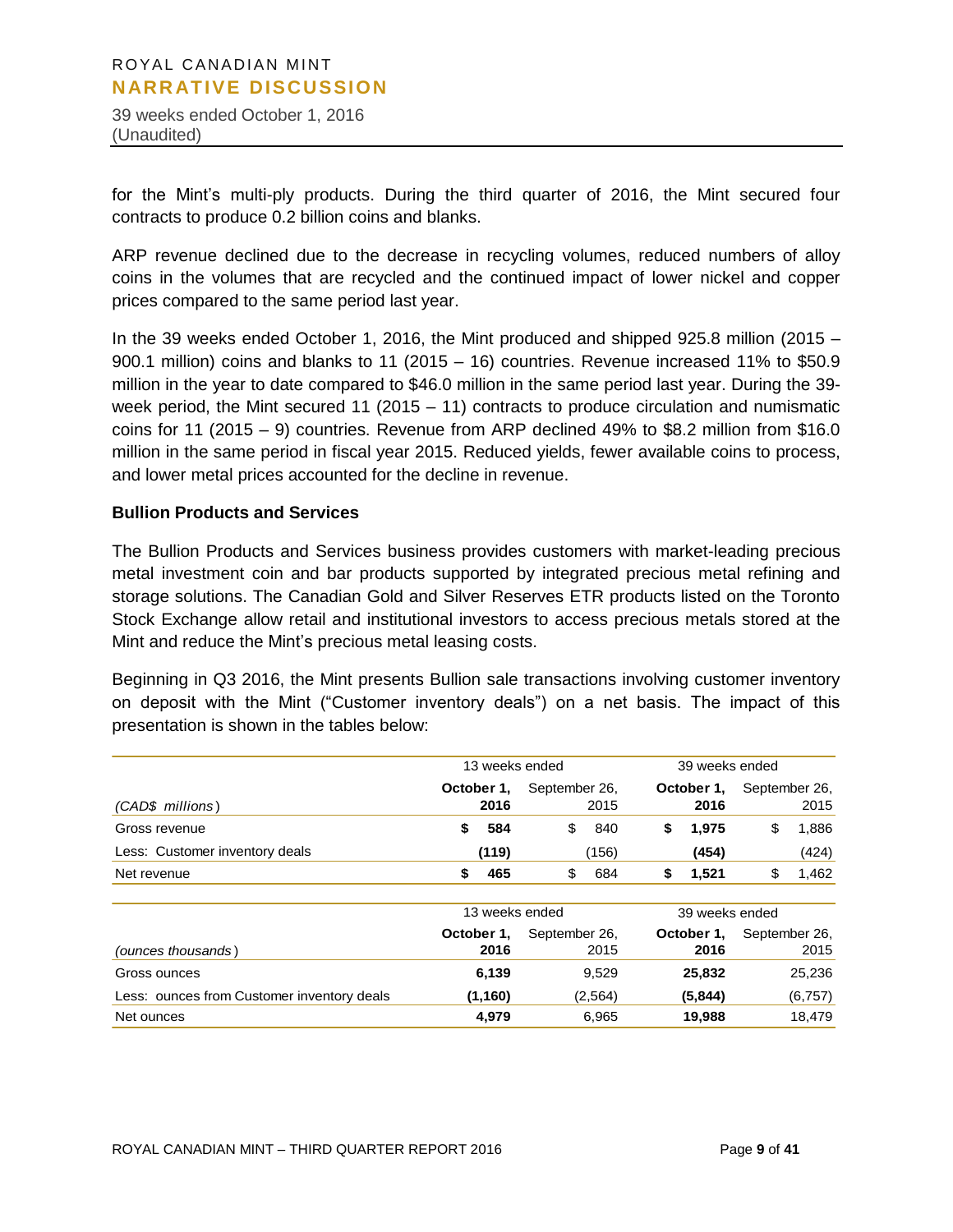39 weeks ended October 1, 2016 (Unaudited)

#### **Explanation of results**

Bullion revenues for the 13 weeks ended October 1, 2016 decreased 32% to \$465.4 million from \$684.1 million in the same period in 2015. Sales of gold coins, mostly Gold Maple Leaf (GML) coins, declined 40% to 201.0 thousand (2015 – 336.5 thousand) ounces. Sales of silver coins, mostly Silver Maple Leaf (SML) coins, declined 36% to 6.1 million (2015 – 9.5 million) ounces. The recent decline in revenues and profits is attributed to less demand in Q3 compared to prior year's near-record level.

During the 39 weeks ended October 1, 2016, Bullion Products and Services revenue increased 4% to \$1,521.1 million from \$1,461.8 million in the same period in 2015. Sales of gold coins, held steady to 682.2 thousand (2015 – 679.4 thousand) ounces while sales of silver coins, increased 2% to 25.8 million (2015 – 25.2 million) ounces. Bullion results in 2016 remained strong as a result of the high demand during the first half of the year in North America for bullion core and custom products.

# **Numismatics**

The Numismatics business creates and sells collectible coins and medals to customers in Canada and around the world. Due to world-class designs, the Mint's global leadership in the art and science of minting is consistently recognized with prestigious international awards. Mint.ca continues to rank among the top destinations for online numismatic coin purchases.

# **Explanation of results**

Numismatics revenue declined 7% to \$36.3 million during the 13 weeks ended October 1, 2016 compared to \$38.9 million in the third quarter of 2015. During the quarter, the Mint issued 55  $(2015 - 62)$  new products and achieved 21  $(2015 - 22)$  sellouts.

Consumer demand and productivity of sales and marketing activities for the Mint's gold and silver numismatic coins have a significant impact on the Mint's performance. During the third quarter of 2016, sales of numismatic gold products increased 30% to \$9.6 million compared to \$7.4 million in the same period in 2015. Sales of numismatic silver products declined 13% to \$25.9 million compared to \$29.9 million in 2015.

For the 39 weeks ended October 1, 2016, revenue for the business was \$111.0 million compared to \$109.7 million in the same period in 2015. The number of numismatic products issued year to date was 168 (2015 – 193) in 2016 as part of a strategic decision to focus the portfolio. The Mint achieved 61 (2015 – 54) sell-outs to date. Sales of numismatic gold products increased 25% to \$30.7 million compared to \$24.5 million in the same period in 2015. Sales of numismatic silver products declined 6% to \$72.9 million compared to \$77.3 million in 2015.

The Mint is dedicating the necessary resources to further develop our marketing strategy by focusing on a customer-centric marketing, sales and operational plan to support future growth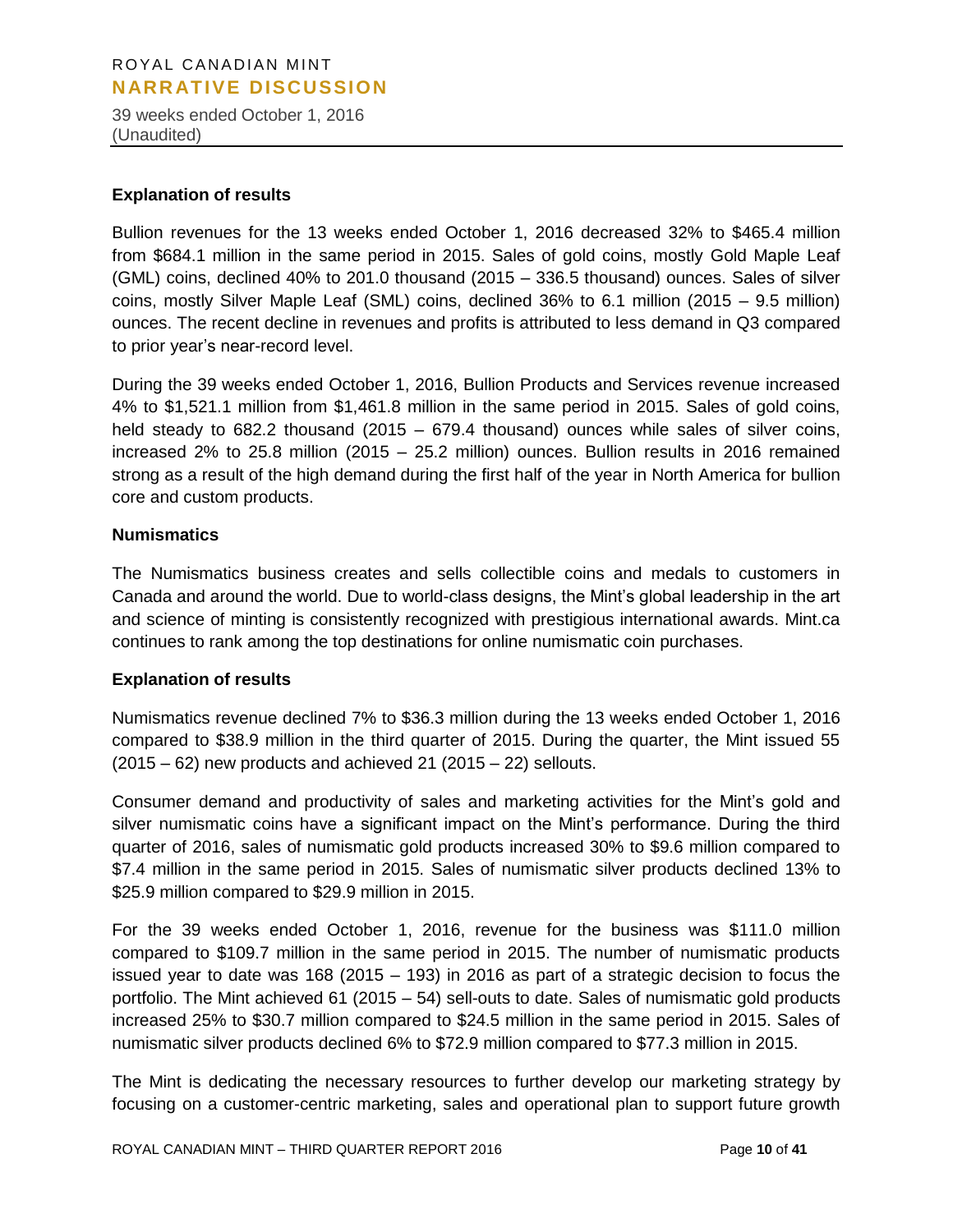39 weeks ended October 1, 2016 (Unaudited)

such as the Canada 150 initiative. This marketing strategy will also involve integrating product, price, promotion and placement strategies leveraging web, digital, social media and call centre capabilities.

# **LIQUIDITY AND CAPITAL RESOURCES**

The Mint's cash balance declined to \$93.3 million at October 1, 2016 from \$140.8 million at December 31, 2015. The decline was mainly due to a dividend payment of \$31.0 million to the Government of Canada, capital expenditures of \$8.8 million and various net operating activities of \$7.2 million. Inventories increased to \$86.8 million from \$79.1 million at December 31, 2015. The increase is due to the purchase of precious metals and the build-up of finished goods. Consolidated total assets declined by 10% to \$395.6 million at October 1, 2016 compared to \$439.3 million at December 31, 2015.

Capital expenditures during the quarter declined to \$3.2 million from \$4.7 million during the same period in 2015. The variance reflects management's realignment of key capital projects for 2016.

# **RISKS TO PERFORMANCE**

Management considers risks and opportunities at all levels of decision making and is currently undergoing an assessment of its Enterprise Risk Management (ERM) program to ensure it is well designed to meet shareholder requirements. This will lead to continued improvements in the governance and management of risk for all key stakeholders including the shareholder, Board of Directors and the leadership team. This process will formalize plans to treat the organization's most significant risks, with leadership and accountability at the senior executive level. The conclusion of this process will result in changes to and further definition of the risks identified in the Risks to Performance section of the 2015 Annual Report.

As discussed in the Annual Report, the Mint's performance is influenced by many factors, including competitive pressures, economic conditions and volatility in financial and commodity markets. A significant portion of the Mint's revenues and costs are denominated in foreign currencies, mainly US dollars, which expose the Mint to foreign exchange risk. The Mint mitigates this risk through a variety of risk management strategies, including natural currency and financial instruments hedges for a portion of its US dollar denominated net cash flows.

# **OUTLOOK**

The operating and financial results achieved during the 39 weeks ended October 1, 2016 indicate that the financial goals established in the 2016-2020 Corporate Plan are at risk, driven by changes in the Numismatics business.

In the CP&S business, global demand for circulation coins and blanks is anticipated to strengthen over the coming 18 months. The decline in recycling volumes is being closely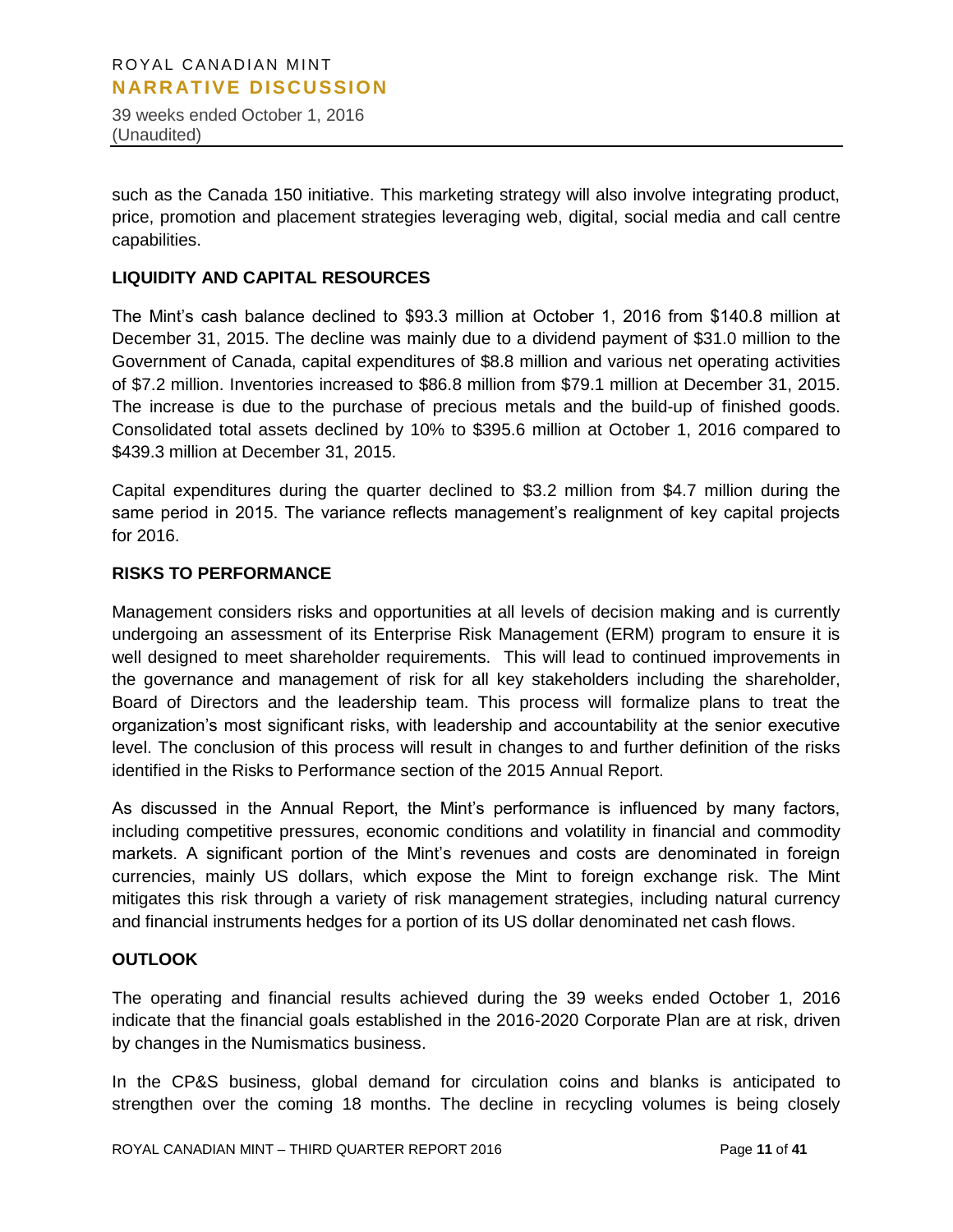39 weeks ended October 1, 2016 (Unaudited)

monitored to assess the impact on the supply of both Canadian circulation coins and ARP revenues.

As for the Mint's Numismatics business, fiscal year 2016 has been challenging. The Mint is developing a plan to ensure the successful future growth of the business that includes a robust program to celebrate Canada's 150th anniversary.

Gold and Silver bullion demand rebounded in Q4 after softer demand during the summer. Demand for silver bullion coins has soften early into Q1 2017, demand for gold coins remains robust and overall outlook remains positive for fiscal 2017.

# **FORWARD LOOKING STATEMENTS**

The unaudited condensed consolidated quarterly financial statements and the MD&A contain forward-looking statements that reflect management's expectations regarding the Mint's objectives, plans, strategies, future growth, results of operations, performance, and business prospects and opportunities. Forward-looking statements are typically identified by words or phrases such as "plans", "anticipates", "expects", "believes", "estimates", "intends", and other similar expressions. These forward-looking statements are not facts, but only estimates regarding expected growth, results of operations, performance, business prospects and opportunities (assumptions). While management considers these assumptions to be reasonable based on available information, they may prove to be incorrect. These estimates of future results are subject to a number of risks, uncertainties and other factors that could cause actual results to differ materially from what the Mint expects. These risks, uncertainties and other factors include, but are not limited to, those risks and uncertainties set forth above in the Risks to Performance as well as in note 10 – Financial Instruments and Financial Risk Management to our financial statements.

To the extent the Mint provide future-oriented financial information or a financial outlook, such as future growth and financial performance, the Mint is providing this information for the purpose of describing its future expectations. Therefore, readers are cautioned that this information may not be appropriate for any other purpose. Furthermore, future-oriented financial information and financial outlooks, as with forward-looking information generally, are based on the assumptions and subject to the risks.

Readers are urged to consider these factors carefully when evaluating these forward-looking statements. In light of these assumptions and risks, the events predicted in these forwardlooking statements may not occur. The Mint cannot assure that projected results or events will be achieved. Accordingly, readers are cautioned not to place undue reliance on the forwardlooking statements.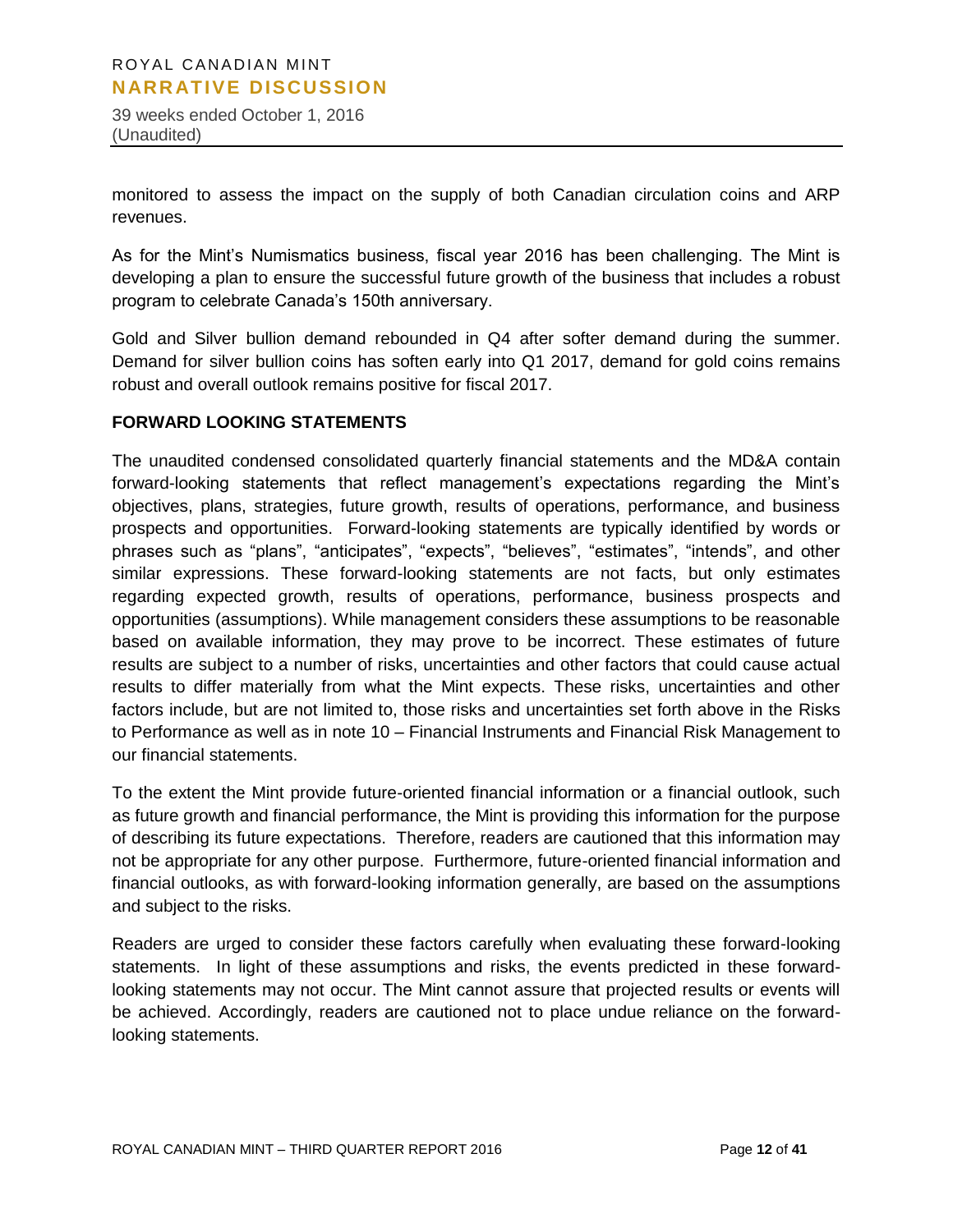39 weeks ended October 1, 2016 (Unaudited)

The forward-looking statements included in the unaudited condensed consolidated quarterly financial statements and MD&A are made only as of February 22, 2017, and the Mint does not undertake to publicly update these statements to reflect new information, future events or changes in circumstances or for any other reason after this date.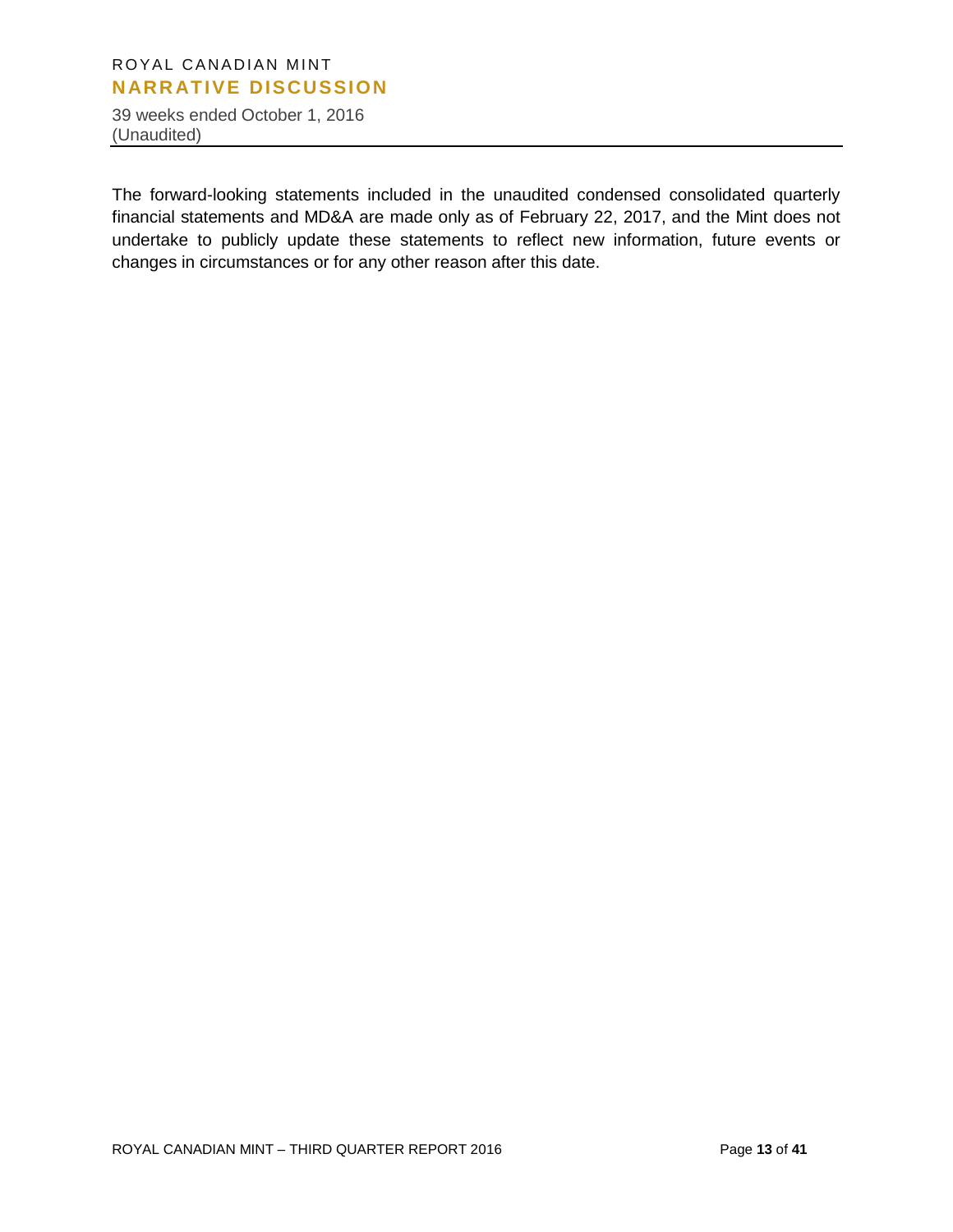39 weeks ended October 1, 2016 (Unaudited)

#### **Statement of Management Responsibility by Senior Officials**

Management is responsible for the preparation and fair presentation of these condensed consolidated quarterly financial statements in accordance with *IAS 34 Interim Financial Reporting* and requirements in the Treasury Board of Canada *Standard on Quarterly Financial Reports for Crown Corporations* and for such internal controls as management determines is necessary to enable the preparation of condensed consolidated quarterly financial statements that are free from material misstatement. Management is also responsible for ensuring all other information in this quarterly financial report is consistent, where appropriate, with the condensed consolidated quarterly financial statements.

To the best of our knowledge, these unaudited condensed consolidated quarterly financial statements present fairly, in all material respects, the financial position, results of operations and cash flows of the corporation, as at the date of and for the periods presented in the condensed consolidated quarterly financial statements.

**Sandra L. Hanington Jennifer Camelon, CPA, CA** *President and Chief Executive Officer Chief Financial Officer and* 

Canclon

*Vice-President, Finance and Administration*

Ottawa, Canada February 22, 2017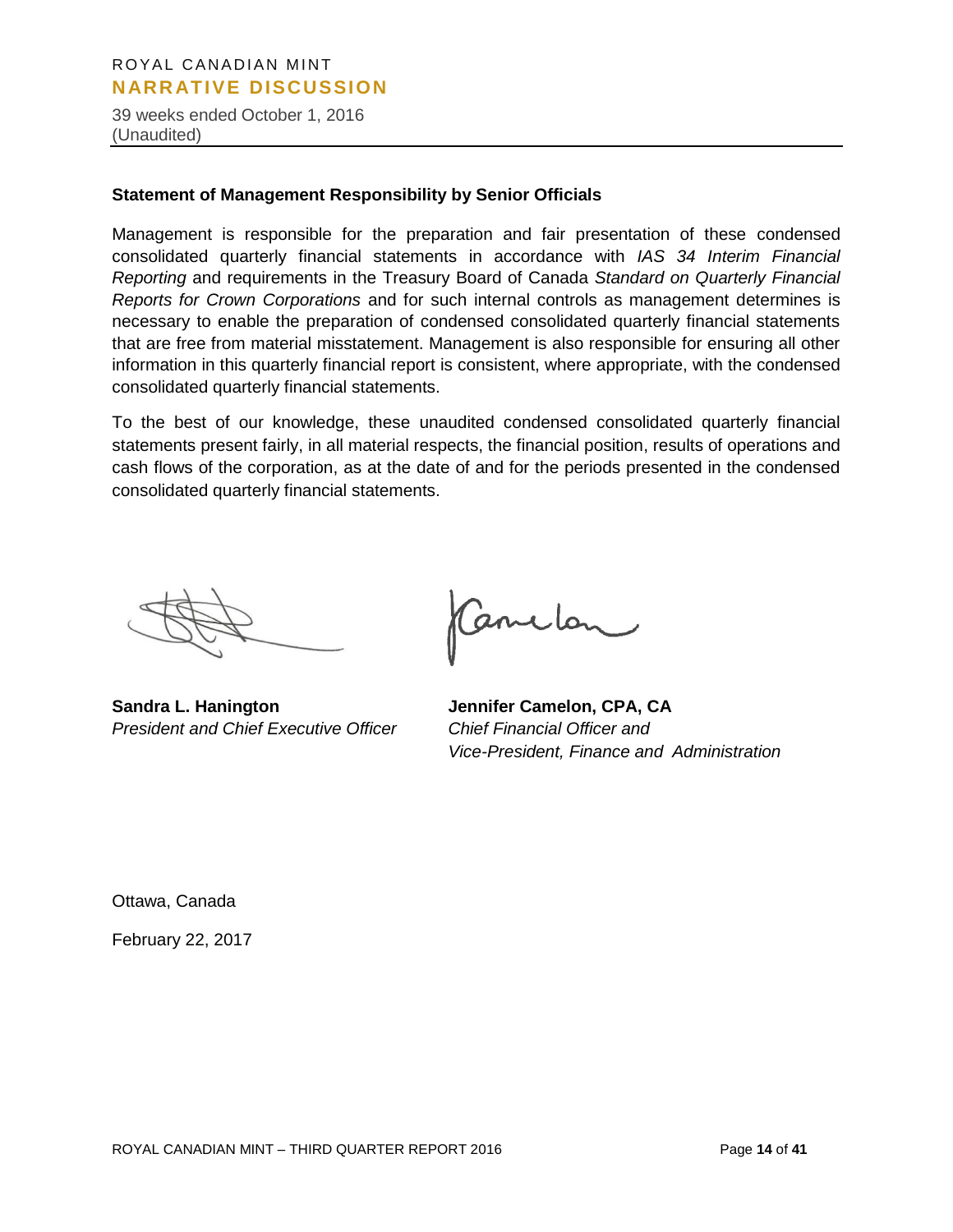# **ROYAL CANADIAN MINT CONDENSED CONSOLIDATED STATEMENT OF FINANCIAL POSITION Unaudited**

(CAD\$ thousands)

|                                                  |                | As at           |                          |
|--------------------------------------------------|----------------|-----------------|--------------------------|
|                                                  |                | October 1, 2016 | December 31, 2015        |
|                                                  | <b>Notes</b>   |                 | restated (note 3)        |
| <b>Current Assets</b>                            |                |                 |                          |
| Cash                                             | 6              | \$<br>93,328    | \$<br>140,776            |
| Accounts receivable                              | $\overline{7}$ | 18,094          | 22,946                   |
| Prepaid expenses                                 | 8              | 6,468           | 4,821                    |
| Income taxes receivable                          |                | 7,459           | 2,891                    |
| Inventories                                      | 9              | 86,769          | 79,055                   |
| Derivative financial assets                      | 10             | 1,647           | 756                      |
| <b>Total current assets</b>                      |                | 213,765         | 251,245                  |
| <b>Non-current assets</b>                        |                |                 |                          |
| Derivative financial assets                      | 10             | 196             |                          |
|                                                  | 11             | 168,577         | 172,597                  |
| Property, plant and equipment                    |                | 236             | 236                      |
| Investment property                              | 11             |                 | 15,211                   |
| Intangible assets                                |                | 12,827          |                          |
| Total non-current assets<br><b>Total assets</b>  |                | 181,836         | 188,044<br>\$<br>439,289 |
|                                                  |                | 395,601<br>S.   |                          |
| <b>Current Liabilities</b>                       |                |                 |                          |
| Accounts payable and accrued liabilities         | 13             | \$<br>48,868    | \$<br>84,516             |
| Loans payable                                    |                | 7,574           | 7,526                    |
| Provision for Face Value redemptions and returns | 12             | 3,323           | 3,583                    |
| Deferred revenue                                 | 14             | 11,439          | 8,656                    |
| Income taxes payable                             |                |                 | 4,828                    |
| Employee benefits                                | 15             | 2,942           | 2,697                    |
| Derivative financial liabilities                 | 10             | 5,177           | 11,414                   |
| <b>Total current liabilities</b>                 |                | 79,323          | 123,220                  |
| <b>Non-current liabilities</b>                   |                |                 |                          |
| Derivative financial liabilities                 | 10             | 627             | 4,096                    |
| Loans payable                                    |                | 26,987          | 26,987                   |
| Provision for Face Value redemptions and returns | 12             | 124,796         | 119,426                  |
| Deferred tax liabilities                         |                | 1,320           | 564                      |
| Employee benefits                                |                | 10,439          | 10,439                   |
| Total non-current liabilities                    |                | 164,169         | 161,512                  |
| <b>Total liabilities</b>                         |                | 243,492         | 284,732                  |
| Shareholder's equity                             |                |                 |                          |
| Share capital (authorised and issued 4,000 non-  |                |                 |                          |
| transferable shares)                             |                | 40,000          | 40,000                   |
| Retained earnings                                |                | 115,449         | 121,386                  |
| Accumulated other comprehensive loss             |                | (3, 340)        | (6,829)                  |
| Total shareholder's equity                       |                | 152,109         | 154,557                  |
| Total liabilities and shareholder's equity       |                | \$<br>395,601   | \$<br>439,289            |
|                                                  |                |                 |                          |

Commitments, contingencies and guarantees (note 21)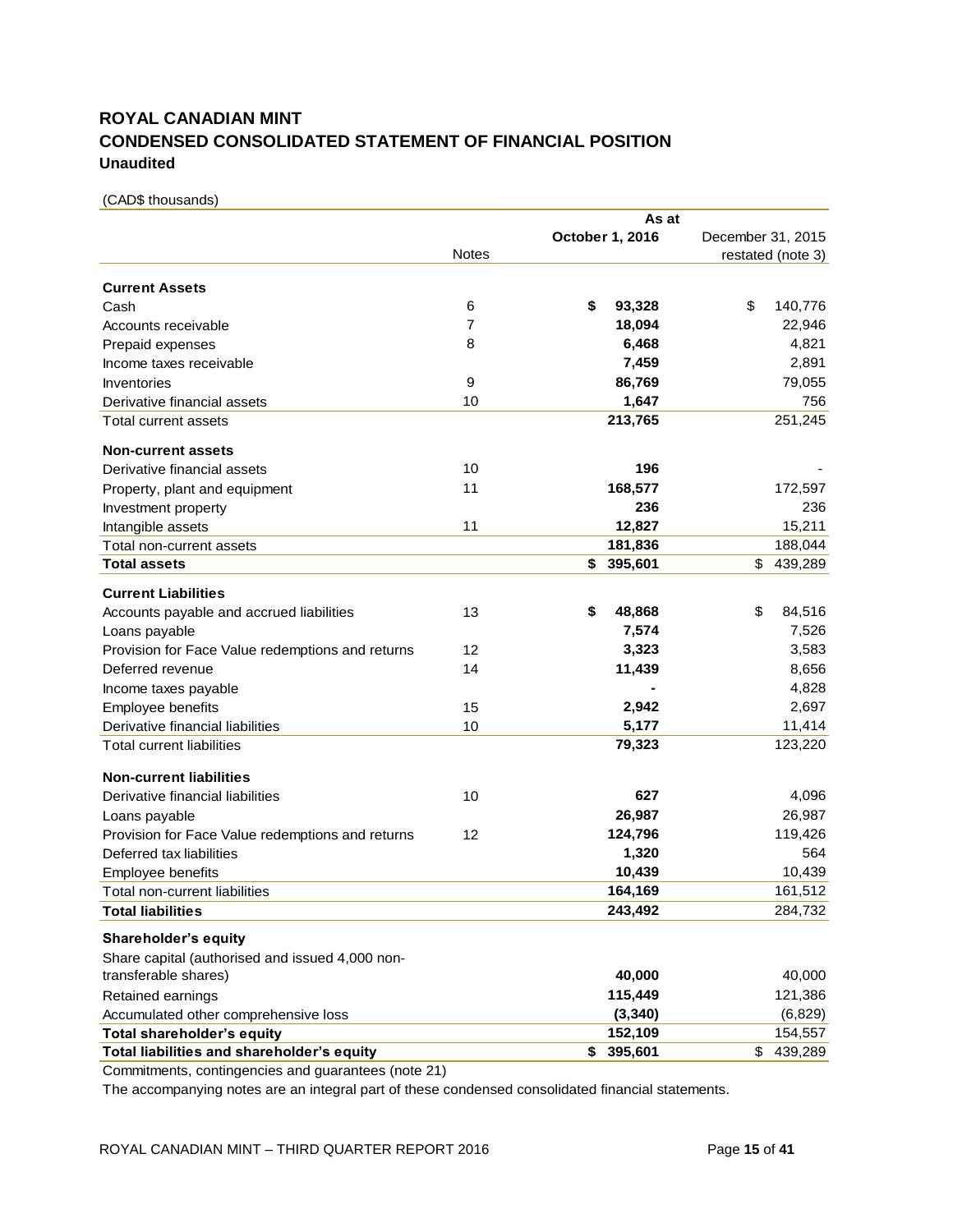# **ROYAL CANADIAN MINT CONDENSED CONSOLIDATED STATEMENT OF COMPREHENSIVE INCOME Unaudited**

(CAD\$ thousands)

|                                                                                 |              | 13 weeks ended |               | 39 weeks ended  |                 |
|---------------------------------------------------------------------------------|--------------|----------------|---------------|-----------------|-----------------|
|                                                                                 | <b>Notes</b> | October 1,     | September 26, | October 1,      | September 26,   |
|                                                                                 |              | 2016           | 2015 restated | 2016            | 2015 restated   |
|                                                                                 |              |                | (note 3)      |                 | (note 3)        |
| Revenue                                                                         | 16           | 553,803<br>S   | 762,087<br>S. | 1,751,958<br>S. | \$<br>1,686,452 |
| Cost of sales                                                                   | 17, 18       | 518,230        | 717,819       | 1,620,334       | 1,558,133       |
| <b>Gross profit</b>                                                             |              | 35,573         | 44,268        | 131,624         | 128,319         |
| Operating expenses                                                              |              |                |               |                 |                 |
| Marketing and sales expenses                                                    | 17, 18       | 16,919         | 18,766        | 56,716          | 59,314          |
| Administration expenses                                                         | 17, 18       | 14,515         | 15,706        | 44,136          | 44,546          |
| Impairment losses                                                               |              |                | 65,512        |                 | 65,512          |
| <b>Operating expenses</b>                                                       |              | 31,434         | 99,984        | 100,852         | 169,372         |
| Net foreign exchange gains                                                      |              | 313            | 937           | 2,486           | 2,856           |
| Operating profit (loss)                                                         |              | 4,452          | (54, 779)     | 33,258          | (38, 197)       |
| Finance costs, net                                                              |              | (278)          | (77)          | (370)           | (349)           |
| Other Income                                                                    |              | 1              |               | 221             |                 |
| Profit (loss) before income tax                                                 |              | 4,175          | (54, 856)     | 33,109          | (38, 546)       |
| Income tax expense (recovery)                                                   |              | 1,731          | (11, 246)     | 8,047           | (2,782)         |
| Profit (loss) for the period                                                    |              | 2,444          | (43, 610)     | 25,062          | (35, 764)       |
| Other comprehensive income (loss)                                               |              |                |               |                 |                 |
| Items that will be reclassified subsequently to profit or loss:                 |              |                |               |                 |                 |
| Net unrealized (losses) gains on cash                                           |              |                |               |                 |                 |
| flow hedges                                                                     |              | (302)          | (2, 103)      | 2,974           | (3,515)         |
| Reclassification of net realized losses<br>on cash flow hedges transferred from |              |                |               |                 |                 |
| other comprehensive income                                                      |              | 632            | 729           | 515             | 1,614           |
| Other comprehensive income (loss), net of tax                                   |              | 330            | (1, 374)      | 3,489           | (1,901)         |

**Total comprehensive income (loss) \$ 2,774** \$ (44,984) **\$ 28,551** \$ (37,665)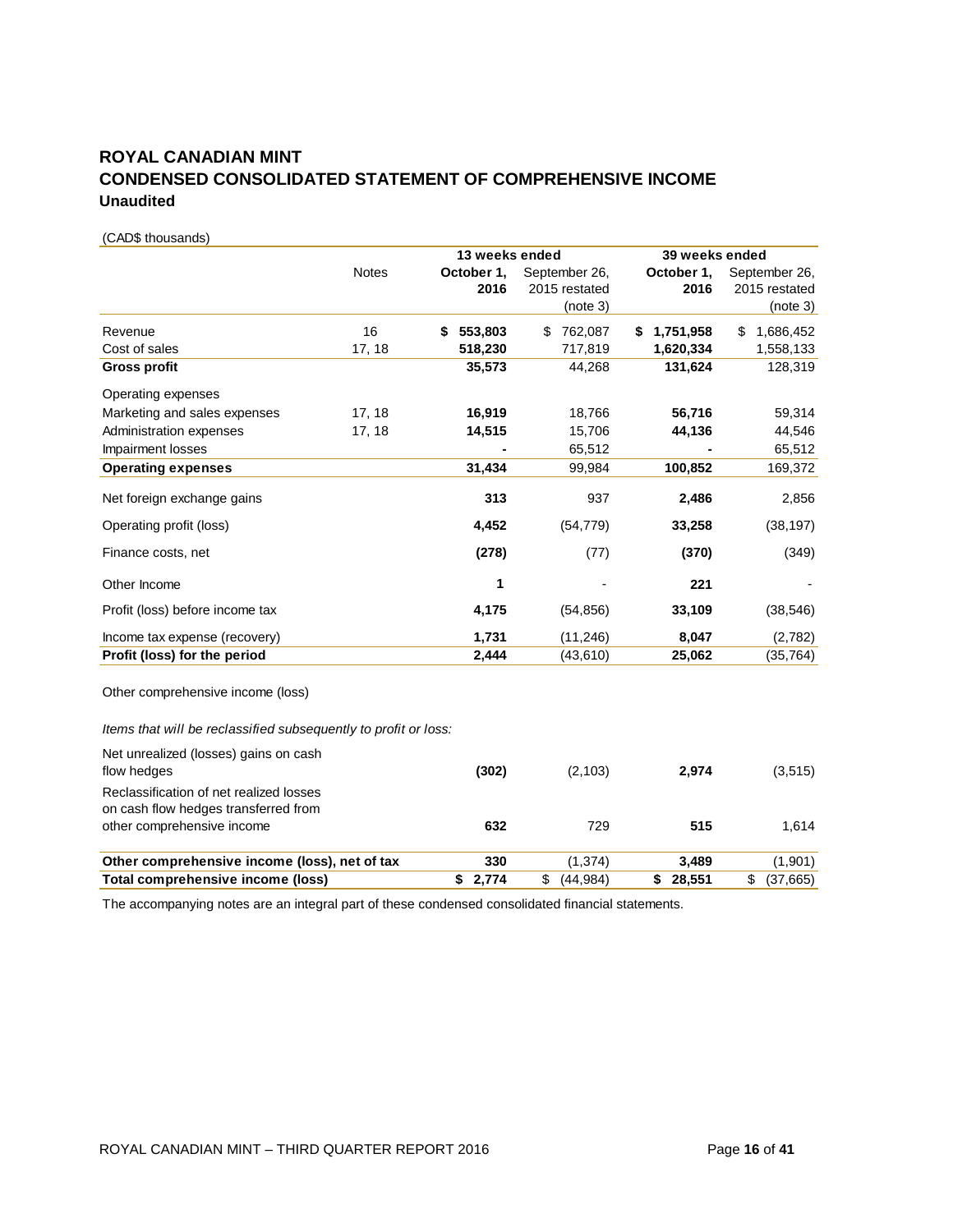# **ROYAL CANADIAN MINT CONDENSED CONSOLIDATED STATEMENT OF CHANGES IN EQUITY Unaudited**

13 weeks ended October 1, 2016 (CAD\$ thousands)

|                                        | <b>Share</b> |   | <b>Retained</b> | <b>Accumulated other</b><br>earnings - comprehensive (loss) (Net<br>restated gains (losses) on cash flow |                          |     |         |
|----------------------------------------|--------------|---|-----------------|----------------------------------------------------------------------------------------------------------|--------------------------|-----|---------|
|                                        | Capital      |   | (note 3)        | hedges)                                                                                                  |                          |     | Total   |
| Balance as at July 2, 2016             | 40.000       | S | 113.005         | \$ (3,670)                                                                                               |                          | \$. | 149,335 |
| Profit for the period                  |              |   | 2.444           |                                                                                                          | $\overline{\phantom{0}}$ |     | 2.444   |
| Other comprehensive income, net of tax |              |   | $\blacksquare$  | 330                                                                                                      |                          |     | 330     |
| Balance as at October 1, 2016          | 40.000       |   | 115,449         | $$^{(3,340)}$$                                                                                           |                          |     | 152,109 |

#### 13 weeks ended September 26, 2015 (CAD\$ thousands)

|                                                    |                      |     | Retained<br>earnings -<br>restated | Accumulated other<br>comprehensive (loss) (Net<br>gains (losses) on cash flow |          |
|----------------------------------------------------|----------------------|-----|------------------------------------|-------------------------------------------------------------------------------|----------|
|                                                    | <b>Share Capital</b> |     | (note 3)                           | hedges)                                                                       | Total    |
| Balance as at June 27, 2015                        | 40,000               | \$. | 209.886                            | \$ (2,131)                                                                    | 247,755  |
| Loss for the period                                |                      |     | (43,610)                           |                                                                               | (43,610) |
| Other comprehensive loss, net of tax               |                      |     |                                    | (1,374)                                                                       | (1, 374) |
| Balance as at September 26, 2015 restated (note 3) | 40.000               |     | 166.276                            | (3,505)                                                                       | 202,771  |

#### 39 weeks ended October 1, 2016 (CAD\$ thousands)

|                                        | Share          |   | Retained             | <b>Accumulated other</b><br>earnings - comprehensive (loss) (Net<br>restated gains (losses) on cash flow |                |               |
|----------------------------------------|----------------|---|----------------------|----------------------------------------------------------------------------------------------------------|----------------|---------------|
|                                        | Capital        |   | (note <sub>3</sub> ) |                                                                                                          | hedges)        | Total         |
| Balance as at December 31, 2015        | 40.000         | S | 121.387              |                                                                                                          | \$ (6,829)     | \$<br>154,558 |
| Profit for the period                  |                |   | 25.062               |                                                                                                          | $\blacksquare$ | 25.062        |
| Other comprehensive income, net of tax | $\blacksquare$ |   | $\blacksquare$       |                                                                                                          | 3.489          | 3.489         |
| Dividends paid                         |                |   | (31,000)             |                                                                                                          | $\blacksquare$ | (31,000)      |
| Balance as at October 1, 2016          | 40.000         |   | 115,449              |                                                                                                          | (3,340)        | 152,109       |

#### 39 weeks ended September 26, 2015 (CAD\$ thousands)

|                                                    |                      |   | Retained<br>earnings - | Accumulated other<br>comprehensive (loss) (Net |           |
|----------------------------------------------------|----------------------|---|------------------------|------------------------------------------------|-----------|
|                                                    |                      |   | restated               | gains(losses) on cash flow                     |           |
|                                                    | <b>Share Capital</b> |   | (note 3)               | hedges)                                        | Total     |
| Balance as at December 31, 2014                    | 40.000               | S | 212.040                | (1,604)<br>SS.                                 | 250.436   |
| Loss for the period                                |                      |   | (35, 764)              |                                                | (35, 764) |
| Other comprehensive loss, net of tax               |                      |   |                        | (1,901)                                        | (1,901)   |
| Dividends paid                                     |                      |   | (10.000)               |                                                | (10,000)  |
| Balance as at September 26, 2015 restated (note 3) | 40,000 \$            |   | 166,276                | (3,505)                                        | 202,771   |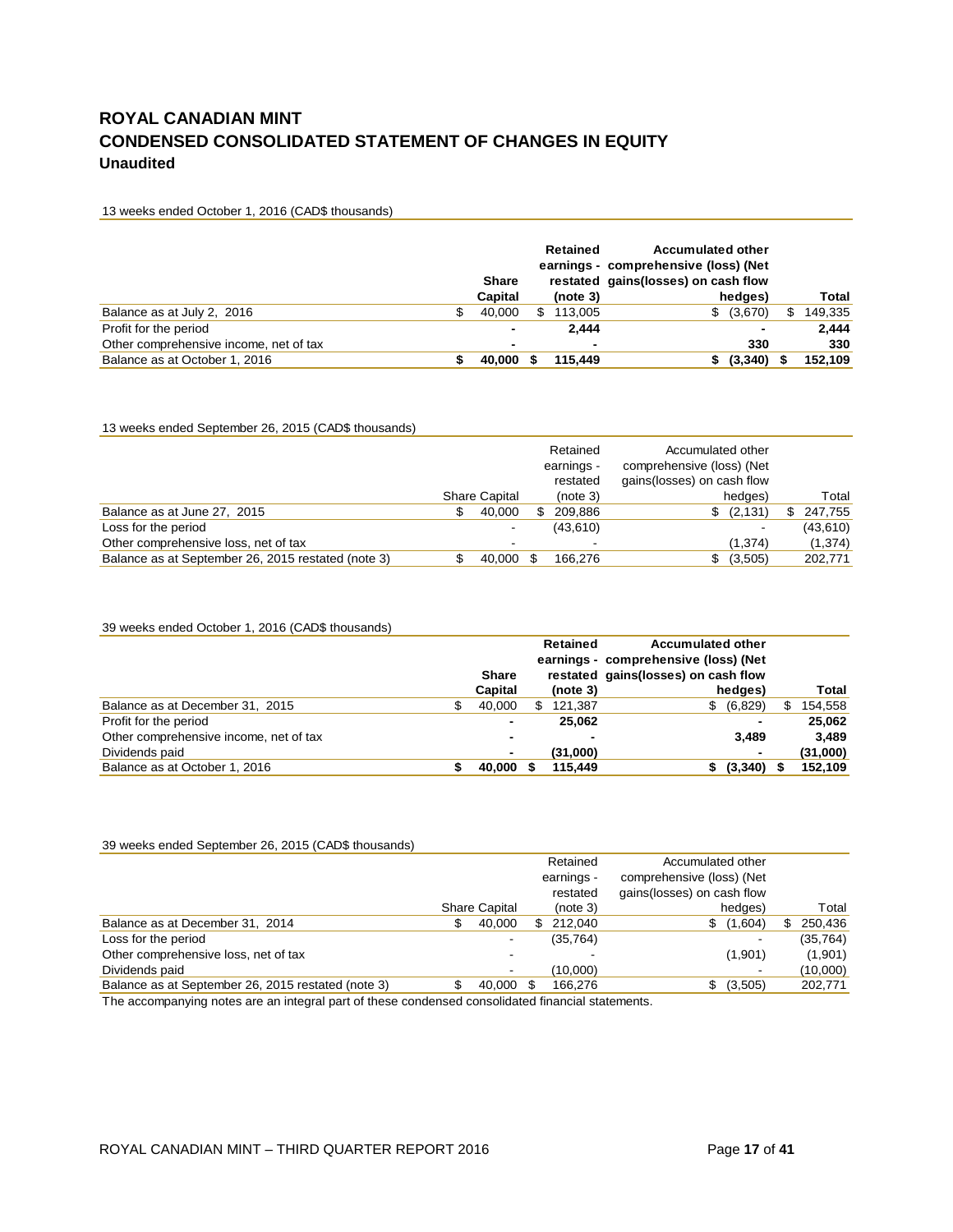# **ROYAL CANADIAN MINT CONDENSED CONSOLIDATED STATEMENT OF CASH FLOWS Unaudited**

(CAD\$ thousands)

|                                                                                                         | 13 weeks ended |               | 39 weeks ended  |                 |  |  |  |
|---------------------------------------------------------------------------------------------------------|----------------|---------------|-----------------|-----------------|--|--|--|
|                                                                                                         | October 1,     | September 26, | October 1,      | September 26,   |  |  |  |
|                                                                                                         | 2016           | 2015          | 2016            | 2015            |  |  |  |
| Cash flows from operating activities                                                                    |                |               |                 |                 |  |  |  |
| Receipts from customers                                                                                 | 438,270<br>\$  | 642,707<br>\$ | 1,354,934<br>5. | 1,318,144<br>\$ |  |  |  |
| Cash receipts on disposal of MintChip                                                                   |                |               | 220             |                 |  |  |  |
| Payments to suppliers and employees                                                                     | (433, 452)     | (611, 361)    | (1, 392, 124)   | (1,286,915)     |  |  |  |
| Interest paid                                                                                           | (348)          | (164)         | (925)           | (693)           |  |  |  |
| Cash receipts on derivative contracts                                                                   | 167,020        | 150,880       | 653,845         | 392,079         |  |  |  |
| Cash payments on derivative contracts                                                                   | (156, 914)     | (147, 381)    | (605, 034)      | (343, 305)      |  |  |  |
| Income taxes paid                                                                                       | (3,963)        | 3,304         | (18, 140)       | (3, 243)        |  |  |  |
| Net cash generated (used) by operating activities                                                       | 10,613         | 37,985        | (7, 224)        | 76,067          |  |  |  |
| Cash flows from investing activities                                                                    |                |               |                 |                 |  |  |  |
| Interest received                                                                                       | 142            | 159           | 696             | 733             |  |  |  |
| Cash receipts on derivative contracts to acquire<br>property, plant and equipment and intangible assets | 584            |               | 3,491           |                 |  |  |  |
| Cash payments on derivative contracts to acquire<br>property, plant and equipment and intangible assets | (878)          | (1,420)       | (4,096)         | (1,420)         |  |  |  |
| Payments to acquire property, plant and equipment<br>and intangible assets                              | (3,226)        | (4,653)       | (8,833)         | (16, 199)       |  |  |  |
| Net cash used in investing activities                                                                   | (3, 378)       | (5,914)       | (8, 742)        | (16, 886)       |  |  |  |
| Cash flows from financing activities                                                                    |                |               |                 |                 |  |  |  |
| Dividend paid                                                                                           |                |               | (31,000)        | (10,000)        |  |  |  |
| Net cash used in financing activities                                                                   |                |               | (31,000)        | (10,000)        |  |  |  |
| Net increase (decrease) in cash                                                                         | 7,235          | 32,071        | (46, 966)       | 49,181          |  |  |  |
| Cash at the beginning of the period                                                                     | 85,947         | 121,780       | 140,776         | 104,153         |  |  |  |
| Effects of exchange rate changes on cash held in<br>foreign currencies                                  | 146            | 735           | (482)           | 1,252           |  |  |  |
| Cash at the end of the period                                                                           | \$<br>93,328   | \$<br>154,586 | \$<br>93,328    | \$<br>154.586   |  |  |  |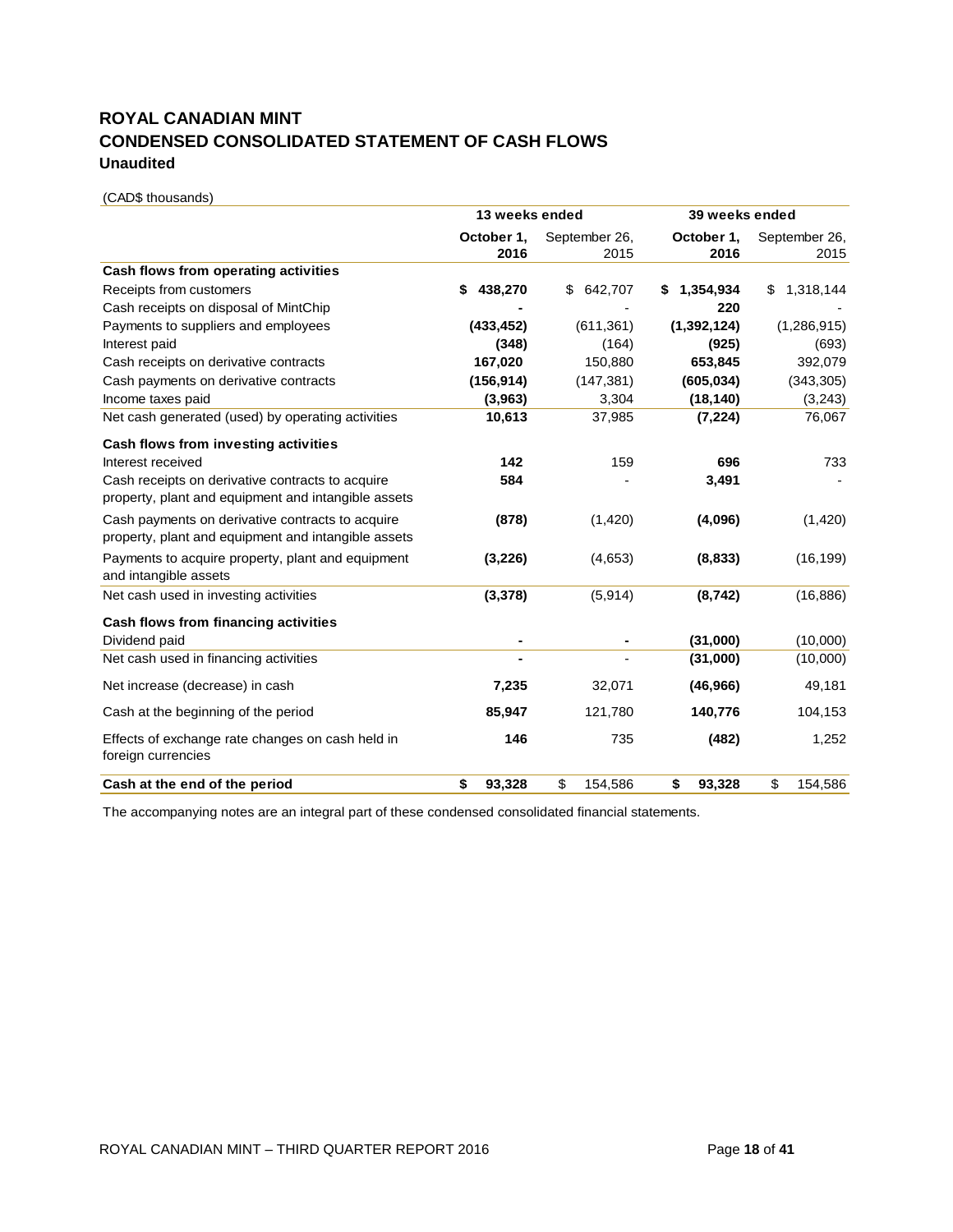# **1. NATURE AND DESCRIPTION OF THE CORPORATION**

The Royal Canadian Mint (the "Mint" or the "Corporation") was incorporated in 1969 by the *Royal Canadian Mint Act* to mint coins and carry out other related activities. The Mint is an agent corporation of Her Majesty named in Part II of Schedule III to the *Financial Administration Act*. It produces all of the circulation coins used in Canada and manages the support distribution system for the Government of Canada.

In December, 2014, the *Royal Canadian Mint Act* was amended to specify that although the object of the Mint is to operate in the expectation of profit, it shall no longer anticipate profit with respect to the provision of any goods or services to Her Majesty in right of Canada, including the minting of circulation coins.

In July 2015, the Corporation was issued a directive (P.C. 2015-1107) pursuant to section 89 of the *Financial Administration Act* to align its travel, hospitality, conference and event expenditure policies, guidelines and practices with Treasury Board policies, directives and related instruments on travel, hospitality, conference and event expenditures in a manner that is consistent with its legal obligations, and to report on the implementation of this directive in the Corporation's next corporate plan. The Corporation has fulfilled this directive and implemented a new integrated Corporate Travel, Hospitality, Conference and Event policy effective February 29, 2016.

The Mint is one of the world's foremost producers of circulation, collector and bullion investment coins for the domestic and international marketplace. It is also one of the largest gold refiners in the world. The addresses of its registered office and principal place of business are 320 Sussex Drive, Ottawa, Ontario, Canada, K1A 0G8 and 520 Lagimodière Blvd, Winnipeg, Manitoba, Canada, R2J 3E7.

In 2002, the Mint incorporated RCMH-MRCF Inc., a wholly-owned subsidiary. RCMH-MRCF Inc. has been operationally inactive since December 31, 2008.

The Corporation is a prescribed federal Crown corporation for tax purposes and is subject to federal income taxes under the *Income Tax Act*.

# **2. BASIS OF PRESENTATION**

# **2.1 Statement of Compliance**

These interim condensed consolidated financial statements have been prepared in accordance with *IAS 34 Interim Financial Reporting ("IAS 34")* of the *International Financial Reporting Standards ("IFRS")* and the *Standard on Quarterly Financial Reports for Crown Corporations* issued by the Treasury Board of Canada. As permitted under this standard, these interim condensed consolidated financial statements do not include all of the disclosure requirements for annual consolidated financial statements, and should be read in conjunction with the Corporation's audited consolidated financial statements for its fiscal year ended December 31, 2015.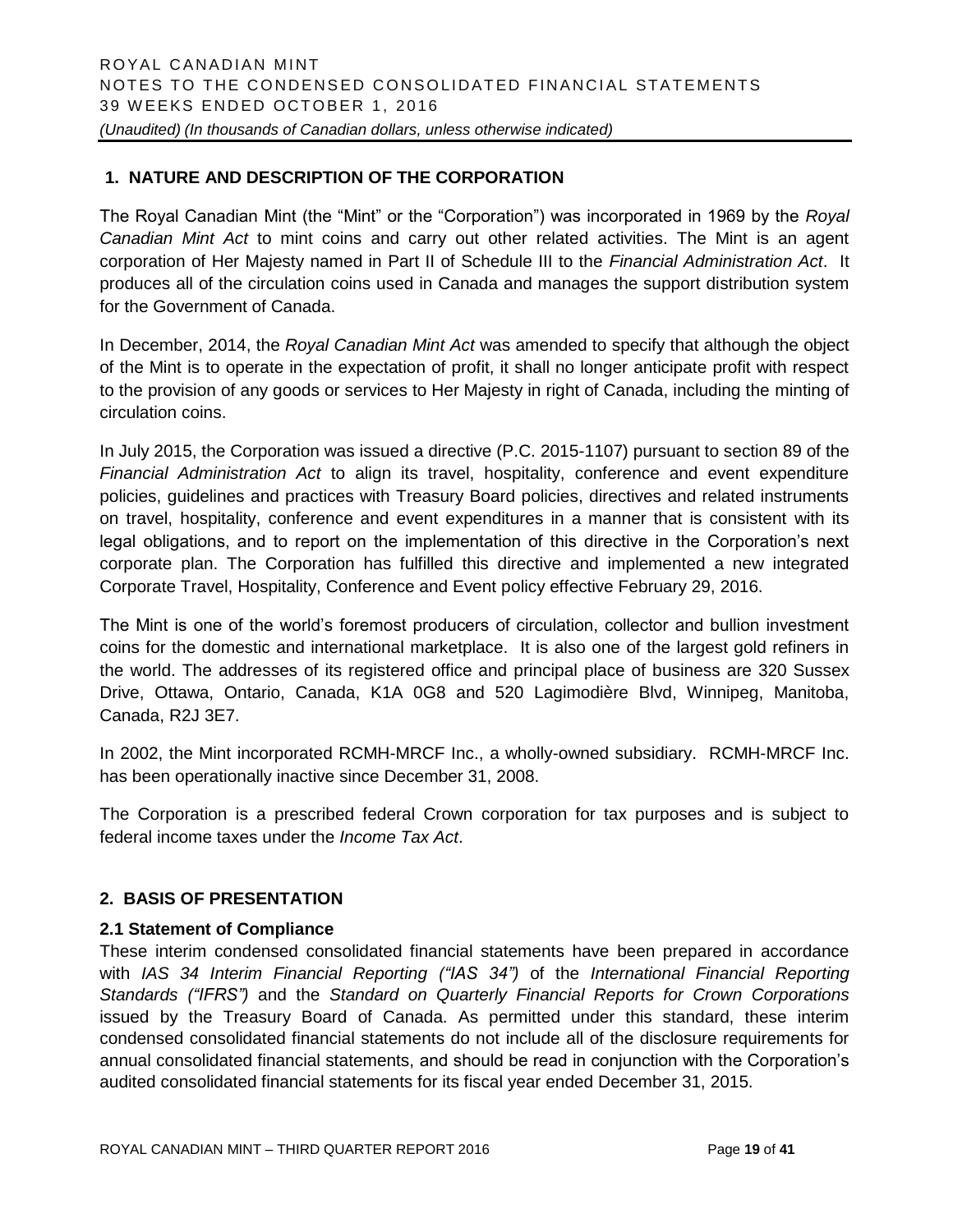These interim condensed consolidated financial statements have not been audited or reviewed by an external auditor.

These interim condensed consolidated financial statements have been approved for public release by the Board of Directors of the Corporation on February 22, 2017.

# **2.2 Basis of presentation**

The interim condensed consolidated financial statements were prepared in accordance with IFRS.

Although the Corporation's year end of December 31 matches the calendar year end, the Corporation's quarter end dates do not necessarily coincide with calendar year quarters; instead, each of the Corporation's quarters contains 13 weeks.

#### **2.3 Consolidation**

The interim condensed consolidated financial statements incorporate the interim financial statements of the Corporation and its wholly-owned subsidiary. The subsidiary's accounting policies are in line with those used by the Corporation. All intercompany transactions, balances, income and expenses are eliminated in full on consolidation.

# **2.4 Functional and presentation currency**

Unless otherwise stated, all figures reported in the interim condensed consolidated financial statements and disclosures are reflected in thousands of Canadian dollars (CAD\$), which is the functional currency of the Corporation.

#### **2.5 Significant accounting policies**

Significant accounting policies applied in these interim condensed consolidated financial statements are disclosed in note 2 of the Corporation's annual consolidated financial statements for the year ended December 31, 2015, except for the restatement and reclassification of prior periods described in note 3. The accounting policies have been applied consistently in the current and comparative periods.

#### **3. Restatement and Reclassification of prior periods**

#### **3.1 Restatement of prior periods**

In the course of the preparation of the interim condensed consolidated financial statements for the quarter ended October 1, 2016, the Mint identified an adjustment relating to prior periods requiring restatement, relating to the sale of numismatic Face Value products.

In the past, sales of numismatic Face Value products were recorded as revenue, along with a provision for expected redemptions and returns which was based on historical redemption and return patterns for other numismatic products. In 2016, the Mint conducted an extensive review of the Face Value program and redemptions and returns to date. Face Value products have different characteristics than other numismatic products as they have a Face Value equal to their purchase price which, combined with the unlimited redemption and return period permitted by the Mint's current redemption and return policies and practices, make Face Value products significantly more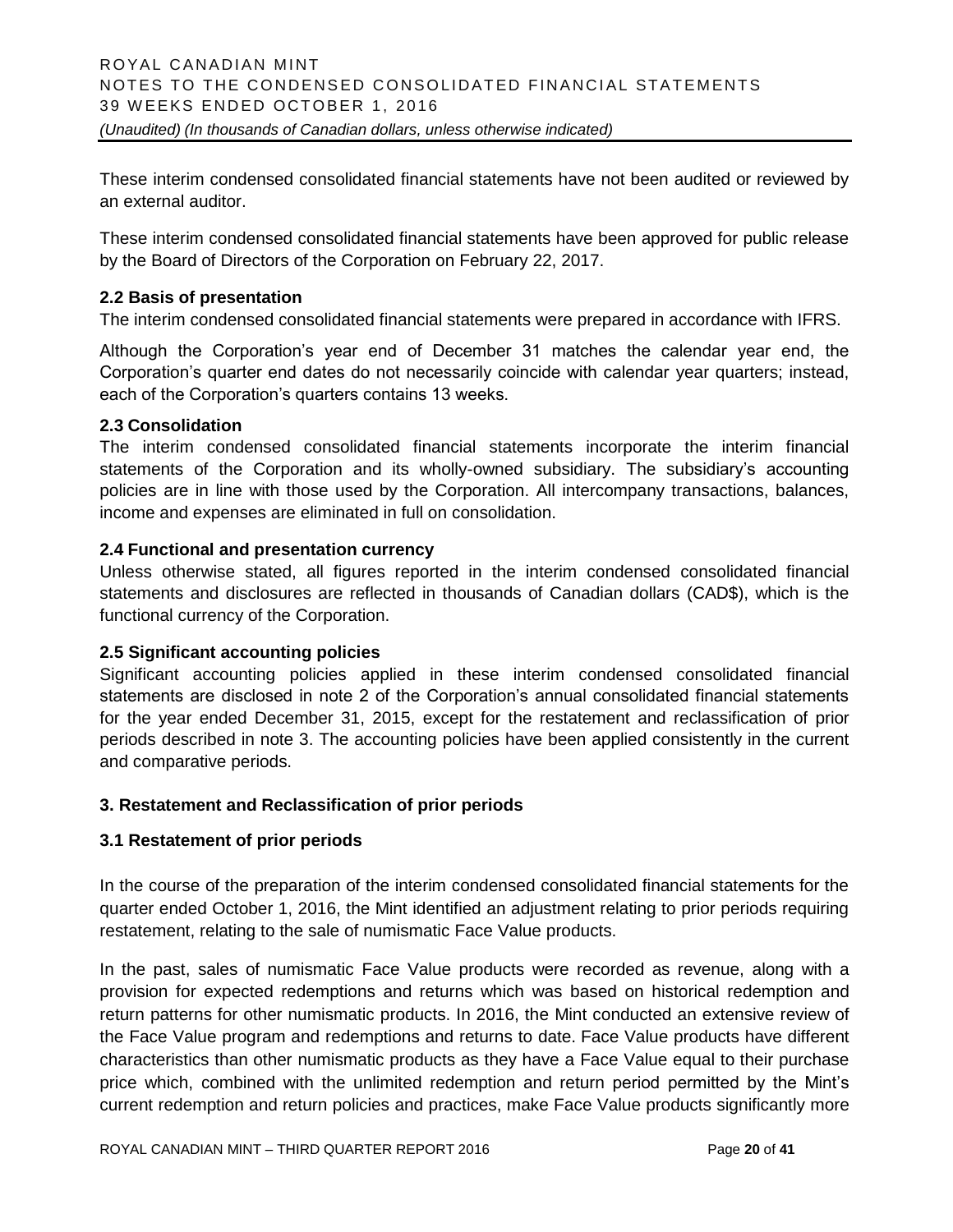likely to be redeemed or returned than other numismatic products. Consequently, the historical redemption and return patterns for other numismatic products cannot be used to estimate the redemptions and returns for Face Value products and no reasonable, reliable alternative method exists. As a result of this review, it was determined that revenue should not be recognized until a reasonable estimate of redemptions and returns can be made.

The Mint believes the primary factors influencing its ability to develop a reliable estimate of redemptions and returns to be the market price of silver and the term over which redemptions and returns may be accepted. At October 1, 2016, the market price of silver was significantly less than the Face Value of these coins, and it is currently not the intention of the Mint to place an expiry date on the current redemption and return policies. As a result, a provision representing the cumulative value of unredeemed/unreturned Face Value products and the costs of redemptions and returns, net of the value of the corresponding silver content, was recorded in Q3 2016 with retrospective adjustment to the inception of the Face Value program. This net provision will increase each period with new sales and decrease or increase each period as the market price of silver (in U.S. dollars) increases or decreases and the Canadian dollar weakens or strengthens with respect to the U.S. dollar. These movements in the net provision will impact profit (loss) each period.

As a result of this change in accounting, the consolidated balance sheet at December 31, 2015, and the consolidated statements of operations and changes in equity and comprehensive income for the year ended December 31, 2015 and the 13 week and 39 week periods ended September 26, 2015 were restated.

This restatement had no effect on the operating, financing or investment activities as reported in the respective consolidated statements of cash flows.

The effect of the restatement is as follows:

# **Consolidated statements of financial position**

# **Restatement of 2015 opening statement of financial position as at January 1, 2015**

|                                                  | As at January 1,2015 |                           |   |              |  |             |  |  |  |  |  |  |
|--------------------------------------------------|----------------------|---------------------------|---|--------------|--|-------------|--|--|--|--|--|--|
| Increase (decrease)                              |                      | As previously<br>reported |   | Restatements |  | As restated |  |  |  |  |  |  |
| Inventory                                        | \$                   | 89.023                    | S | (1,003)      |  | 88,020      |  |  |  |  |  |  |
| Provision for Face Value redemptions and returns |                      | $\overline{\phantom{a}}$  |   | 83,297       |  | 83,297      |  |  |  |  |  |  |
| Accounts payable and accrued liabilities         |                      | 74,778                    |   | (919)        |  | 73,859      |  |  |  |  |  |  |
| Retained earnings                                |                      | 295.421                   |   | (83, 381)    |  | 212,040     |  |  |  |  |  |  |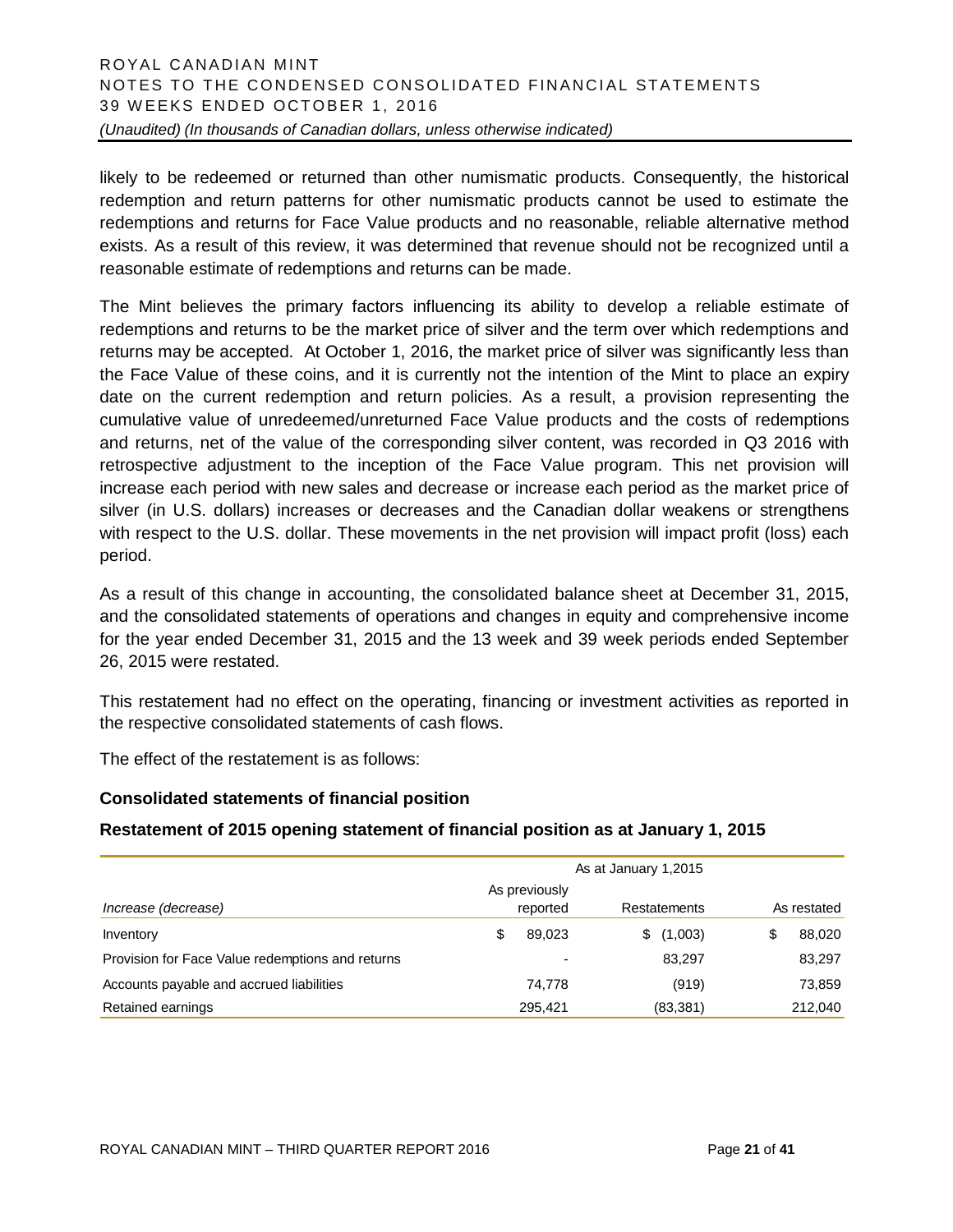# **Restatement of 2015 ending statement of financial position as at December 31, 2015**

|                                                  |               | As at December 31,2015   |              |            |             |
|--------------------------------------------------|---------------|--------------------------|--------------|------------|-------------|
|                                                  | As previously |                          |              |            |             |
| Increase (decrease)                              |               | reported                 | Restatements |            | As restated |
| Inventory                                        | \$.           | 78.570                   | S            | 485        | 79,055      |
| Provision for Face Value redemptions and returns |               | $\overline{\phantom{a}}$ |              | 123.009    | 123,009     |
| Accounts payable and accrued liabilities         |               | 85,771                   |              | (1,255)    | 84,516      |
| Retained earnings                                |               | 242.655                  |              | (121, 269) | 121,386     |

# **Consolidated statements of comprehensive income**

#### **Restatement of interim periods for Q1 and Q2 2015 and 2016**

|                            | 13 weeks ended March 28, 2015 |                                           |   |           |   |             |    |                           | 13 weeks ended April 2, 2016 |                     |  |             |  |  |  |
|----------------------------|-------------------------------|-------------------------------------------|---|-----------|---|-------------|----|---------------------------|------------------------------|---------------------|--|-------------|--|--|--|
| Increase (decrease)        |                               | As reported in<br>Q1 2015<br>Restatements |   |           |   | As restated |    | As reported in<br>Q1 2016 |                              | <b>Restatements</b> |  | As restated |  |  |  |
| Revenue                    |                               | 640.126                                   | S | (12, 269) | S | 627.857     | \$ | 780.921                   | S                            | (1,835)             |  | 779.086     |  |  |  |
| Cost of sales              |                               | 590.643                                   |   | (3,518)   |   | 587.125     |    | 738.468                   |                              | (5,843)             |  | 732.625     |  |  |  |
| Net foreign exchange gains |                               | 30                                        |   | 1.954     |   | 1.984       |    | 2.843                     |                              | (2,259)             |  | 584         |  |  |  |
| Profit for the period      |                               | 11.666                                    |   | (6,797)   |   | 4,869       |    | 9.912                     |                              | 1.749               |  | 11.661      |  |  |  |

|                                        | 13 weeks ended June 27, 2015<br>13 weeks ended July 2, 2016 |   |              |   |             |    |                     |   |              |  |             |
|----------------------------------------|-------------------------------------------------------------|---|--------------|---|-------------|----|---------------------|---|--------------|--|-------------|
|                                        | As reported in                                              |   |              |   |             |    | As reported in      |   |              |  |             |
| Increase (decrease)                    | Q <sub>2</sub> 2015                                         |   | Restatements |   | As restated |    | Q <sub>2</sub> 2016 |   | Restatements |  | As restated |
| Revenue                                | 572.432                                                     | S | (8,391)      | S | 564.041     | \$ | 761.978             | S | (7,318)      |  | 754.660     |
| Cost of sales                          | 520.288                                                     |   | 562          |   | 520.850     |    | 714.384             |   | (9,314)      |  | 705.070     |
| Net foreign exchange gains<br>(losses) | 594                                                         |   | (659)        |   | (65)        |    | 1.665               |   | (76)         |  | 1,589       |
| Profit for the period                  | 12.589                                                      |   | (9,612)      |   | 2.977       |    | 9.037               |   | 1.920        |  | 10.957      |

|                            |                     |    | 26 weeks ended June 27, 2015 |  | 26 weeks ended July 2, 2016 |                |                     |    |                     |   |             |
|----------------------------|---------------------|----|------------------------------|--|-----------------------------|----------------|---------------------|----|---------------------|---|-------------|
|                            | As reported in      |    |                              |  |                             | As reported in |                     |    |                     |   |             |
| Increase (decrease)        | Q <sub>2</sub> 2015 |    | Restatements                 |  | As restated                 |                | Q <sub>2</sub> 2016 |    | <b>Restatements</b> |   | As restated |
| Revenue                    | \$<br>1.212.561     | S. | (20, 659)                    |  | 1.191.902                   | \$             | 1.542.900           | \$ | (9, 152)            | S | 1,533,748   |
| Cost of sales              | 1,110,932           |    | (2,955)                      |  | 1.107.977                   |                | 1.452.852           |    | (15,156)            |   | 1,437,696   |
| Net foreign exchange gains | 624                 |    | 1.295                        |  | 1.919                       |                | 4.508               |    | (2,335)             |   | 2,173       |
| Profit for the period      | 24.255              |    | (16, 409)                    |  | 7.846                       |                | 18.949              |    | 3.669               |   | 22,618      |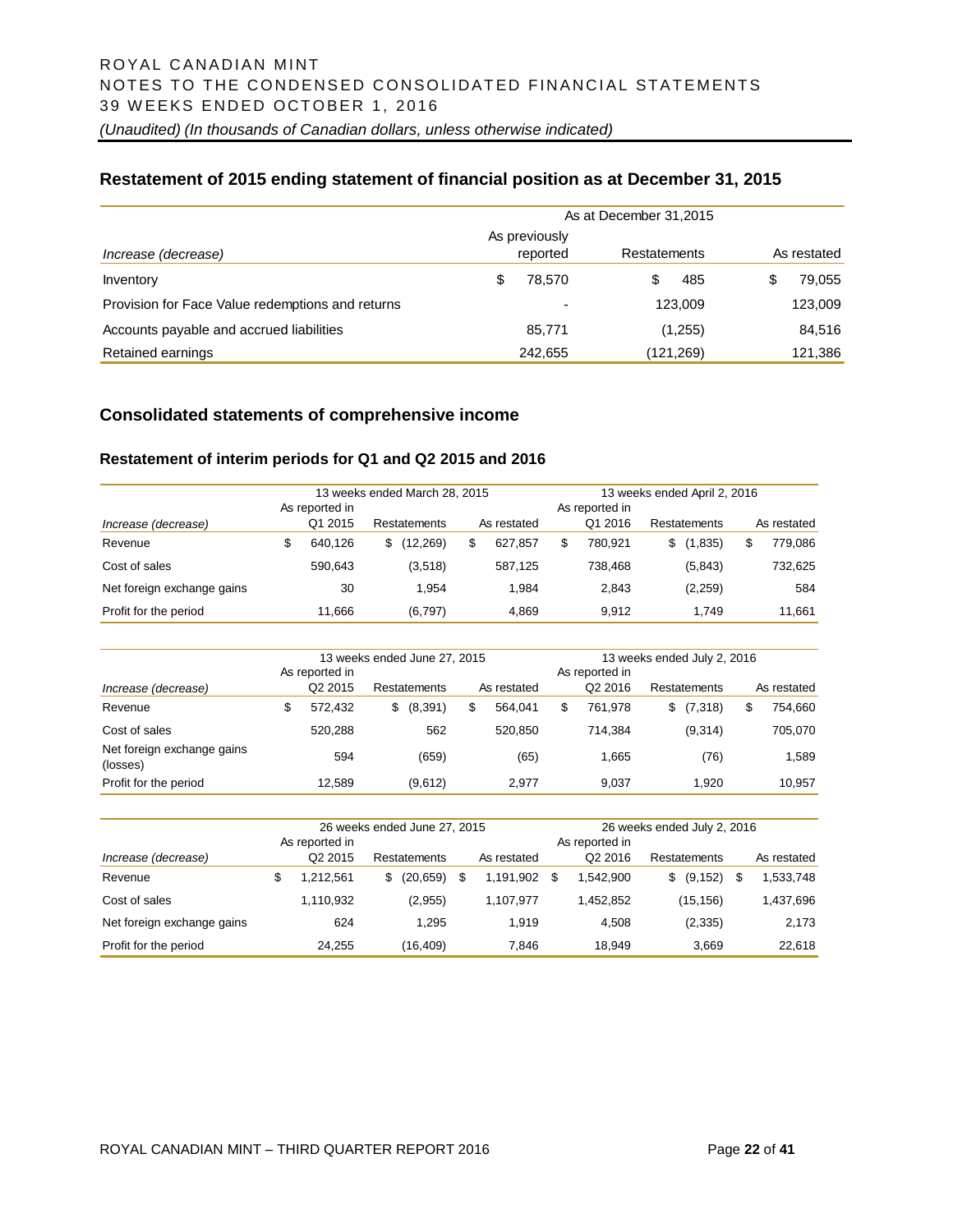#### **Restatement of comparative Q3 and year end 2015 periods**

|                                        | 13 weeks ended September 26, 2015 |     |              | 39 weeks ended September 26, 2015 |             |                 |                     |   |             |
|----------------------------------------|-----------------------------------|-----|--------------|-----------------------------------|-------------|-----------------|---------------------|---|-------------|
|                                        | As reported in                    |     |              |                                   |             | As reported in  |                     |   |             |
| Increase (decrease)                    | Q3 2015                           |     | Restatements |                                   | As restated | Q3 2015         | <b>Restatements</b> |   | As restated |
| Revenue                                | 930.982                           | \$. | (12,560)     | \$                                | 918.422     | \$<br>2.143.668 | \$<br>(33, 221)     | S | 2,110,447   |
| Cost of sales                          | 875.421                           |     | (691)        |                                   | 874.730     | 1.987.063       | (3.648)             |   | 1,983,415   |
| Net foreign exchange gains<br>(losses) | (1,348)                           |     | 2.285        |                                   | 937         | (724)           | 3.580               |   | 2,856       |
| Profit for the period                  | (34,026)                          |     | (9,584)      |                                   | (43,610)    | (9,771)         | (25,993)            |   | (35, 764)   |

|                            |                 |   | Year ended December 31, 2015 |                 |
|----------------------------|-----------------|---|------------------------------|-----------------|
|                            | As previously   |   |                              |                 |
| Increase (decrease)        | reported        |   | Restatements                 | As restated     |
| Revenue                    | \$<br>2,974,148 | S | (45,681)                     | \$<br>2,928,467 |
| Cost of sales              | 2,770,210       |   | (2,884)                      | 2,767,326       |
| Net foreign exchange gains |                 |   |                              |                 |
| (losses)                   | (757)           |   | 4.910                        | 4,153           |
| Profit for the period      | (318)           |   | (37,887)                     | (38,205)        |

# **3.2 Reclassification of prior periods**

Historically, all of the revenue associated with bullion product sales was recorded on a gross basis; however there are several different sales streams for bullion products. In Q3 2016, the Mint initiated a review of the different bullion sales transaction types during which it was determined that it was more appropriate to recognize revenue from bullion sales on a net basis when the transaction involves inventory that a customer has on deposit with the Mint to create a product for them of a different format, for instance, a Gold Maple Leaf. As a result, the revenue and cost of precious metals from Bullion sale transactions involving customer inventory on deposit with the Mint ("Customer inventory deals") are now recorded on a net basis, with only the commission and incremental value-added manufacturing services recognized as revenue. This change in presentation has no impact on profit (loss).

The consolidated statement of operations for the year ended December 31, 2015, for its interim periods and for the 2016 interim periods have been adjusted to reflect this change in the presentation of revenue and cost of sales.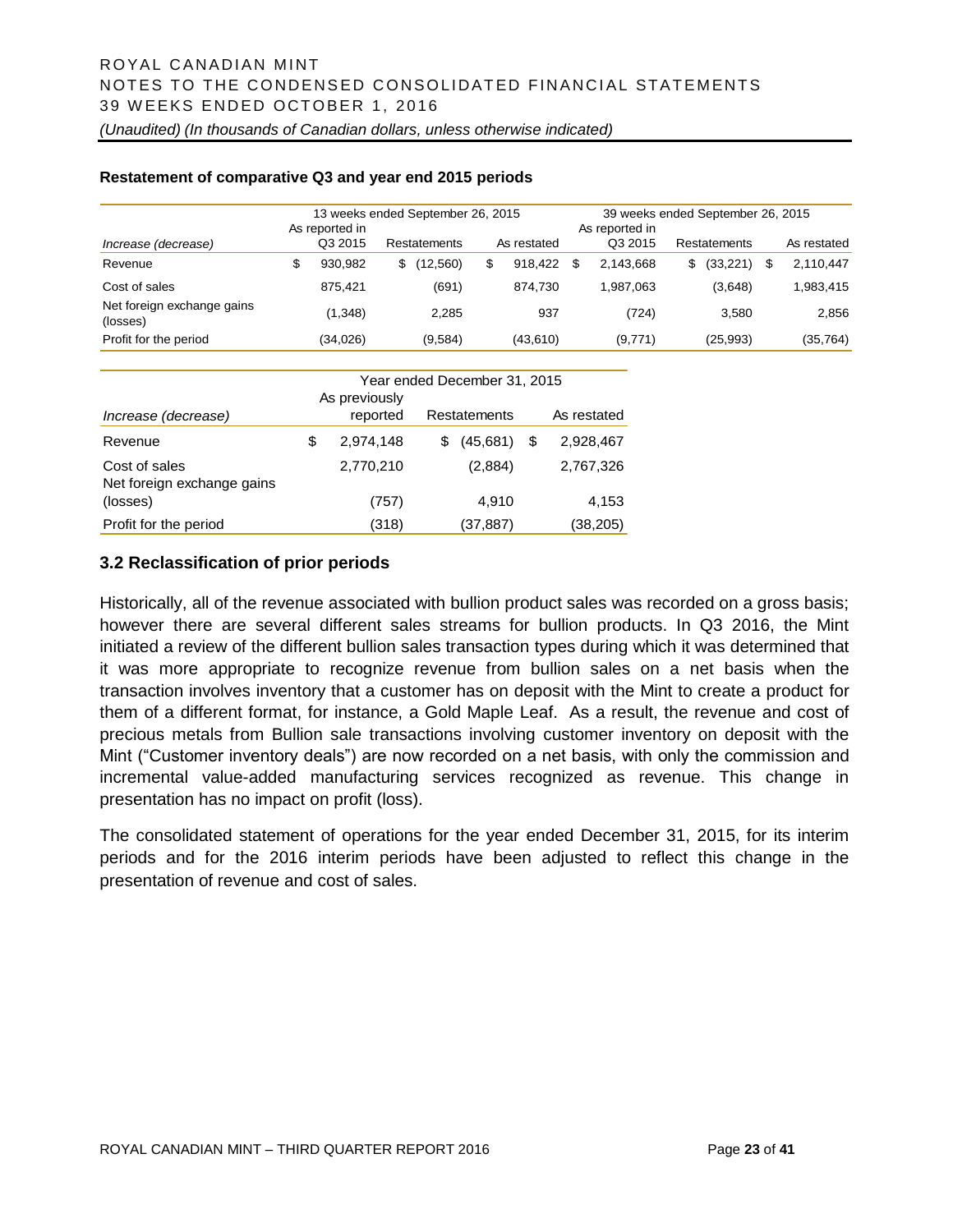The effect of the reclassification is as follows:

#### **Consolidated statements of comprehensive income**

#### **Reclassification of interim periods for Q1 and Q2 2015 and 2016**

|                            | 13 weeks ended March 28, 2015 |                |    |                  |  |                 |    |                | 13 weeks ended April 2, 2016 |                 |
|----------------------------|-------------------------------|----------------|----|------------------|--|-----------------|----|----------------|------------------------------|-----------------|
|                            |                               | As restated in |    |                  |  | As restated and |    | As restated in |                              | As restated and |
| Increase (decrease)        |                               | Q3 2016        |    | Reclassification |  | reclassified    |    | Q3 2016        | Reclassification             | reclassified    |
| Revenue                    |                               | 627.857        | \$ | (156,293)        |  | 471.564         | \$ | 779.086        | \$<br>(191,009)              | 588.077         |
| Cost of sales              |                               | 587.125        |    | (156, 293)       |  | 430.832         |    | 732.625        | (191,009)                    | 541.616         |
| Net foreign exchange gains |                               | 1.984          |    |                  |  | 1.984           |    | 584            | $\overline{\phantom{a}}$     | 584             |
| Profit for the period      |                               | 4.869          |    |                  |  | 4.869           |    | 11.661         | -                            | 11.661          |

|                                        | 13 weeks ended June 27, 2015 |                  |    | 13 weeks ended July 2, 2016 |                |                  |  |                 |
|----------------------------------------|------------------------------|------------------|----|-----------------------------|----------------|------------------|--|-----------------|
|                                        | As restated in               |                  |    | As restated and             | As restated in |                  |  | As restated and |
| Increase (decrease)                    | Q3 2016                      | Reclassification |    | reclassified                | Q3 2016        | Reclassification |  | reclassified    |
| Revenue                                | 564.041                      | \$<br>(111, 367) | \$ | 452.674                     | \$<br>754.660  | \$<br>(144,583)  |  | 610,077         |
| Cost of sales                          | 520.850                      | (111, 367)       |    | 409.483                     | 705.070        | (144,583)        |  | 560,487         |
| Net foreign exchange gains<br>(losses) | (65)                         |                  |    | (65)                        | 1.589          | -                |  | 1.589           |
| Profit for the period                  | 2.977                        | ۰                |    | 2.977                       | 10.957         | ٠                |  | 10.957          |

|                            |                |           | 26 weeks ended June 27, 2015 |                  |                 |              | 26 weeks ended July 2, 2016 |                |                  |                 |
|----------------------------|----------------|-----------|------------------------------|------------------|-----------------|--------------|-----------------------------|----------------|------------------|-----------------|
|                            | As restated in |           |                              |                  | As restated and |              |                             | As restated in |                  | As restated and |
| Increase (decrease)        |                | Q3 2016   |                              | Reclassification |                 | reclassified |                             | Q3 2016        | Reclassification | reclassified    |
| Revenue                    | \$             | 1,191,902 | \$                           | (267, 660)       | \$              | 924.242      | S                           | 1.533.748      | \$<br>(335,593)  | 1,198,155       |
| Cost of sales              |                | 1.107.977 |                              | (267,660)        |                 | 840.317      |                             | 1.437.696      | (335, 593)       | 1,102,103       |
| Net foreign exchange gains |                | 1,919     |                              | -                |                 | 1.919        |                             | 2,173          | -                | 2,173           |
| Profit for the period      |                | 7.846     |                              |                  |                 | 7.846        |                             | 22.618         | ٠                | 22.618          |

#### **Reclassification of comparative Q3 and year end 2015 periods**

|                            | 13 weeks ended September 26, 2015 <sup>(1)</sup> |                |    |                                             |  |    |                 |       | 39 weeks ended September 26, 2015 <sup>(1)</sup> |    |                  |                 |
|----------------------------|--------------------------------------------------|----------------|----|---------------------------------------------|--|----|-----------------|-------|--------------------------------------------------|----|------------------|-----------------|
|                            |                                                  | As restated in |    |                                             |  |    | As restated and |       | As restated in                                   |    |                  | As restated and |
| Increase (decrease)        |                                                  |                |    | Q3 2016 Reclassification                    |  |    | reclassified    |       | Q3 2016                                          |    | Reclassification | reclassified    |
| Revenue                    | \$                                               | 918,422        | \$ | (156, 335)                                  |  | S  | 762,087         | S     | 2,110,447                                        | S. | (423, 995)       | \$<br>1,686,452 |
| Cost of sales              |                                                  | 874,730        |    | (156, 335)                                  |  |    | 718,395         |       | 1,983,415                                        |    | (423, 995)       | 1,559,420       |
| Net foreign exchange gains |                                                  | 937            |    |                                             |  |    | 937             |       | 2,856                                            |    |                  | 2,856           |
| Profit for the period      |                                                  | (43, 610)      |    |                                             |  |    | (43,610)        |       | (35, 764)                                        |    |                  | (35, 764)       |
|                            |                                                  |                |    | Year ended December 31, 2015 <sup>(1)</sup> |  |    |                 |       |                                                  |    |                  |                 |
|                            |                                                  | As restated in |    |                                             |  |    | As restated and |       |                                                  |    |                  |                 |
| Increase (decrease)        |                                                  | Q3 2016        |    | Reclassification                            |  |    | reclassified    |       |                                                  |    |                  |                 |
| Revenue                    | \$                                               | 2,928,467      |    | (625, 691)<br>\$                            |  | \$ | 2,302,776       |       |                                                  |    |                  |                 |
| Cost of sales              |                                                  | 2,767,326      |    | (625, 691)                                  |  |    | 2,141,635       |       |                                                  |    |                  |                 |
| Net foreign exchange gains |                                                  | 4,153          |    |                                             |  |    |                 | 4,153 |                                                  |    |                  |                 |
| Profit for the period      |                                                  | (38,205)       |    |                                             |  |    | (38, 205)       |       |                                                  |    |                  |                 |

 $(1)$  Includes Numismatic restatement as per note 3 and excludes other reclassification adjustment as per note 22 of these condensed consolidated financial statements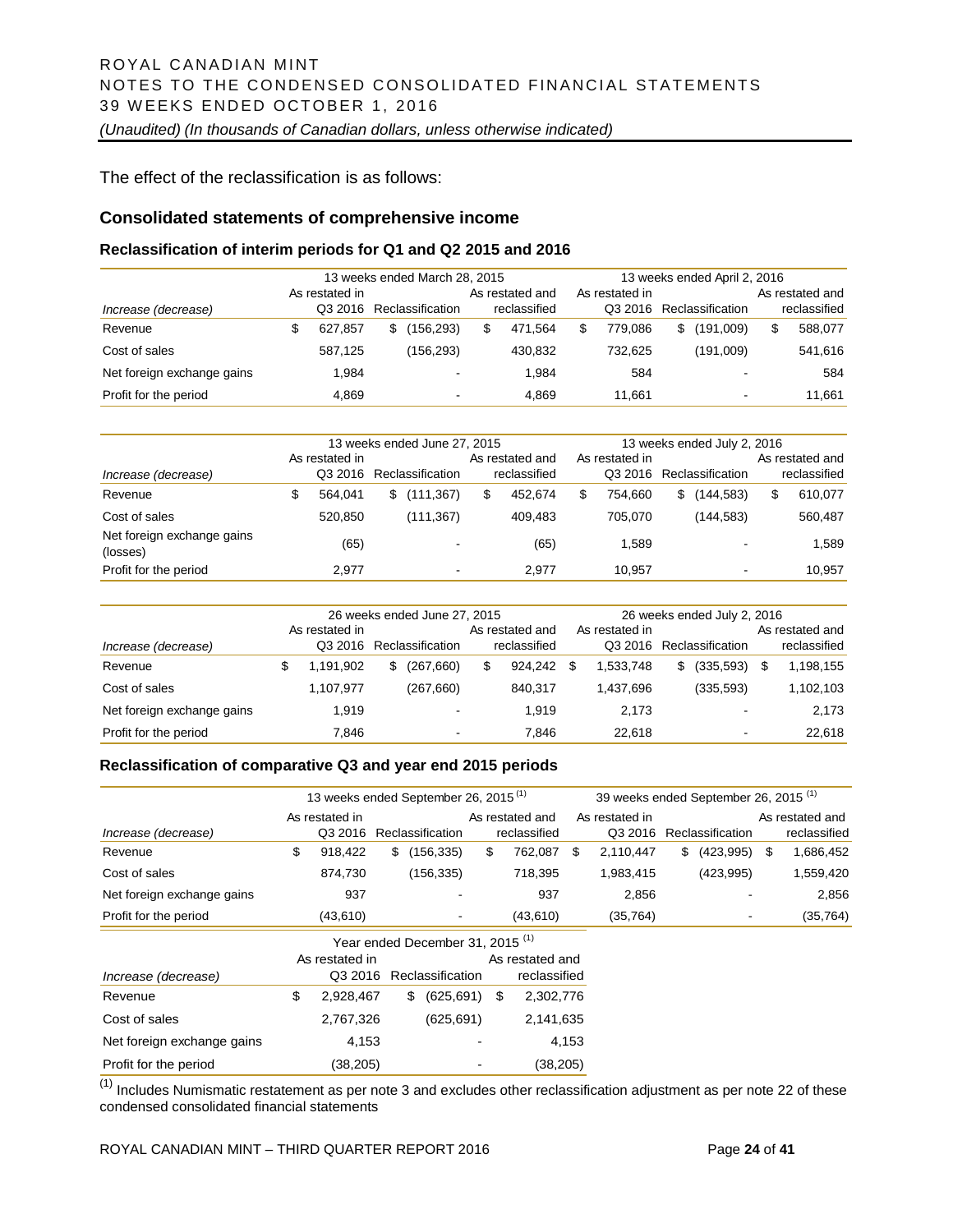# **4. KEY SOURCES OF ESTIMATION UNCERTAINTY AND CRITICAL JUDGEMENTS**

The preparation of these interim condensed consolidated financial statements requires management to make critical judgements, estimates and assumptions that affect the reported amounts of assets and liabilities, disclosure of contingent assets and liabilities and the reported amounts of revenue and expenses during the reporting period.

In making critical judgements, estimates and using assumptions, management relies on external information and observable conditions where possible, supplemented by internal analysis as required. The judgements, estimates and associated assumptions are based on historical experience and other factors that are considered to be relevant. Actual results may differ significantly from the estimates and assumptions. The estimates and underlying assumptions are reviewed on an ongoing basis.

As noted in the Corporation's audited consolidated financial statements for its fiscal year ended December 31, 2015, revenue is presented net of customer returns, rebates and other similar allowances. As a result, management is required to make judgements with respect to the expected return rate and the net realizable value of those returned items. Details of the provision for estimated sales returns and allowances are included in notes 12 and 13.

# **5. APPLICATION OF NEW AND REVISED IFRS**

# **5.1 New and revised IFRS affecting amounts reported and/or disclosed in the consolidated financial statements**

There were no new or revised IFRS issued by the International Accounting Standards Board (IASB) that became effective during the 39 weeks ended October 1, 2016 that affected amounts reported or disclosed in the interim condensed consolidated financial statements.

# **5.2 New and revised IFRS pronouncements issued but not yet effective**

The following amendments have been assessed as having a possible impact on the Corporation's consolidated financial statements in the future. The Corporation is currently assessing these amendments and therefore the extent of the impact of the adoption of the amendments is unknown. The Corporation has no plans to early adopt any of these IFRS amendments.

#### *IAS 12 Income Taxes*

An amendment was released in January 2016 to IAS 12 regarding the recognition of deferred tax assets for unrealised losses. The amendment is effective for annual periods beginning on or after January 1, 2017.

#### *IAS 7 Statement of Cash Flows*

An amendment was released in January 2016 to IAS 7 Statement of Cash Flows which clarified that entities shall provide disclosures that enable users of financial statements to evaluate changes in liabilities arising from financing activities. The amendment is effective for annual periods beginning on or after January 1, 2017.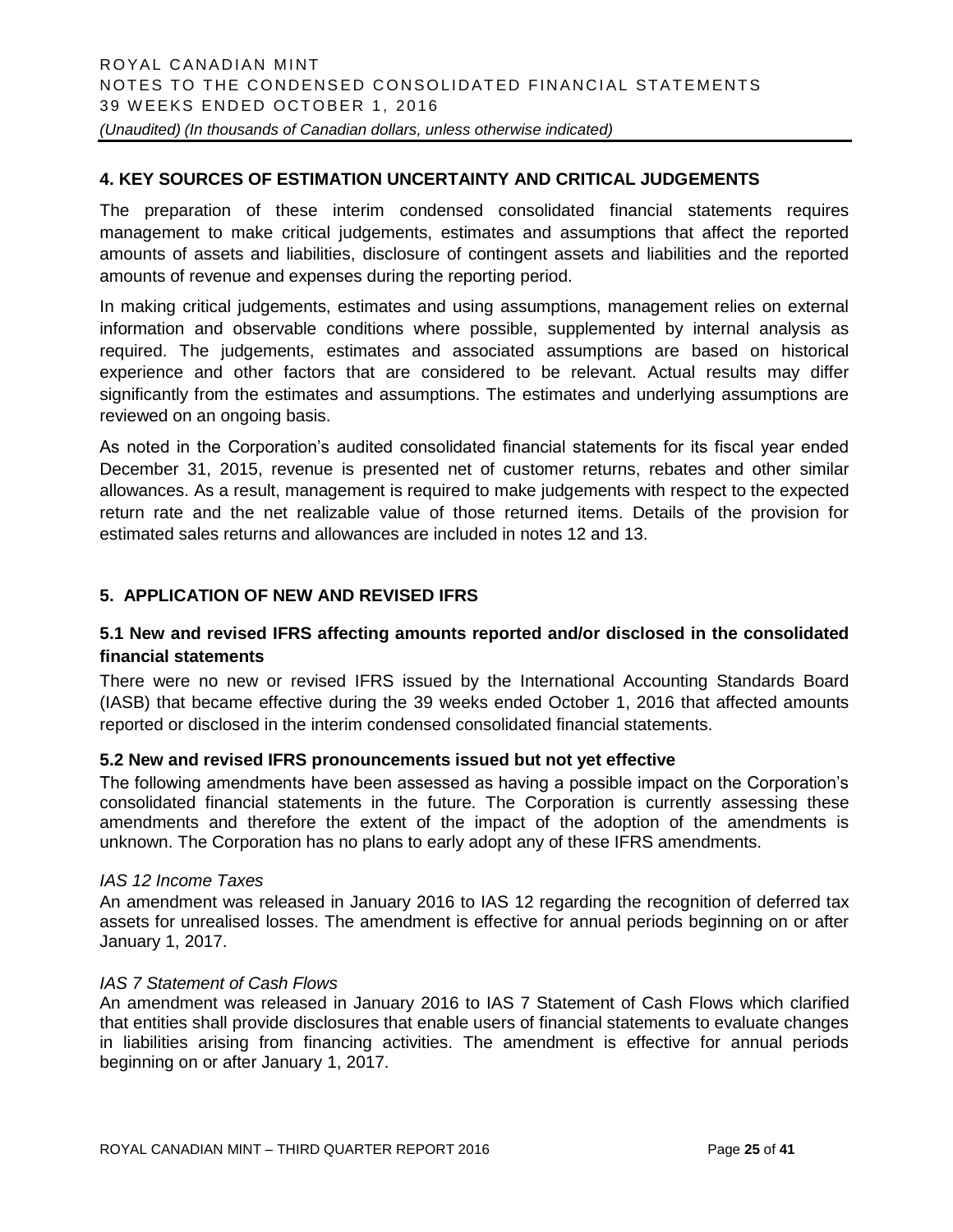# *IFRS 9 Financial Instruments ("IFRS 9")*

In July 2014, the IASB issued the final version of IFRS 9, which incorporates the classification and measurement, impairment and hedge accounting phases of the project to replace the existing standards under IAS39 "Financial Instruments: Recognition and Measurement". The new IFRS 9 standard is effective for annual periods beginning on or after January 1, 2018 and is to be applied retroactively. Early adoption is permitted.

# *IFRS 7 Financial Instruments: Disclosures ("IFRS 7")*

An amendment was released in December 2011 to IFRS 7 regarding requiring disclosures about the initial application of IFRS 9 which has an effective date of January 1, 2018. The amendments are to be applied retrospectively.

An additional amendment was released in November 2013 to IFRS 7 regarding additional hedge accounting disclosures resulting from the introduction of the hedge accounting section of IFRS 9 which has an effective date of January 1, 2018. The amendments are to be applied retrospectively.

# *IFRS 15 Revenue from Contracts with Customers ("IFRS 15")*

IFRS 15 was issued in May 2014 and specifies how and when an IFRS reporter will recognise revenue as well as requiring such entities to provide users of financial statements with more informative, relevant disclosures. The standard supersedes IAS 18 "Revenue'', IAS 11 "Construction Contracts" and a number of revenue-related interpretations. Application of the standard is mandatory for all IFRS reporters and it applies to nearly all contracts with customers: the main exceptions are leases, financial instruments and insurance contracts. In July 2015, the IASB deferred the effective date of IFRS 15 to January 1, 2018. Early adoption is permitted.

#### *IFRS 16 Leases*

IFRS 16 Leases was issued on January 13, 2016 to replace IAS 17 Leases. The new standard requires that leases be brought onto companies' balance sheets, increasing the visibility of their assets and liabilities. IFRS 16 removes the classification of leases as either operating leases or finance leases (for the lessee-the lease customer), treating all leases as finance leases. Short-term leases (less than 12 months) and leases of low-value assets (such as personal computers) will have an optional exemption from the requirements. The new standard is effective January 1, 2019. Early adoption is permitted (as long as the recently issued revenue Standard, IFRS 15 Revenue from Contracts with Customers is also adopted).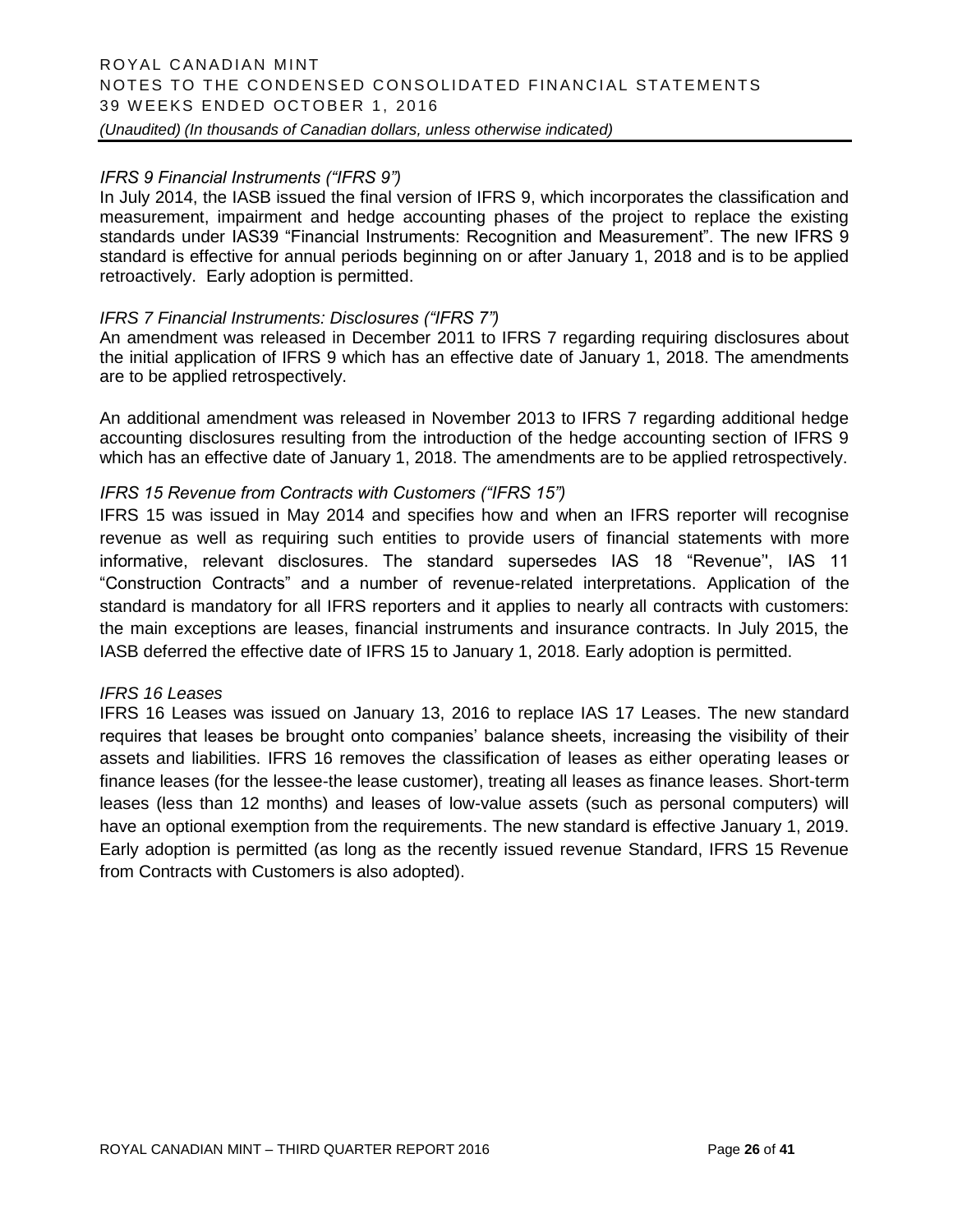# **6. CASH**

|                  | As at                  |                   |  |  |  |
|------------------|------------------------|-------------------|--|--|--|
|                  | <b>October 1, 2016</b> | December 31, 2015 |  |  |  |
| Canadian dollars | 83,594<br>\$           | 128,676<br>\$     |  |  |  |
| US dollars       | 9,135                  | 11,146            |  |  |  |
| Euros            | 599                    | 954               |  |  |  |
| Total cash       | 93,328                 | 140,776<br>S      |  |  |  |

# **7. ACCOUNTS RECEIVABLE**

|                                 | As at                  |                   |  |  |  |  |
|---------------------------------|------------------------|-------------------|--|--|--|--|
|                                 | <b>October 1, 2016</b> | December 31, 2015 |  |  |  |  |
| Trade receivables and accruals  | 16,597<br>S            | 20,632<br>\$      |  |  |  |  |
| Allowance for doubtful accounts | (13)                   | (81)              |  |  |  |  |
| Net trade receivables           | 16,584                 | 20,551            |  |  |  |  |
| Other receivables               | 1,510                  | 2,395             |  |  |  |  |
| Total accounts receivable       | 18,094                 | 22,946<br>\$      |  |  |  |  |

The Corporation does not hold any collateral in respect of trade and other receivables.

# **8. PREPAID EXPENSES**

|                        | As at |                                          |  |  |  |
|------------------------|-------|------------------------------------------|--|--|--|
|                        |       | <b>October 1, 2016</b> December 31, 2015 |  |  |  |
| Total prepaid expenses | 6.468 | \$4.821                                  |  |  |  |

Included in prepaid expenses are \$4.0 million related to a five-year services and supply agreement. The Agreement also requires additional pre-payments of \$2.4 million and \$1.6 million on December 31, 2017 and December 31, 2018 respectively. These amounts will be amortized over the term of the agreement.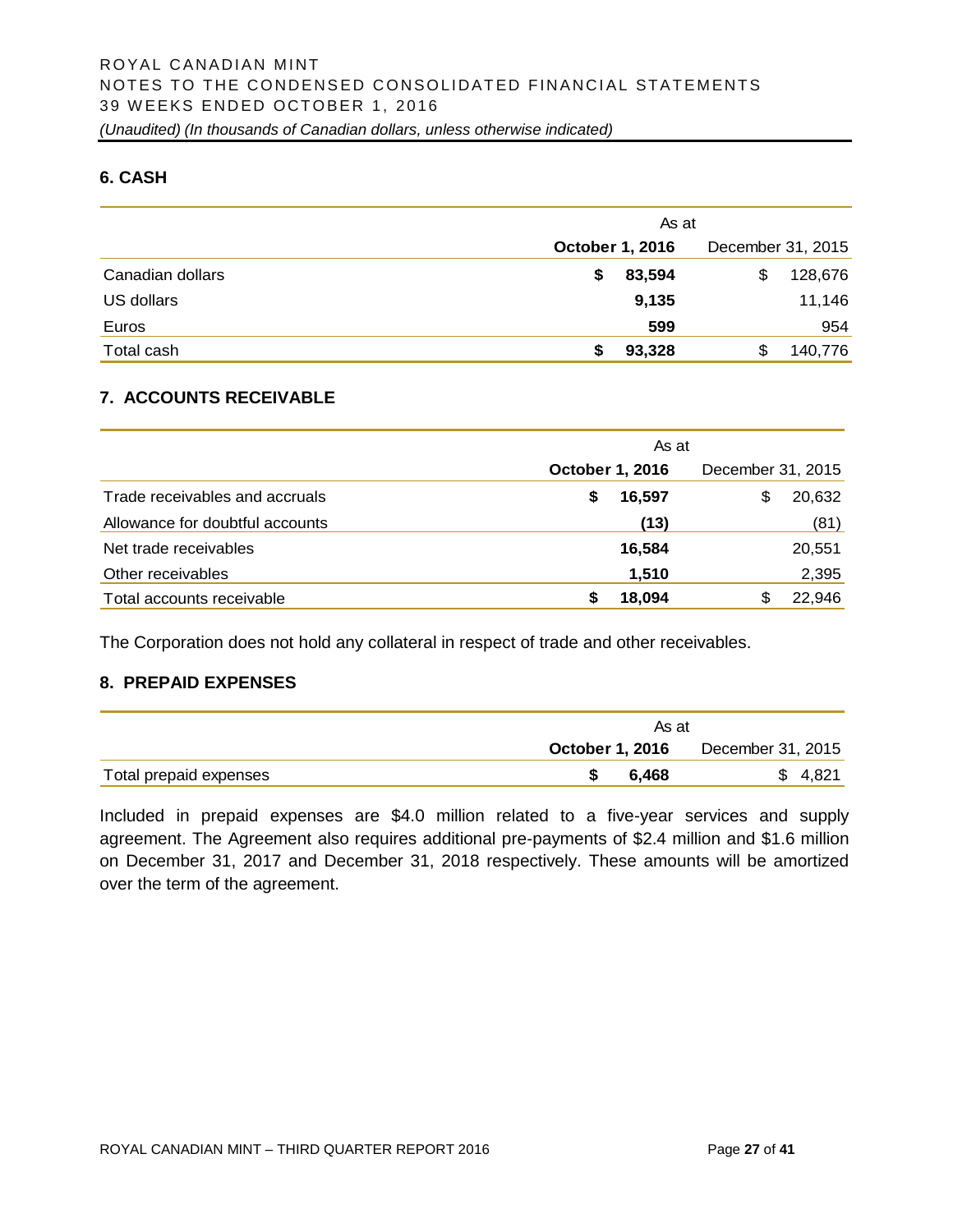# **9. INVENTORIES**

|                            | As at           |                   |  |  |  |
|----------------------------|-----------------|-------------------|--|--|--|
|                            |                 | December 31, 2015 |  |  |  |
|                            | October 1, 2016 | restated (note 3) |  |  |  |
| Raw materials and supplies | 21,248<br>S     | 10,976<br>\$      |  |  |  |
| Work in process            | 21,433          | 20,287            |  |  |  |
| Finished goods             | 44,088          | 47,792            |  |  |  |
| <b>Total inventories</b>   | 86,769          | 79,055<br>SS.     |  |  |  |

The Corporation recognized for the 39 weeks ended October 1, 2016 \$5.8 million of write-downs of inventory to net realisable value (39 weeks ended September 26, 2015 - \$2.8 million).

# **10. FINANCIAL INSTRUMENTS AND FINANCIAL RISK MANAGEMENT**

#### **10.1 Classification and fair value measurements of financial instruments**

#### **10.1.1 Classification and fair value techniques of financial instruments**

The Corporation holds financial instruments in the form of cash, accounts receivable, derivative assets, accounts payable and accrued liabilities, loans payable and derivative liabilities.

The Corporation has estimated the fair values of its financial instruments as follows:

- i) The carrying amounts of cash, accounts receivable and accounts payable and accrued liabilities approximate their fair values as a result of the relatively short-term nature of these financial instruments.
- ii) The fair values of loans payables are estimated based on a discounted cash flow approach using current market rates appropriate as at the respective date presented.
- iii) The fair values of the Corporation's foreign currency forward contracts and interest rate swaps are based on estimated credit-adjusted forward market prices. The Corporation takes counterparty risk and its own risk into consideration for the fair value of financial instruments.

The table below details the types of derivative financial instruments carried at fair value:

|                                  | As at                  |    |                   |  |
|----------------------------------|------------------------|----|-------------------|--|
|                                  | <b>October 1, 2016</b> |    | December 31, 2015 |  |
| Derivative financial assets      |                        |    |                   |  |
| Foreign currency forwards        | \$<br>1,843            | \$ | 756               |  |
|                                  | \$<br>1,843            | \$ | 756               |  |
| Derivative financial liabilities |                        |    |                   |  |
| Foreign currency forwards        | \$<br>5,131            | \$ | 14,826            |  |
| Interest rate swaps              | 673                    |    | 684               |  |
|                                  | \$<br>5,804            | \$ | 15,510            |  |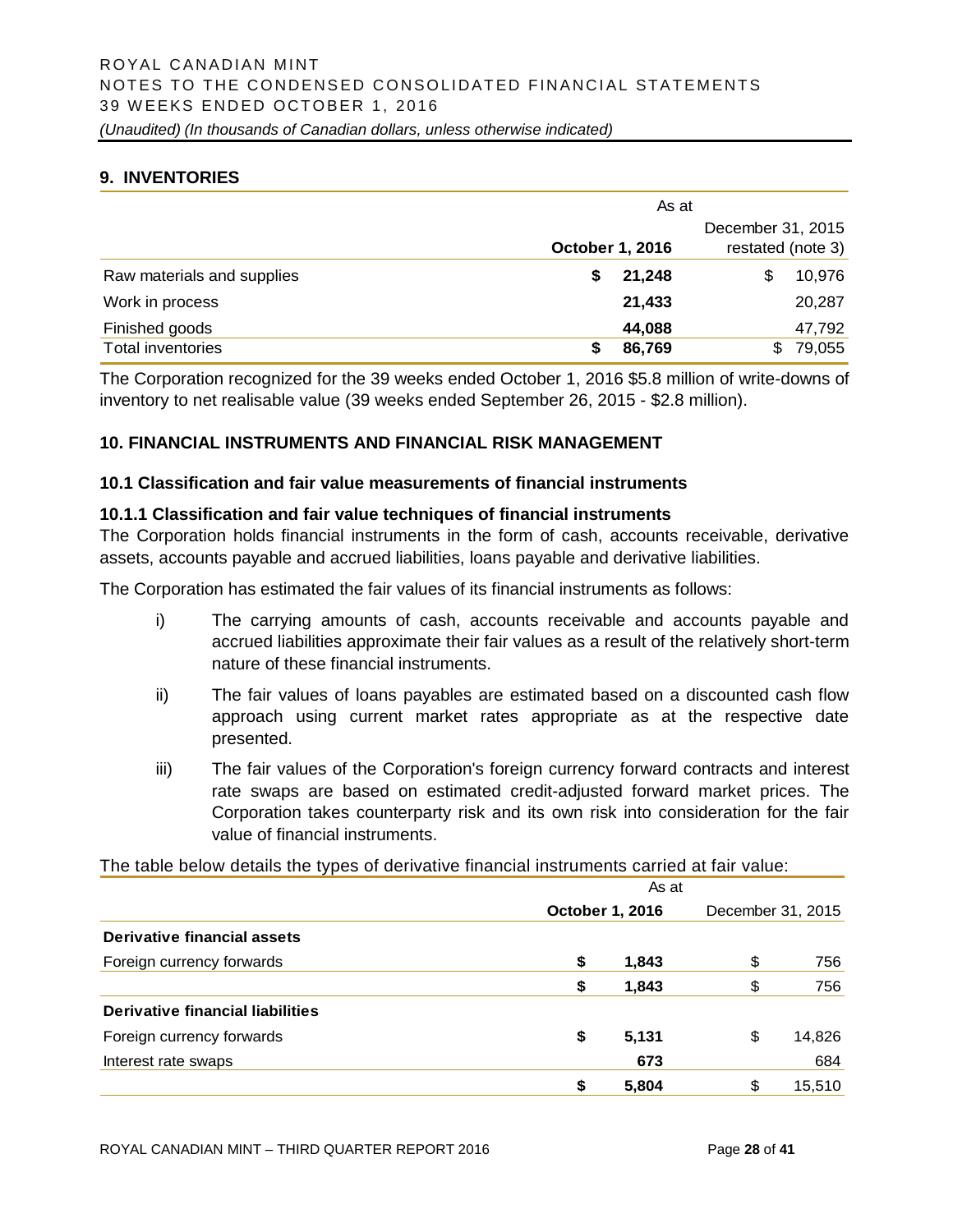# **10.1.2 Fair value hierarchy**

Financial instruments, other than those that are not subsequently measured at fair value and for which fair value approximates carrying value, whether or not they are carried at fair value in the consolidated statement of financial position, must disclose their fair value and be classified using a fair value hierarchy that reflects the significance of the inputs used in making the measurements:

- Level 1: quoted prices (unadjusted) in active markets for identical assets or liabilities
- Level 2: inputs other than quoted prices included within Level 1 that are observable for the asset or liability, either directly (i.e., as prices) or indirectly (i.e., derived from prices)
- Level 3: inputs for the asset or liability that are not based on observable market data (unobservable inputs).

The fair value measurement of cash is classified as Level 1 of the fair value hierarchy as at October 1, 2016 and December 31, 2015. The fair value measurements of all other financial instruments held by the Corporation are classified as Level 2 of the fair value hierarchy as at October 1, 2016 and December 31, 2015. There were no transfers of financial instruments between levels for the 39 weeks ended October 1, 2016.

# **10.2 Financial risk management objectives and framework**

The Corporation is exposed to credit risk, liquidity risk and market risk from its use of financial instruments.

The Board of Directors has overall responsibility for the establishment and oversight of the Corporation's risk management framework. The Audit Committee assists the Board of Directors and is responsible for review, approval and monitoring the Corporation's risk management policies including the development of an Enterprise Risk Management program which involves establishing corporate risk tolerance, identifying and measuring the impact of various risks, and developing risk management action plans to mitigate risks that exceed corporate risk tolerance. The Audit Committee reports regularly to the Board of Directors on its activities.

# **10.2.1 Credit risk management**

Credit risk is the risk of financial loss to the Corporation if a customer or counterparty to a financial instrument fails to meet its contractual obligations, and arises principally from the Corporation's receivables from customers, cash and derivative instruments. The Corporation has adopted a policy of only dealing with creditworthy counterparties as a means of mitigating the risk of financial loss from defaults. The Corporation's exposure and the credit ratings of its counterparties are continuously monitored.

The carrying amount of financial assets recorded in the interim condensed consolidated financial statements represents the maximum credit exposure.

#### **10.2.2 Liquidity risk**

Liquidity risk is the risk that the Corporation will not be able to meet its financial obligations as they fall due. The Corporation manages liquidity risk by continuously monitoring actual and forecasted cash flows to ensure, as far as possible, that it will always have sufficient liquidity to meet its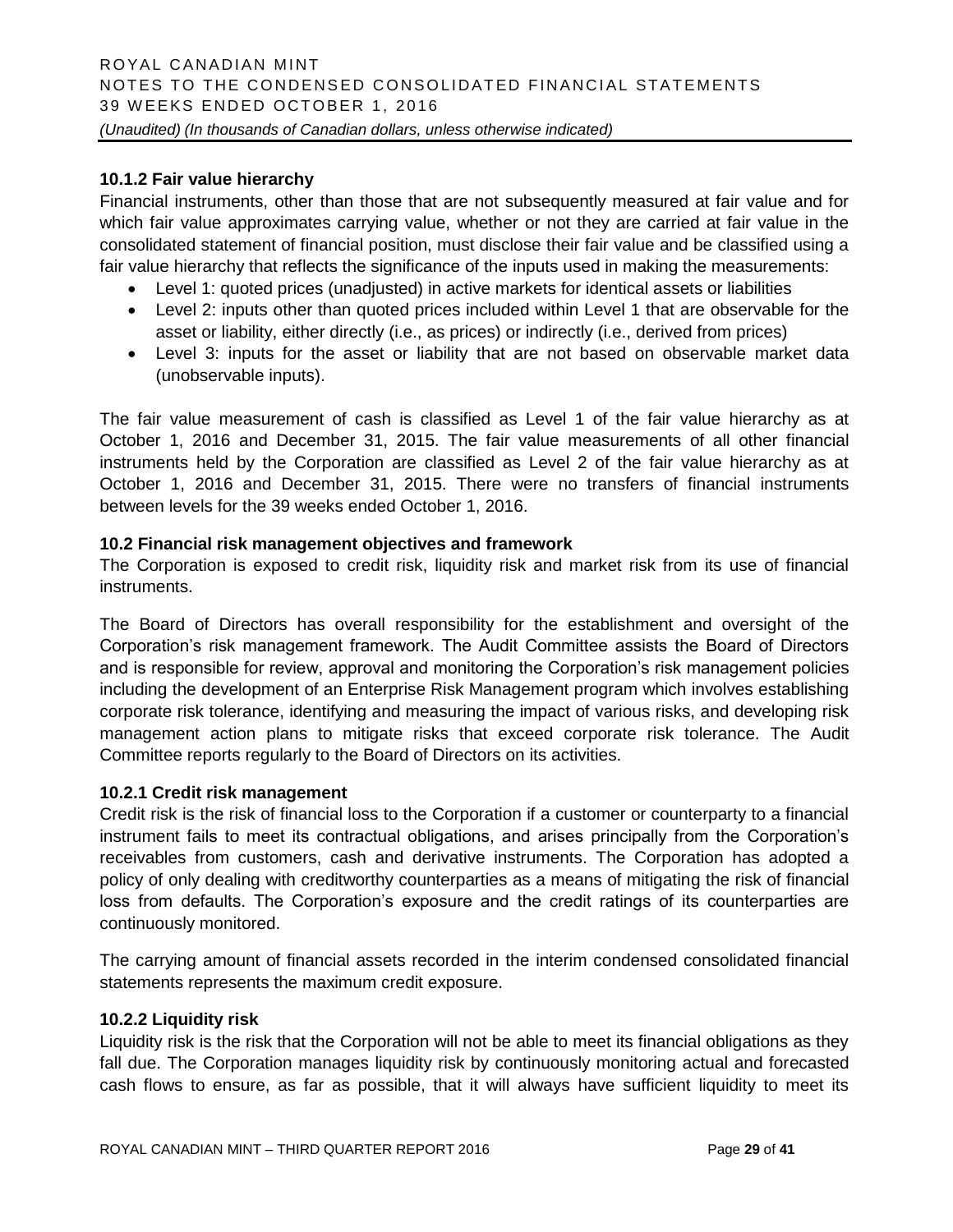liabilities when due, under both normal and stressed conditions, without incurring unacceptable losses or risking damage to the Corporation's reputation.

# **10.2.3 Market risk**

Market risk is the risk that changes in market prices, such as foreign exchange rates, interest rates or commodity price changes will affect the Corporation's income or the fair value of its financial instruments.

The Corporation uses derivative instruments, such as foreign currency forward contracts, interest rate exchange agreements and commodity swap and forward contracts to manage the Corporation's exposure to fluctuations in cash flows resulting from foreign exchange risk, interest rate risk and commodity price risk. The Corporation buys and sells derivatives in the ordinary course of business and all such transactions are carried out within the guidelines set out in established policies. The Corporation's policy is not to enter into derivative instruments for trading or speculative purposes.

# **Foreign exchange risk**

The Corporation is exposed to foreign exchange risk on sales and purchase transactions that are denominated in foreign currencies primarily including US dollars and Euros. The Corporation manages its exposure to exchange rate fluctuations between the foreign currency and the Canadian dollar by entering into foreign currency forward contracts and by applying hedge accounting to certain qualifying contracts to minimize the volatility to profit or loss. The Corporation also uses such contracts in the process of managing its overall cash requirements.

The impact of foreign exchange risk fluctuation on the consolidated financial statements is not significant because the Corporation's un-hedged net foreign exchange exposure is not significant.

#### **Interest rate risk**

Financial assets and financial liabilities with variable interest rates expose the Corporation to cash flow interest rate risk. There is no interest rate risk related to cash as there are no short-term investments as at the dates presented. The Corporation's Bankers Acceptance interest rate swap loan instruments expose the Corporation to cash flow interest rate risk. The Corporation has fully hedged the exposure to fluctuations in interest rates related to these instruments by entering into corresponding interest rate swaps, where the Corporation pays a fixed interest rate in exchange for receiving a floating interest rate. The interest rate swaps are designated as hedging instruments under the cash flow hedge accounting model.

Financial assets and financial liabilities that bear interest at fixed rates are subject to fair value interest rate risk. The Corporation does not account for its fixed rate debt instruments as held for trading; therefore, a change in interest rates at the reporting date would not affect profit or loss with respect to these fixed rate instruments. The Corporation's interest rate swaps expose the Corporation to fair value interest rate risk.

#### **Commodity price risk**

The Corporation purchases precious metals for use in bullion and numismatic coins, as well as base metals and alloys in the production of domestic and foreign circulation coins. Exposure to volatility in metal prices is mitigated by matching the timing of purchase and sales, contractually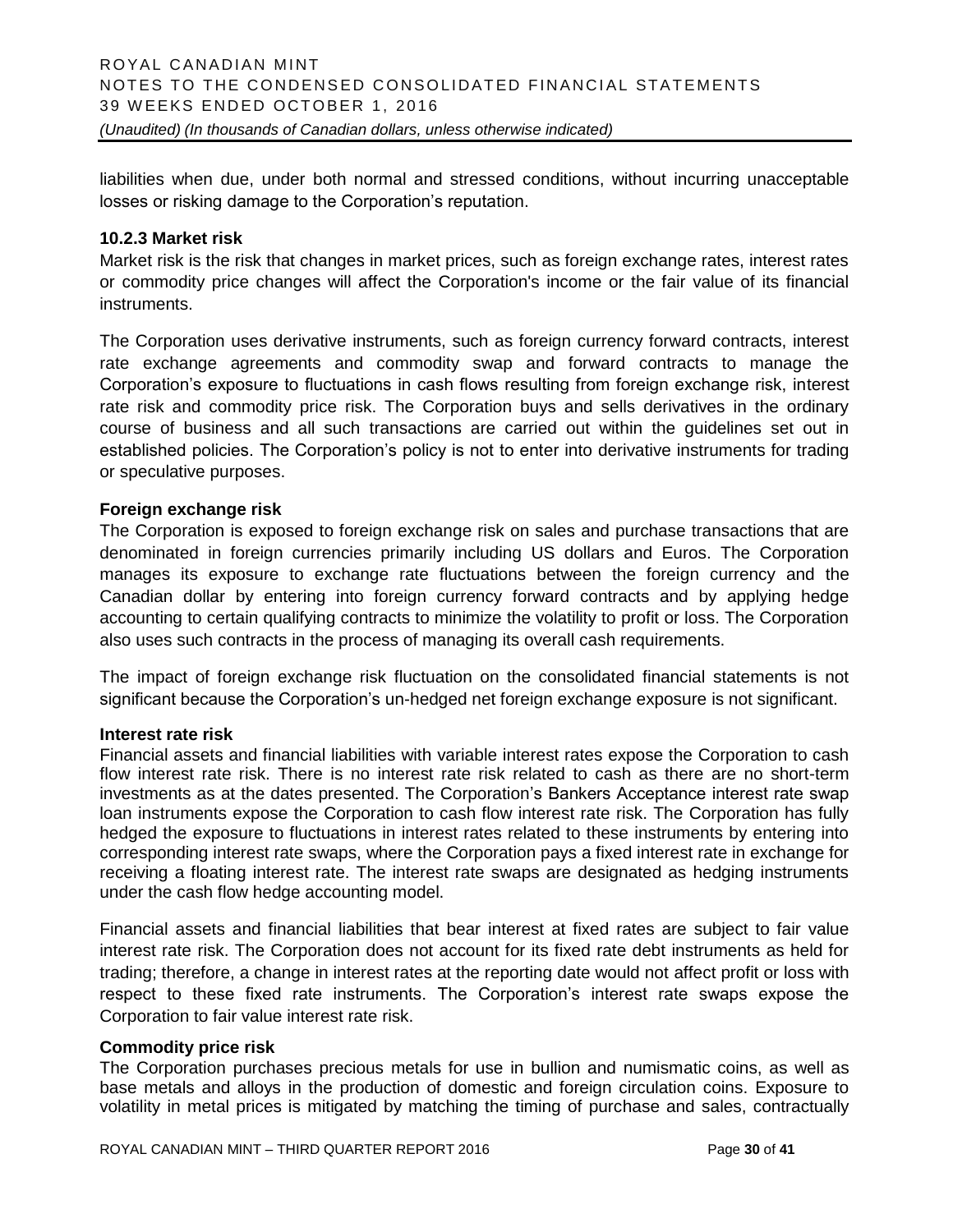transferring price risk to suppliers, hedging strategies and/or natural hedges inherent in business activities. The impact of commodity price risk fluctuation on the consolidated financial statements is not material.

# **11. CAPITAL ASSETS**

#### **11.1 Property, plant and equipment**

The composition of the net book value of the Corporation's property, plant and equipment, is presented in the following tables:

|                               | As at           |                   |  |  |
|-------------------------------|-----------------|-------------------|--|--|
|                               | October 1, 2016 | December 31, 2015 |  |  |
| Cost                          | 413,336<br>\$   | 407,413<br>\$     |  |  |
| Accumulated depreciation      | (244,759)       | (234, 816)        |  |  |
| Net book value                | 168,577<br>\$   | 172,597<br>\$     |  |  |
|                               |                 |                   |  |  |
| Net book value by asset class |                 |                   |  |  |
| Land and land improvements    | \$<br>2,920     | \$<br>2,922       |  |  |
| Buildings and improvements    | 91,402          | 93,302            |  |  |
| Equipment                     | 70,099          | 73,215            |  |  |
| Capital projects in process   | 4,156           | 3,158             |  |  |
| Net book value                | \$<br>168,577   | 172,597<br>\$     |  |  |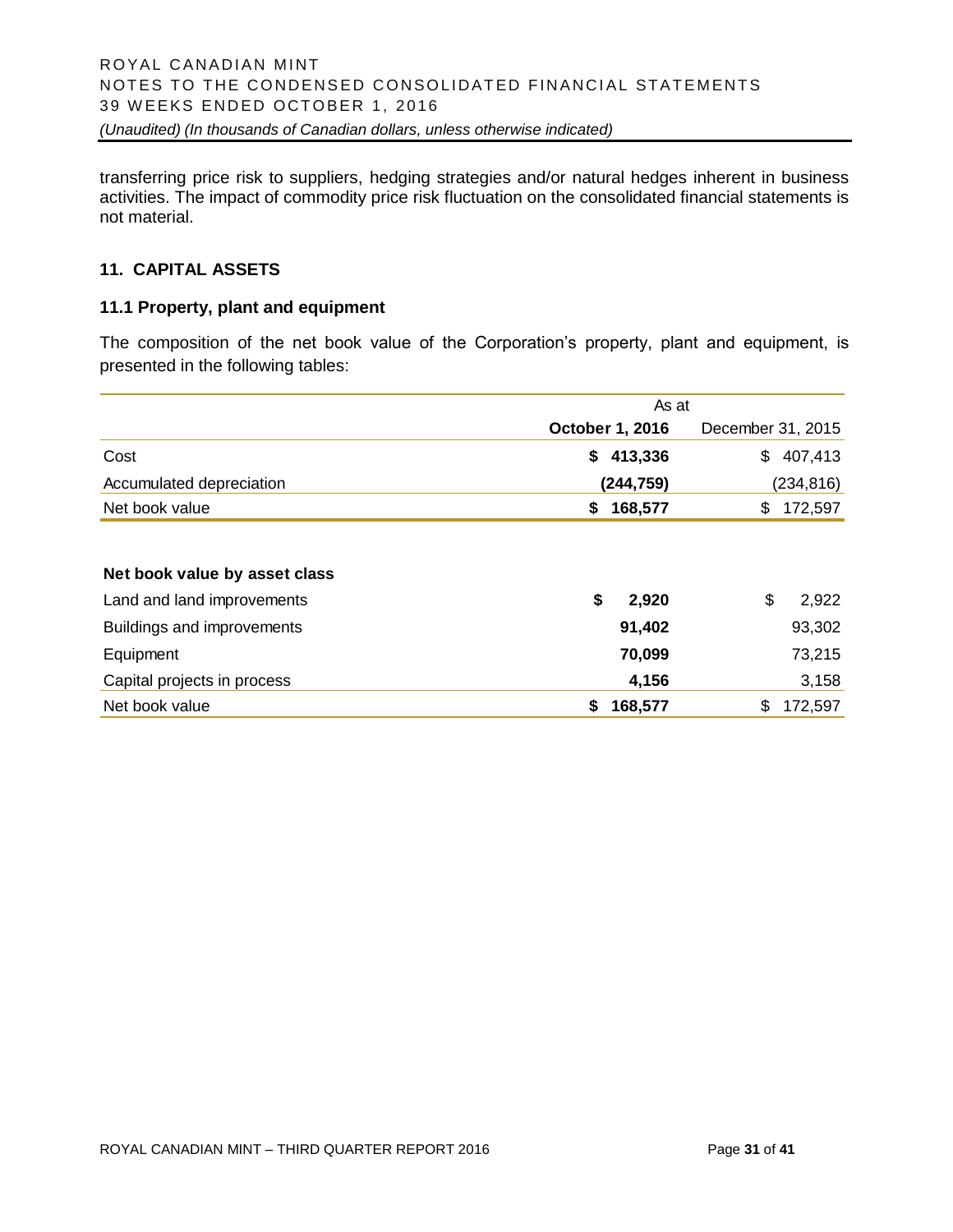# ROYAL CANADIAN MINT NOTES TO THE CONDENSED CONSOLIDATED FINANCIAL STATEMENTS 39 WEEKS ENDED OCTOBER 1, 2016 *(Unaudited) (In thousands of Canadian dollars, unless otherwise indicated)*

Reconciliation of the opening and closing balances of property, plant and equipment for October 1, 2016:

|                                                                          | Land and land    | <b>Buildings and</b><br>improvements improvements Equipment |                         | <b>Capital</b><br>projects in<br>process | <b>Total</b>            |
|--------------------------------------------------------------------------|------------------|-------------------------------------------------------------|-------------------------|------------------------------------------|-------------------------|
| Cost                                                                     |                  |                                                             |                         |                                          |                         |
| Balance at December 31, 2014                                             | \$<br>4,094      | \$<br>150,240                                               | \$<br>244,968           | \$<br>9,733                              | \$<br>409,035           |
| Additions                                                                |                  | 3,451                                                       | 7,899                   | 2,890                                    | 14,240                  |
| <b>Transfers</b>                                                         |                  | 2,003                                                       | 7,462                   | (9, 465)                                 |                         |
| Derecognition                                                            |                  |                                                             | (11, 398)               |                                          | (11, 398)               |
| <b>Disposals</b>                                                         |                  |                                                             | (4, 464)                |                                          | (4, 464)                |
| Balance at December 31, 2015                                             | 4,094            | 155,694                                                     | 244,467                 | 3,158                                    | 407,413                 |
| Additions                                                                |                  | 1,630                                                       | 1,661                   | 3,355                                    | 6,646                   |
| Transfers                                                                |                  | 176                                                         | 2,181                   | (2, 357)                                 |                         |
| <b>Disposals</b>                                                         |                  | (64)                                                        | (659)                   |                                          | (723)                   |
| Balance at October 1, 2016                                               | \$<br>4,094      | \$<br>157,436                                               | \$<br>247,650           | \$<br>4,156                              | \$<br>413,336           |
| Accumulated depreciation<br>Balance at December 31, 2014<br>Depreciation | \$<br>955<br>(8) | \$<br>17,480<br>5,622                                       | \$<br>148,950<br>11,519 | \$                                       | \$<br>167,385<br>17,133 |
| Derecognition                                                            |                  |                                                             | (11, 398)               |                                          | (11, 398)               |
| Disposals                                                                |                  |                                                             | (3,213)                 |                                          | (3,213)                 |
| Impairment                                                               | 225              | 39,290                                                      | 25,394                  |                                          | 64,909                  |
| Balance at December 31, 2015                                             | 1,172            | 62,392                                                      | 171,252                 | $\overline{\phantom{a}}$                 | 234,816                 |
| Depreciation                                                             | $\mathbf 2$      | 3,676                                                       | 6,915                   |                                          | 10,593                  |
| <b>Disposals</b>                                                         |                  | (34)                                                        | (616)                   |                                          | (650)                   |
| Balance at October 1, 2016                                               | \$<br>1,174      | \$<br>66,034                                                | \$<br>177,551           | \$                                       | \$<br>244,759           |
| Net book value at October 1, 2016                                        | \$<br>2,920      | \$<br>91,402                                                | \$<br>70,099            | \$<br>4,156                              | \$<br>168,577           |

Property, plant and equipment are carried at cost less accumulated depreciation and accumulated impairment losses.

No asset is pledged as security for borrowings as at October 1, 2016.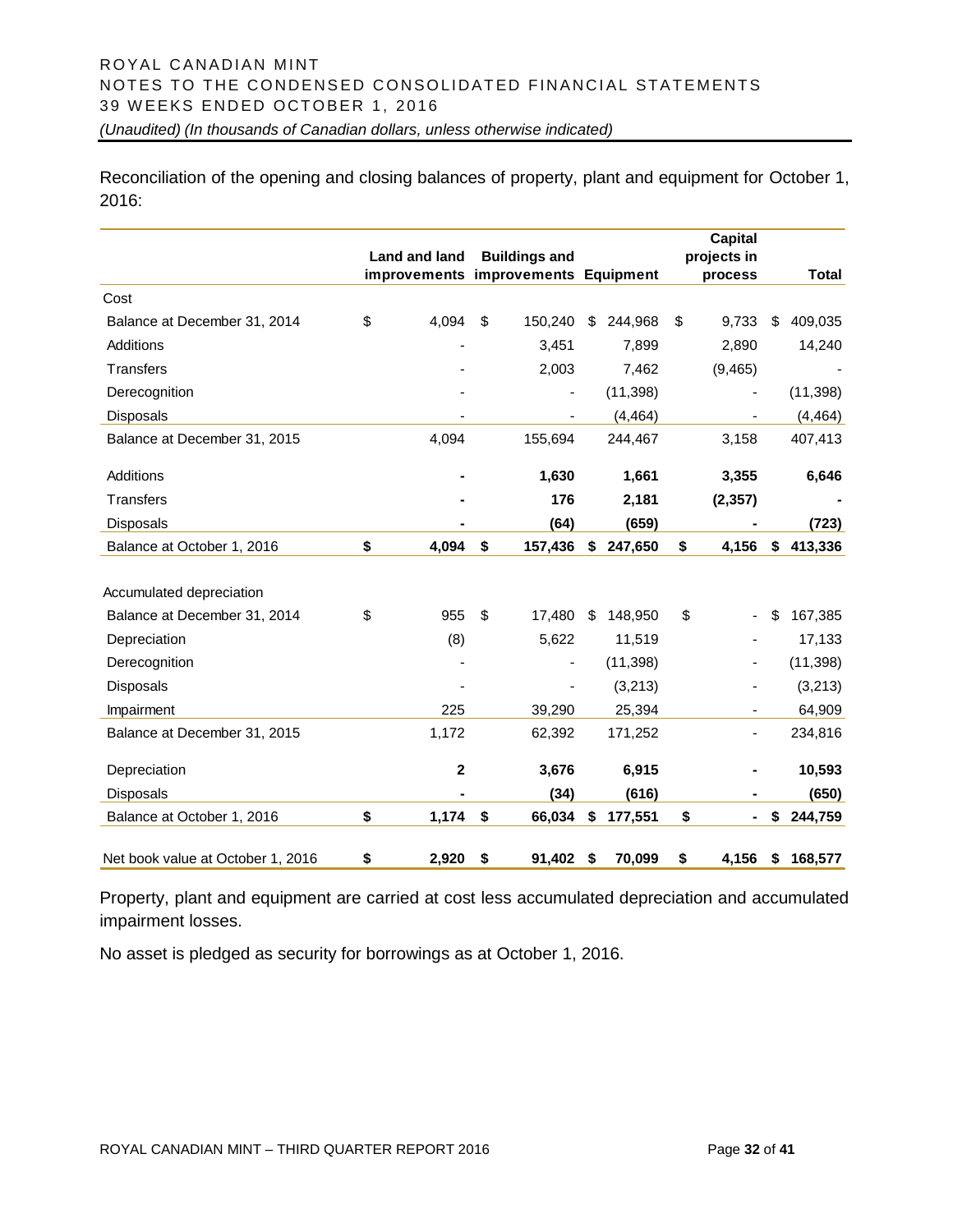# **11.2 Intangible assets**

|                          |                        | As at             |  |  |  |
|--------------------------|------------------------|-------------------|--|--|--|
|                          | <b>October 1, 2016</b> | December 31, 2015 |  |  |  |
| Cost                     | \$30,534               | \$29,589          |  |  |  |
| Accumulated depreciation | (17, 707)              | (14, 378)         |  |  |  |
| Net book value           | \$12,827               | \$15,211          |  |  |  |

# Reconciliation of the opening and closing balances of intangibles for October 1, 2016:

|                                   | <b>Software</b> | Value-in-<br><b>Kind</b> | <b>Capital</b><br>projects in<br>process | Total        |
|-----------------------------------|-----------------|--------------------------|------------------------------------------|--------------|
| Cost                              |                 |                          |                                          |              |
| Balance at December 31, 2014      | \$<br>40,546    |                          | \$<br>1,019                              | \$<br>41,565 |
| Additions                         | 758             | 1,362                    | 1,046                                    | 3,166        |
| <b>Transfers</b>                  | 584             |                          | (584)                                    |              |
| Derecognition                     | (13,780)        | (1, 362)                 |                                          | (15, 142)    |
| Balance at December 31, 2015      | 28,108          |                          | 1,481                                    | 29,589       |
| Additions                         | 717             |                          | 228                                      | 945          |
| Transfers                         | 1,403           |                          | (1, 403)                                 |              |
| Balance at October 1, 2016        | \$<br>30,228    | \$                       | \$<br>306                                | \$<br>30,534 |
| Accumulated amortization          |                 |                          |                                          |              |
| Balance at December 31, 2014      | \$<br>24,115    |                          | \$                                       | \$<br>24,115 |
| Amortization                      | 3,440           | 1,362                    |                                          | 4,802        |
| Derecognition                     | (13,780)        | (1, 362)                 |                                          | (15, 142)    |
| Impairment                        | 603             |                          |                                          | 603          |
| Balance at December 31, 2015      | 14,378          |                          |                                          | 14,378       |
| Amortization                      | 3,329           |                          |                                          | 3,329        |
| Balance at October 1, 2016        | \$<br>17,707    | \$                       | \$                                       | \$<br>17,707 |
| Net book value at October 1, 2016 | \$<br>12,521    | \$                       | \$<br>306                                | \$<br>12,827 |

The Corporation's intangible assets contain mainly purchased software for internal use or for providing services to customers.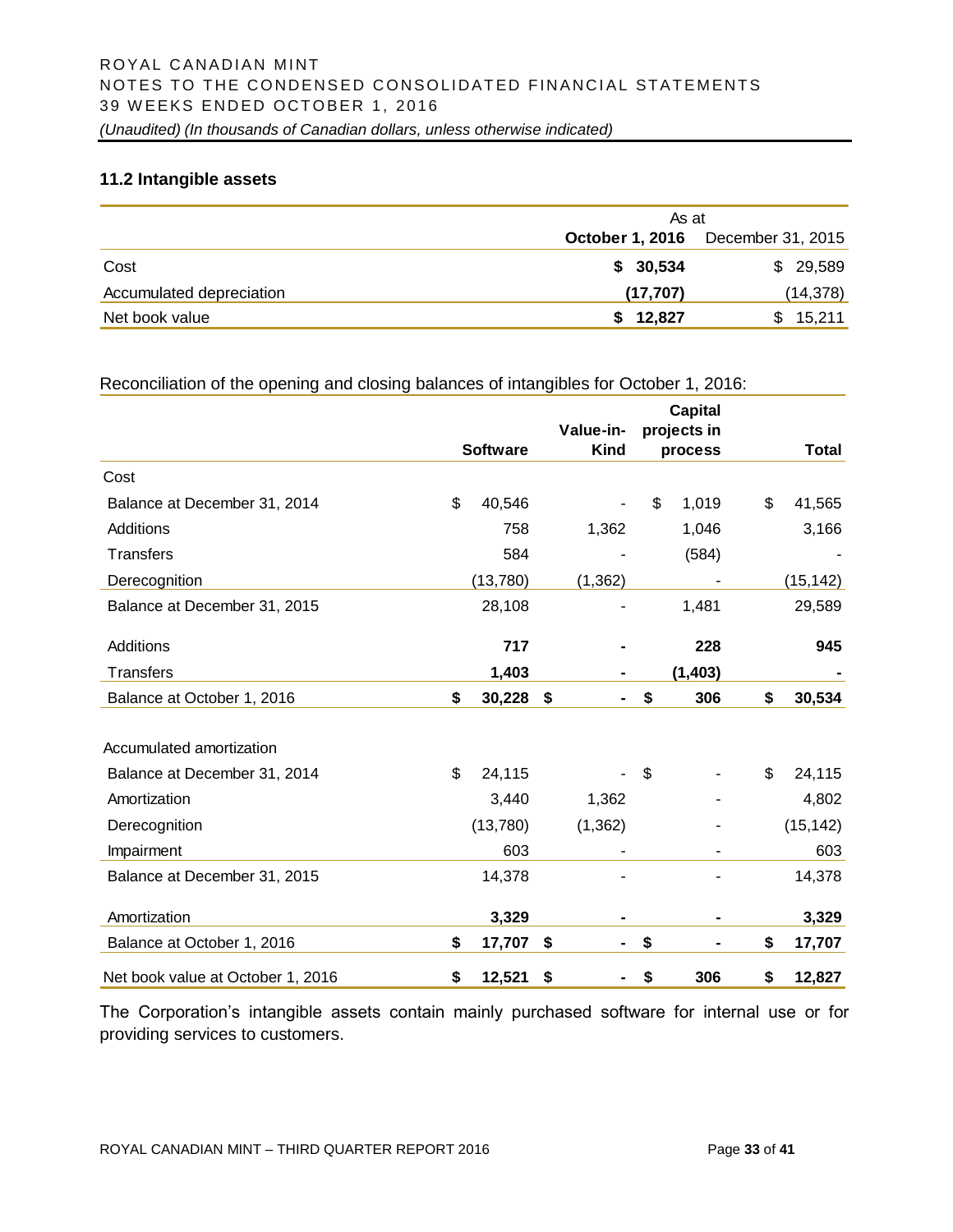# **12. PROVISION FOR FACE VALUE REDEMPTIONS AND RETURNS**

|                                                                   | As at |                        |    |                                        |  |
|-------------------------------------------------------------------|-------|------------------------|----|----------------------------------------|--|
|                                                                   |       | <b>October 1, 2016</b> |    | December 31, 2015<br>restated (note 3) |  |
| Provision for Face Value redemptions and returns                  | S     | 175,666                | \$ | 154,616                                |  |
| Precious metal recovery                                           |       | (47, 547)              |    | (31,607)                               |  |
| Net provision for Face Value redemptions and returns              | S     | 128,119                | \$ | 123,009                                |  |
| Less: Current portion                                             |       | (3, 323)               |    | (3,583)                                |  |
| Long term net provision for Face Value redemptions<br>and returns | S     | 124.796                | \$ | 119,426                                |  |

|                         | October 1, 2016 | December 31, 2015 | restated (note 3) |
|-------------------------|-----------------|-------------------|-------------------|
| Opening balance         | \$<br>123,009   | \$                | 83,297            |
| <b>Additions</b>        | 19,179          |                   | 42,532            |
| Redemptions and returns | (3,048)         |                   | (2,686)           |
| Revaluation             | (11, 021)       |                   | (134)             |
| Ending balance          | \$<br>128,119   | \$                | 123,009           |

The provision for Face Value redemptions and returns represents the expected cash outflows if all Face Value coins are redeemed or returned, including the costs of redemptions and returns offset by the precious metal content that will be reclaimed by the Corporation when the coins are redeemed or returned. The precious metal recovery component of the provision is based on the market value of silver as at each balance sheet date. The current portion of the provision is based on the redemptions and returns for the last 12 months.

# **13. ACCOUNTS PAYABLE AND ACCRUED LIABILITIES**

|                                          | As at                  |                     |
|------------------------------------------|------------------------|---------------------|
|                                          |                        | December 31, 2015 - |
|                                          | <b>October 1, 2016</b> | restated (note 3)   |
| Accounts payable and accrued liabilities | 48.868                 | \$84,516            |

Included in accrued liabilities at October 1, 2016 was a net \$0.5 million (December 31, 2015 - \$0.7 million) provision for estimated sales returns and allowances.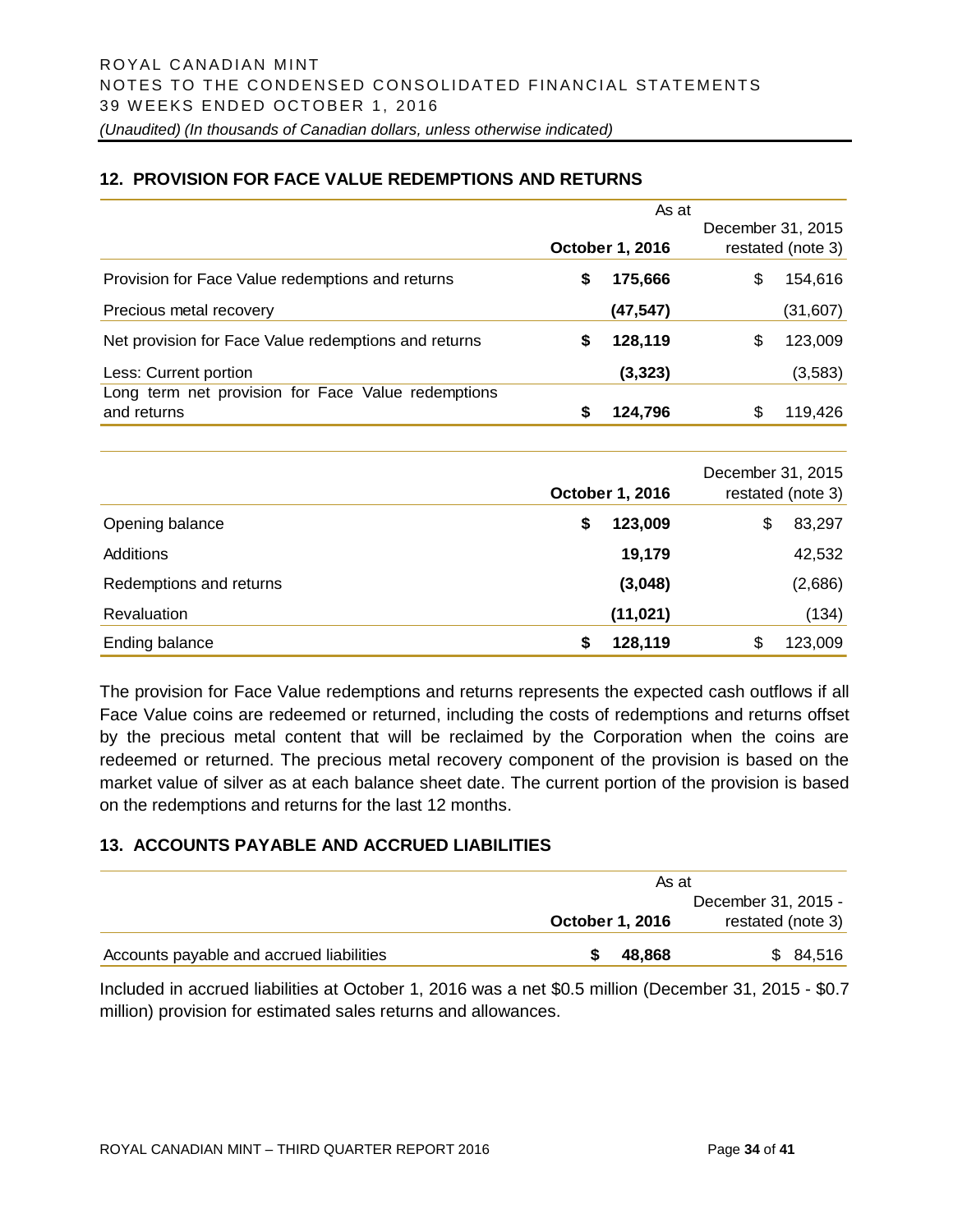# **14. DEFERRED REVENUE**

|                        | As at                  |                   |  |  |  |  |  |  |  |
|------------------------|------------------------|-------------------|--|--|--|--|--|--|--|
|                        | <b>October 1, 2016</b> | December 31, 2015 |  |  |  |  |  |  |  |
| Customer prepayment    | \$11,439               | \$8,656           |  |  |  |  |  |  |  |
| Total deferred revenue | \$11,439               | 8,656             |  |  |  |  |  |  |  |

Included in deferred revenue are prepayments from foreign countries in the amount of \$6.1 million.

# **15. EMPLOYEE COMPENSATION AND BENEFITS**

# **15.1 Pension benefits**

Substantially all of the employees of the Corporation are covered by the Public Service Pension plan (the "Plan"), a contributory defined benefit plan established through legislation and sponsored by the Government of Canada. Contributions are required by both the employees and the Corporation. The President of the Treasury Board of Canada sets the required employer contributions based on a multiple of the employees' required contribution. The Corporation made total contributions of \$9.0 million in the 39 weeks ended October 1, 2016 (39 weeks ended September 26, 2015 - \$8.8 million).

# **15.2 Other post-employment benefits**

The Corporation provides severance benefits to its employees and also provides supplementary retirement benefits including post-retirement benefits and post-retirement insurance benefits to certain employees. The benefits are accrued as the employees render the services necessary to earn them. These benefits plans are unfunded and thus have no assets, resulting in a plan deficit equal to the accrued benefit obligation.

#### **15.3 Other long-term employee benefits**

The Corporation's other long-term benefits include benefits for employees in receipt of long-term disability benefits, sick leave and special leave benefits and worker's compensation benefits. These benefits plans are unfunded and thus have no assets, resulting in a plan deficit equal to the accrued benefit obligation.

# **16. REVENUE**

|                                        | 13 weeks ended |               | 39 weeks ended |                  |  |  |  |
|----------------------------------------|----------------|---------------|----------------|------------------|--|--|--|
|                                        |                | September 26, |                | September 26,    |  |  |  |
|                                        | October 1,     | 2015 restated | October 1.     | 2015 restated    |  |  |  |
|                                        | 2016           | (note 3)      | 2016           | (note 3)         |  |  |  |
| Revenue from the sale of goods         | 550.824<br>S.  | 758.149<br>\$ | \$1.743.063    | 1,674,912<br>\$. |  |  |  |
| Revenue from the rendering of services | 2.979          | 3.938         | 8.895          | 11,540           |  |  |  |
| <b>Total Revenue</b>                   | 553,803        | 762.087<br>S. | \$1,751,958    | .686,452         |  |  |  |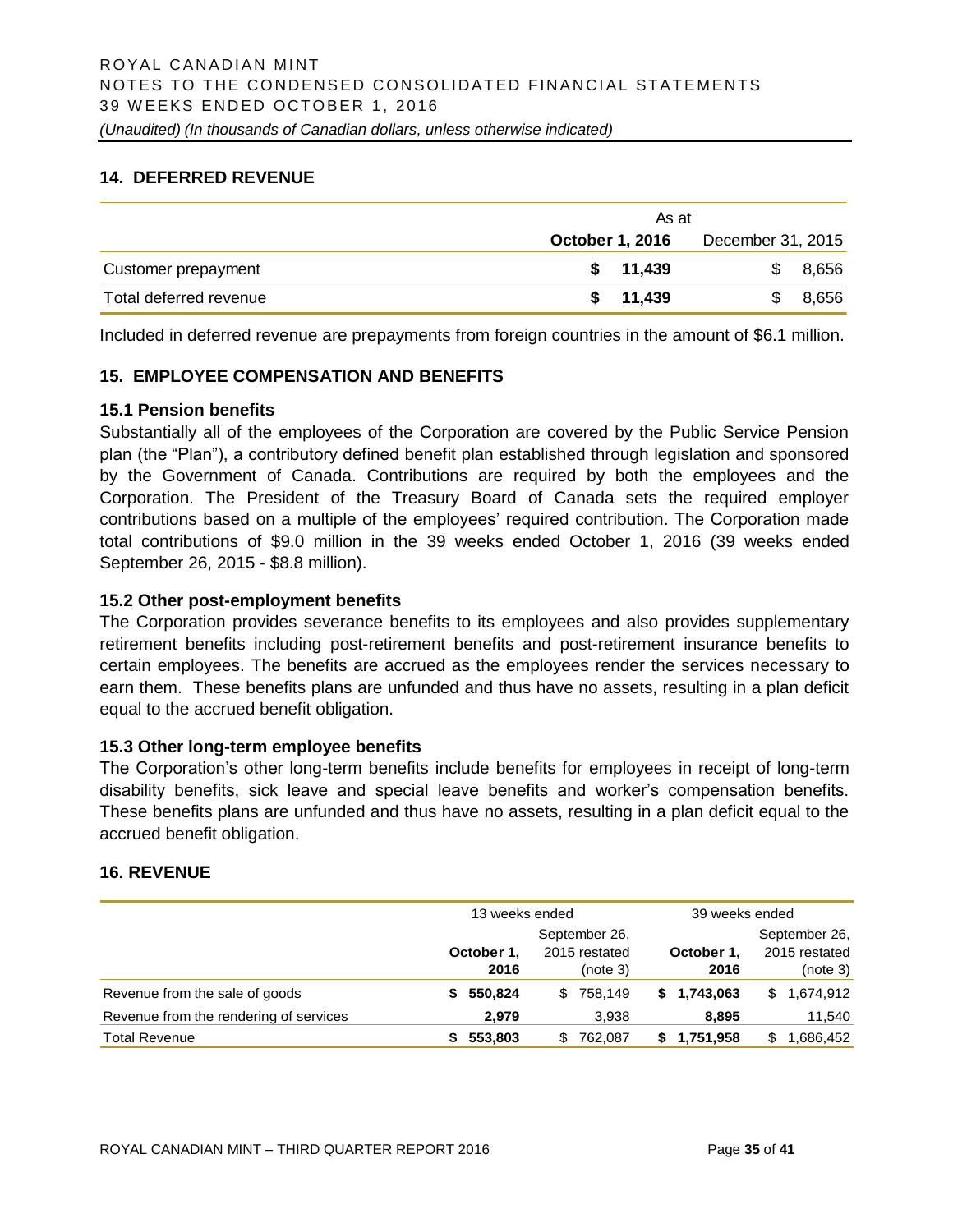Revenue from the sale of goods is presented net of cost of sales in cases where the Corporation is not the principal in the transaction ("Customer inventory deals"). The following is a reconciliation of the gross revenue from the sale of goods and the net revenue presented:

|                                      | 13 weeks ended |               | 39 weeks ended  |                  |  |  |  |
|--------------------------------------|----------------|---------------|-----------------|------------------|--|--|--|
|                                      |                | September 26, |                 | September 26,    |  |  |  |
|                                      | October 1,     | 2015 restated | October 1.      | 2015 restated    |  |  |  |
|                                      | 2016           | (note 3)      | 2016            | (note 3)         |  |  |  |
| Gross revenue from the sale of goods | 669,496<br>S.  | \$914,484     | \$2,197,327     | 2,098,907<br>\$. |  |  |  |
| Less: Customer inventory deals       | (118, 672)     | (156,335)     | (454, 264)      | (423,995)        |  |  |  |
| Net revenue from the sale of goods   | 550.824        | 758,149<br>S  | 1,743,063<br>\$ | 1,674,912<br>S   |  |  |  |

# **17. DEPRECIATION AND AMORTIZATION EXPENSE**

|                                               |            | 13 weeks ended |               | 39 weeks ended |  |            |  |               |
|-----------------------------------------------|------------|----------------|---------------|----------------|--|------------|--|---------------|
|                                               | October 1, |                | September 26, |                |  | October 1. |  | September 26, |
|                                               |            | 2016           |               | 2015           |  | 2016       |  | 2015          |
| Depreciation of property, plant and equipment |            | 3.326          |               | 4.504          |  | 10.593     |  | 13,453        |
| Amortization of intangible assets             |            | 957            |               | 1.477          |  | 3.329      |  | 3,978         |
| Total depreciation and amortization expense   |            | 4.283          |               | 5.981          |  | 13.922     |  | 17,431        |

Depreciation and amortization expense were reclassified to operating expense as follows:

|                                             | 13 weeks ended |    | 39 weeks ended |  |            |               |        |  |
|---------------------------------------------|----------------|----|----------------|--|------------|---------------|--------|--|
|                                             | October 1,     |    | September 26,  |  | October 1, | September 26, |        |  |
|                                             | 2016           |    | 2015           |  | 2016       |               | 2015   |  |
| Cost of sales                               | 2.810          | \$ | 3.777          |  | 8.159      |               | 11,250 |  |
| Marketing and sales expenses                | 501            |    | 1.534          |  | 2,027      |               | 3,297  |  |
| Administration expenses                     | 972            |    | 670            |  | 3,736      |               | 2,884  |  |
| Total depreciation and amortization expense | 4,283          | S  | 5.981          |  | 13.922     |               | 17,431 |  |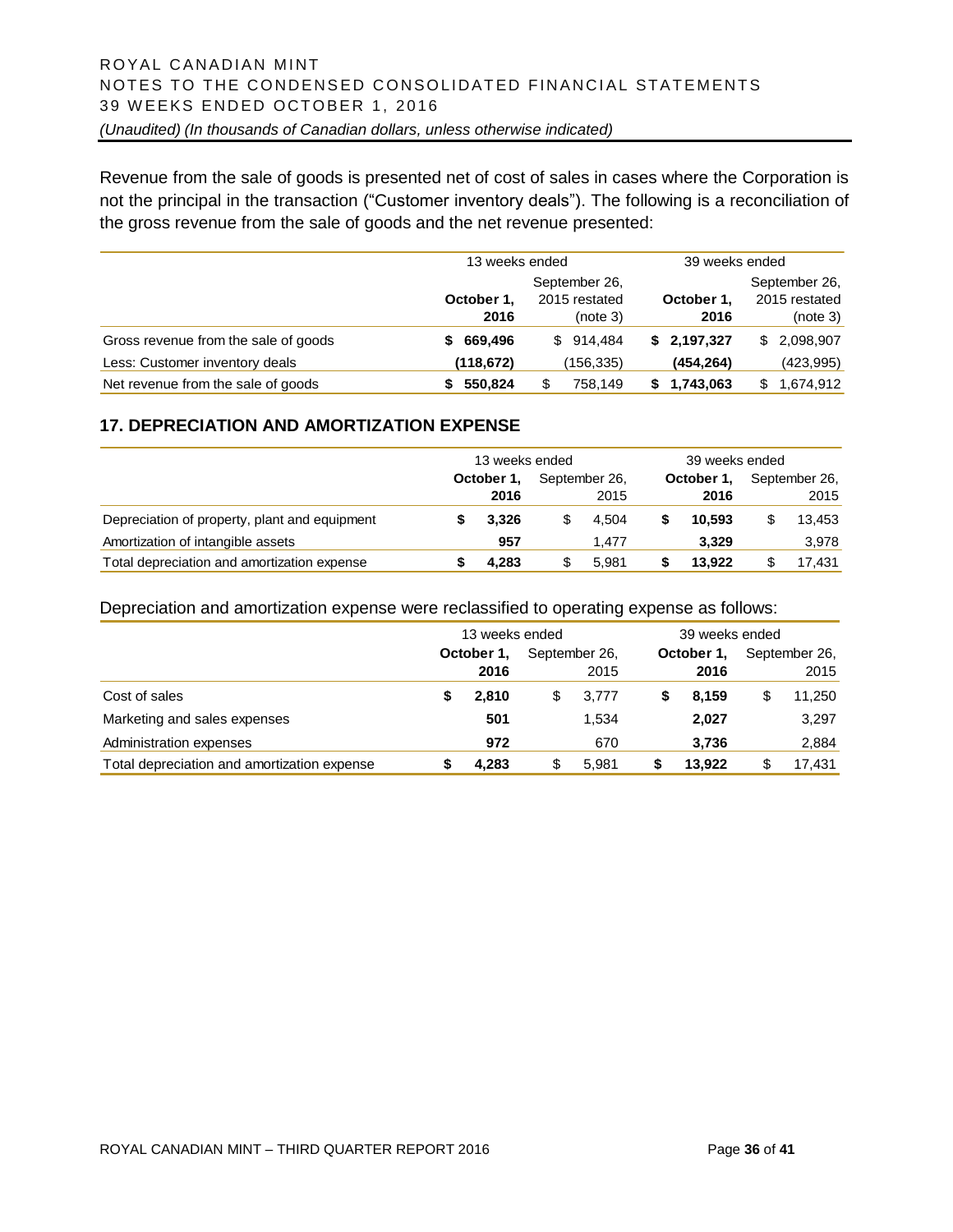# **18. EMPLOYEE COMPENSATION EXPENSES**

|                                                  | 13 weeks ended |    |               | 39 weeks ended |            |    |               |  |
|--------------------------------------------------|----------------|----|---------------|----------------|------------|----|---------------|--|
|                                                  | October 1,     |    | September 26, |                | October 1, |    | September 26, |  |
|                                                  | 2016           |    | 2015          |                | 2016       |    | 2015          |  |
| Included in cost of sales:                       |                |    |               |                |            |    |               |  |
| Salaries and wages including short term employee |                |    |               |                |            |    |               |  |
| benefits                                         | \$<br>11,366   | \$ | 13,068        | \$             | 37,791     | \$ | 39,441        |  |
| Pension costs                                    | 1,208          |    | 1,105         |                | 4,167      |    | 4,069         |  |
| Long term employee benefits and Post-employment  |                |    |               |                |            |    |               |  |
| benefits other than pensions                     | 471            |    | 485           |                | 1,024      |    | 1,468         |  |
| Included in marketing and sales expenses:        |                |    |               |                |            |    |               |  |
| Salaries and wages including short term employee |                |    |               |                |            |    |               |  |
| benefits                                         | 4,171          |    | 4.887         |                | 13,944     |    | 14,036        |  |
| Pension costs                                    | 434            |    | 428           |                | 1,422      |    | 1,524         |  |
| Long term employee benefits and Post-employment  |                |    |               |                |            |    |               |  |
| benefits other than pensions                     | 123            |    | 115           |                | 289        |    | 342           |  |
| Included in cost of administration:              |                |    |               |                |            |    |               |  |
| Salaries and wages including short term employee |                |    |               |                |            |    |               |  |
| benefits                                         | 6.451          |    | 8.500         |                | 21,676     |    | 23.377        |  |
| Pension costs                                    | 850            |    | 967           |                | 3,194      |    | 3,341         |  |
| Long term employee benefits and Post-employment  |                |    |               |                |            |    |               |  |
| benefits other than pensions                     | 382            |    | 232           |                | 1,149      |    | 775           |  |
| <b>Termination benefits</b>                      | 77             |    | 85            |                | 459        |    | 1,843         |  |
| Total employee compensation and benefits expense | \$<br>25,533   | \$ | 29,872        | \$             | 85,115     | \$ | 90,216        |  |

# **19. SCIENTIFIC RESEARCH AND EXPERIMENTAL DEVELOPMENT EXPENSES, NET**

|                                                           | 13 weeks ended     |   |                       | 39 weeks ended |                    |  |                       |  |
|-----------------------------------------------------------|--------------------|---|-----------------------|----------------|--------------------|--|-----------------------|--|
|                                                           | October 1,<br>2016 |   | September 26.<br>2015 |                | October 1,<br>2016 |  | September 26,<br>2015 |  |
| Research and development expenses                         | 1.361              | S | 1.568                 |                | 3.789              |  | 4.703                 |  |
| Scientific research and development investment tax credit | (50)               |   | (200)                 |                | (450)              |  | (952)                 |  |
| Research and development expenses, net                    | 1.311              | S | 1.368                 |                | 3.339              |  | 3,751                 |  |

The net expenses of research and development are included in the administration expenses in the consolidated statement of comprehensive income.

# **20. RELATED PARTY TRANSACTIONS**

The Corporation is related in terms of common ownership to all Government of Canada owned entities. The Corporation enters into transactions with these entities in the normal course of business, under the same terms and conditions that apply to unrelated parties. In accordance with disclosure exemption regarding "government related entities", the Corporation is exempt from certain disclosure requirements of IAS 24 relating to its transactions and outstanding balances with: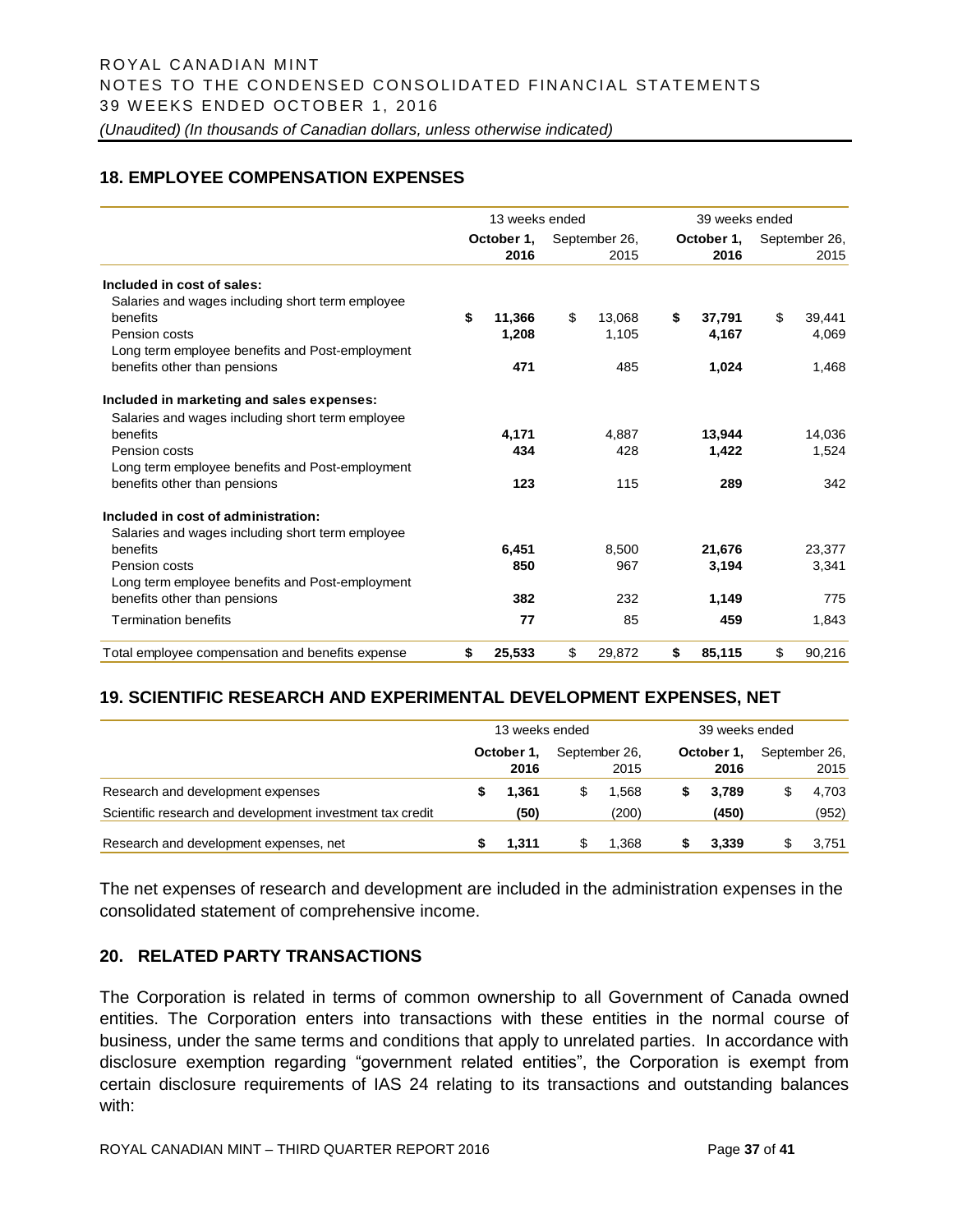- A government that has control, joint control or significant influence over the reporting entity; and
- Another entity that is a related party because the same government has control, joint control or significant influence over both the reporting entity and the other entity.

Transactions with related parties that are considered to be individually or collectively significant include transactions with the Government of Canada, and departments thereof and all federal Crown Corporations.

The majority of transactions with the Government of Canada were with the Department of Finance ("DOF") related to the production, management and delivery of Canadian circulation coins which are negotiated and measured at fair value under a three year Memorandum of Understanding, where pricing is agreed to annually in the normal course of operations.

The transactions with Department of Finance are as follows:

|                                    |                        | 13 weeks ended |                          | 39 weeks ended |                          |        |   |        |  |
|------------------------------------|------------------------|----------------|--------------------------|----------------|--------------------------|--------|---|--------|--|
|                                    |                        |                | October 1, September 26, |                | October 1, September 26, |        |   |        |  |
|                                    |                        | 2016           |                          | 2015           |                          | 2016   |   | 2015   |  |
| Revenue from DOF                   | \$                     | 22,890         | \$                       | 20,628         | \$                       | 69,022 | S | 68,059 |  |
|                                    |                        |                |                          | As at          |                          |        |   |        |  |
|                                    | <b>October 1, 2016</b> |                |                          |                | December 31, 2015        |        |   |        |  |
| (Payable) Receivable (to) from DOF |                        |                |                          | (271)          |                          |        | S | 8,110  |  |

The majority of transactions with Crown corporations were for the sales of numismatic product.

Due to the retrospective application of IAS 16 at the date of transition to IFRS on January 1, 2010, depreciation expenses that have been charged under Canadian GAAP to the Department of Finance at a rate in excess of actual depreciation expenses incurred under IAS 16 have been adjusted by the amount of \$8.2 million at that time. This amount was included in accounts payable and accrued liabilities on the consolidated statement of financial position since it was payable on demand by DOF. Starting in 2011, the Corporation began reducing its billing to the DOF by \$0.5 million annually and the remainder of \$5.7 million as at October 1, 2016 (December 31, 2015 - \$5.7 million) will be deducted in future billings over the next 11 years.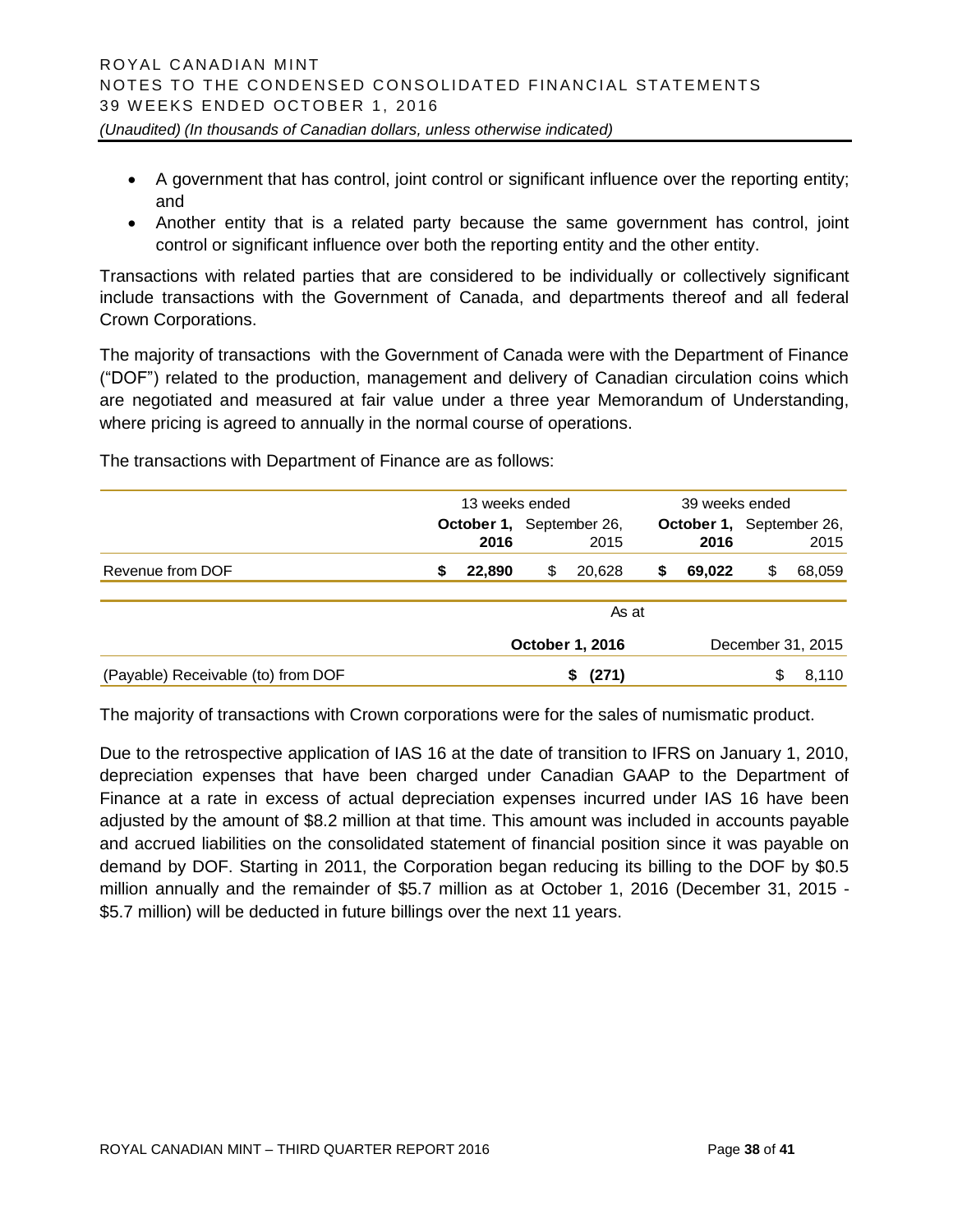# **21. COMMITMENTS, CONTINGENCIES AND GUARANTEES**

# **21.1 Precious metal leases**

In order to facilitate the production of precious metal coins and manage the risks associated with changes in metal prices, the Corporation may enter into firm fixed price purchase commitments, as well as precious metals leases. As at October 1, 2016, the Corporation had \$12.6 million in outstanding precious metal purchase commitments (December 31, 2015 – \$47.0 million).

At the end of the period, the Corporation had entered into precious metal leases as follows:

|               | As at                  |                   |  |  |  |  |  |
|---------------|------------------------|-------------------|--|--|--|--|--|
| <b>Ounces</b> | <b>October 1, 2016</b> | December 31, 2015 |  |  |  |  |  |
| Gold          | 163,212                | 321,747           |  |  |  |  |  |
| Silver        | 10,497,733             | 6,746,665         |  |  |  |  |  |
| Palladium     | 6,494                  | 8,594             |  |  |  |  |  |
| Platinum      | 18,727                 | 13,042            |  |  |  |  |  |

The fees for these leases are based on market value. The precious metal lease payment expensed for the 39 weeks ended October 1, 2016 was \$5.0 million (39 weeks ended September 26, 2015 - \$3.3 million). The value of the metals under these leases has not been reflected in the Corporation's consolidated financial statements since the Corporation intends to settle these commitments through receipt or delivery of the underlying metal.

# **21.2 Base metal commitments**

In order to facilitate the production of circulation and non-circulation coins (for Canada and other countries) and manage the risks associated with changes in metal prices, the Corporation may enter into firm fixed price purchase commitments. As at October 1, 2016, the Corporation had \$15.8 million (December 31, 2015 - \$22.5 million) in purchase commitments outstanding.

#### **21.3 Trade finance bonds and bank guarantees**

The Corporation has various outstanding bank guarantees and trade finance bonds associated with the production of foreign circulation coin contracts. These were issued in the normal course of business. The guarantees and bonds are delivered under standby facilities available to the Corporation through various financial institutions. Performance guarantees generally have a term up to one year depending on the applicable contract, while warranty guarantees can last up to five years. Bid bonds generally have a term of less than three months, depending on the length of the bid period for the applicable contract. The various contracts to which these guarantees or bid bonds apply generally have terms ranging from one to two years. Any potential payments which might become due under these commitments would relate to the Corporation's non-performance under the applicable contract. The Corporation does not anticipate any material payments will be required in the future. As of October 1, 2016, under the guarantees and bid bonds, the maximum potential amount of future payments was \$9.6 million (December 31, 2015 - \$14.4 million).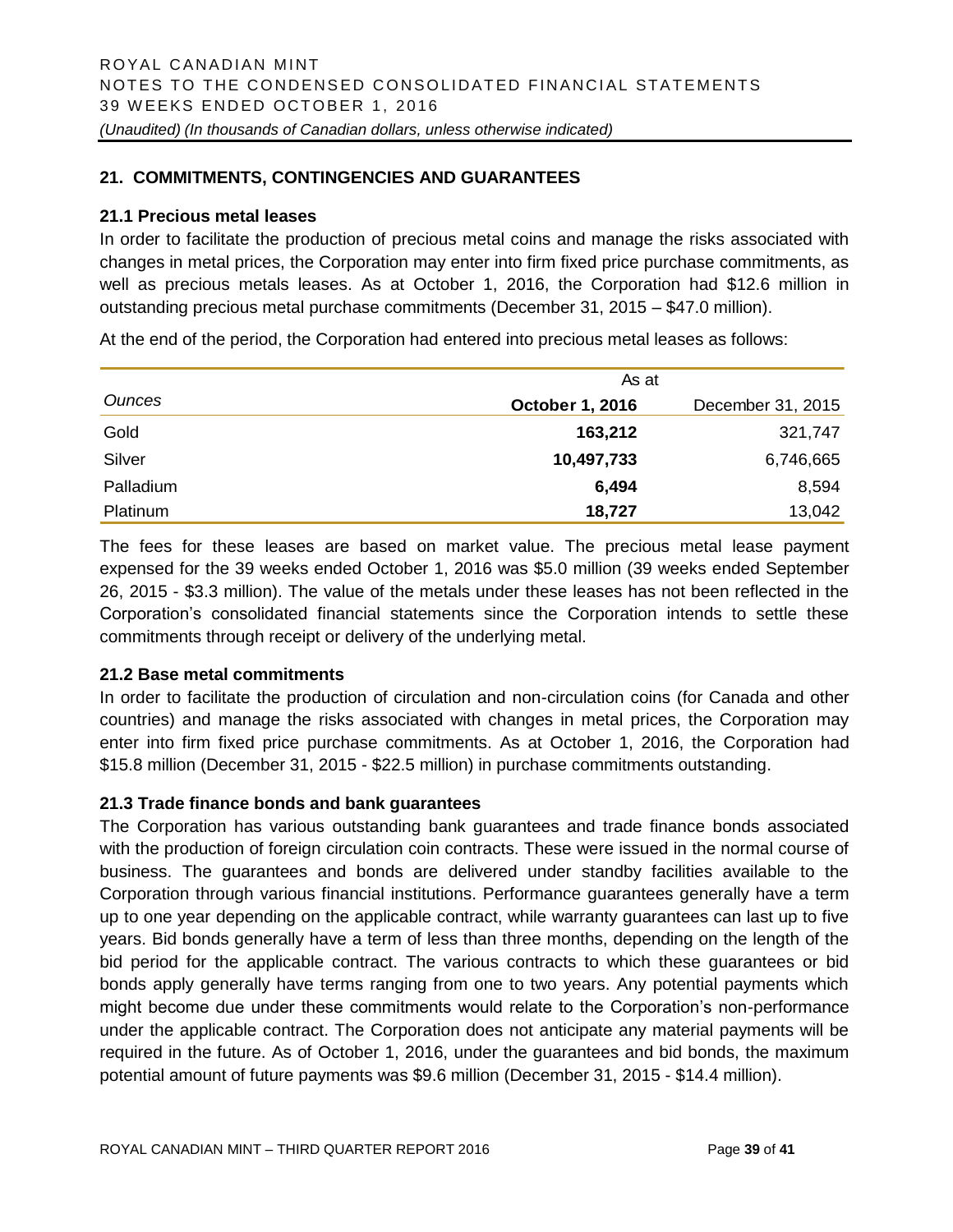# **21.4 Other commitments and guarantees**

The Corporation may borrow money from the Consolidated Revenue Fund or any other source, subject to the approval of the Minister of Finance with respect to the time and terms and conditions. Since March 1999, following the enactment of changes to the *Royal Canadian Mint Act*, the aggregate of the amounts loaned to the Corporation and outstanding at any time shall not exceed \$75 million. As of October 1, 2016 the approved short-term borrowings for working capital within this limit were not to exceed CAD\$25 million or its US Dollar equivalent.

To support such short-term borrowings as may be required from time to time, the Corporation has various commercial borrowing lines of credit, made available to it by Canadian financial institutions. These lines are unsecured and provide for borrowings up to 364 days in term based on negotiated rates. No amounts were borrowed under these lines of credit as at October 1, 2016 or September 26, 2015.

The Corporation has committed as at October 1, 2016 to spend approximately \$3.2 million (December 31, 2015- \$4.3 million) on capital projects.

|                               |        |        |       |       |       | 2021 and         |        |
|-------------------------------|--------|--------|-------|-------|-------|------------------|--------|
|                               | 2016   | 2017   | 2018  | 2019  | 2020  | <b>Therafter</b> | Total  |
| <b>Operating Leases</b>       | 2.161  | 4.398  | 4,335 | 2,229 | '.998 | 7,5361           | 22,657 |
| Other Commitments (no leases) | 28.297 | 5.913  | 3.560 | .799  | 1.072 | 738              | 41,379 |
| Total                         | 30.458 | 10.311 | 896,  | 4,028 | 3,071 | 8,274            | 64.036 |

Total estimated minimum remaining future commitments are as follows:

There are various legal claims against the Corporation. Claims that are uncertain in terms of the outcome or potential outflow or that are not measurable are considered to be a contingency and are not recorded in the Corporation's consolidated financial statements. A provision of \$0.7 million for a potential legal obligation was included in accounts payable and accrued liabilities as at October 1, 2016 (December 31, 2015 - \$0.7 million). The amount and timing of the settlement of the provision is uncertain.

# **22. RECLASSIFICATION**

During the current year the Corporation modified the consolidated statement of comprehensive income classification of certain expenses from administration expenses to cost of sales to more appropriately reflect the nature of the expenditures. Comparative amounts provided for the prior period were reclassified for consistency.

Since the amounts are reclassifications within operating activities in the consolidated statement of comprehensive income, this reclassification did not have any effect on the consolidated statement of financial position.